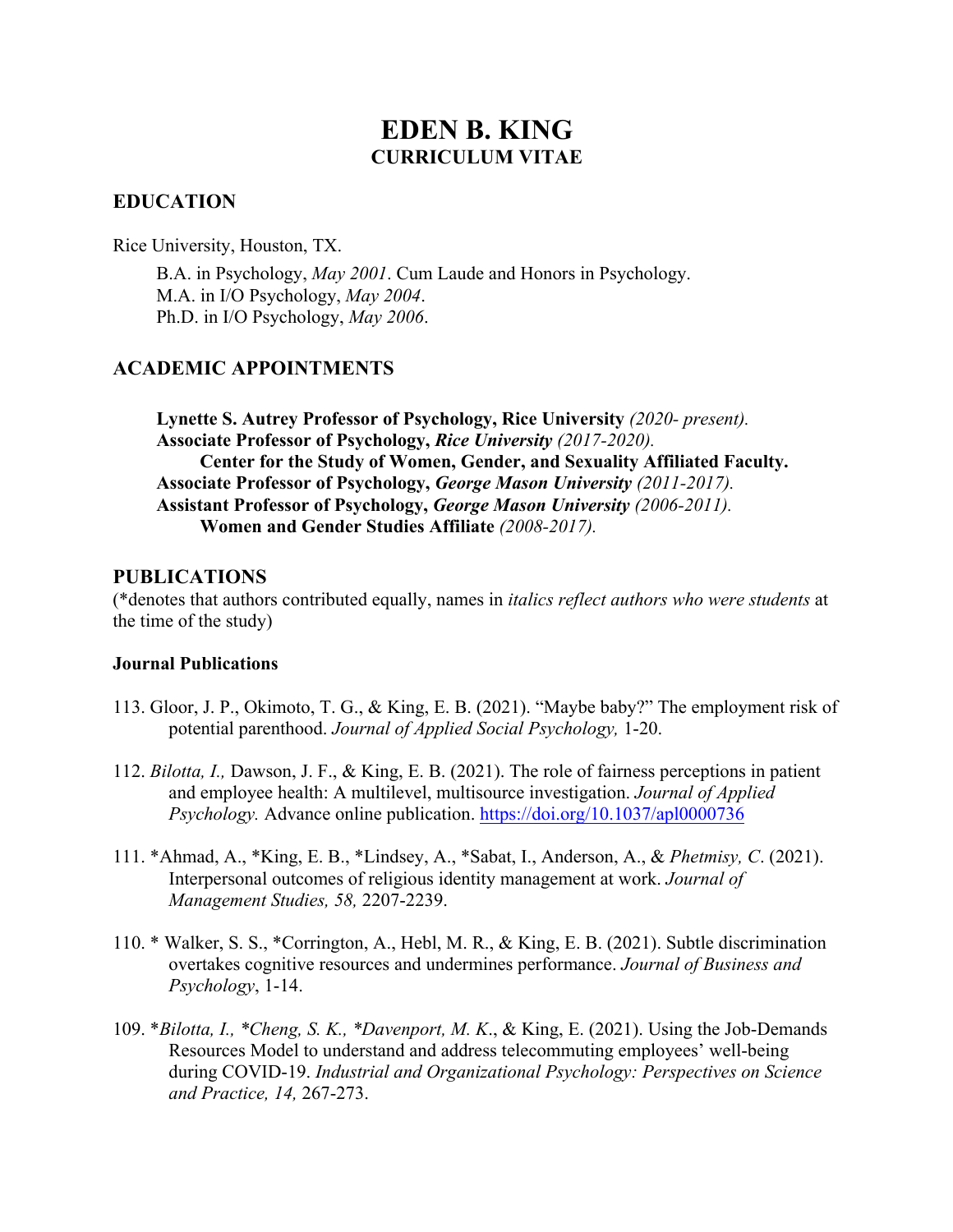- *Psychology: Perspectives on Science and Practice, 14, 36-40.* 108. *\*Bilotta, I., \*Cheng, S. K., \*Ng, L.,* Corrington, A., *Watson, I., Paoletti, J.,* Hebl, M., & King, E. (2021). Remote communication amid the coronavirus pandemic: Optimizing interpersonal communication and team performance. *Industrial and Organizational*
- *Phy. Arena, D., Jones, K., & King, E. B. (2021). The intrapersonal experience of pregnancy at* work: An exploratory study. *Journal of Business and Psychology, 36,* 85-102.
- 105. Shockley, K. M., Clark, M. A. *Dodd, H*., & King, E. B. (2021). Work-family strategies during COVID-19: Examining gender dynamics among dual-earner couples with young children. *Journal of Applied Psychology, 106,* 15-28.
- 104. *Sabat, I.,* Goldberg, C., King, E. B., Dawson, J., & Zhang, L. (2021). Pygmalion in the pipeline: How mangers' perceptions influence racial differences in turnover. *Human Resource Management, 60,* 603-616.
- 103. *Cheng S.,* Dawson, J., *Thamby, J.,* Liaw, W. R., & King, E. B. (2020). How do aggression Open, 10, 1e035957. source, employee characteristics and organisational response impact the relationship between workplace aggression and work and health outcomes in healthcare employees? A cross-sectional analysis of the National Health Service staff survey in England. *BMJ*
- 102. *Bilotta, I., Cheng, S., Ng, L., Corrington, A., Watson, I. King, E., & Hebl, M. (2020).* Softening the blow: Using justice and fairness perceptions to inform best practices for layoffs during COVID-19. *Behavioral Science and Policy, 6,* 1-7.
- 101. *Corrington, A.,* Hebl, M., *Ng, L., Bilotta, I., Cheng, S., Watson, I.,* & King, E. (2020). How behavioral science can inform policies to prevent discrimination against the Asian community in the era of COVID-19. *Behavioral Science & Policy, 6,* 101-108.
- address workplace inequality. *Behavioral Science & Policy, 6,* 39-49. 100. Roberson, Q., King, E. B., & Hebl, M. R. (2020). Designing more effective practices to
- 99. Grandey, A., Gabriel, A., & King, E. B. (2020). Tackling taboo topics: A review of the three Ms in working women's lives. *Journal of Management, 46,* 7-35.
- identity integration across life domains. Journal of Homosexuality, 8, 1164-1172. 98. Lindsey, A. P., King, E. B., *Gilmore, D.,* Sabat, I., & Ahmad, A. (2020). The benefits of
- 97. Jones, K. J., Clair, J., King, E. B., Humberd, B., & Arena, D. (2020). How help during pregnancy can undermine self-efficacy and increase postpartum intentions to quit. *Personnel Psychology,* 73, 431-458.
- 96. *Lindsey, A. P.,* King, E. B., *Amber, B., Sabat, I., & Ahmad, A.* (2019). Examining why and for whom reflection diversity training works. *Personnel Assessment Decisions, 5,* 82-90.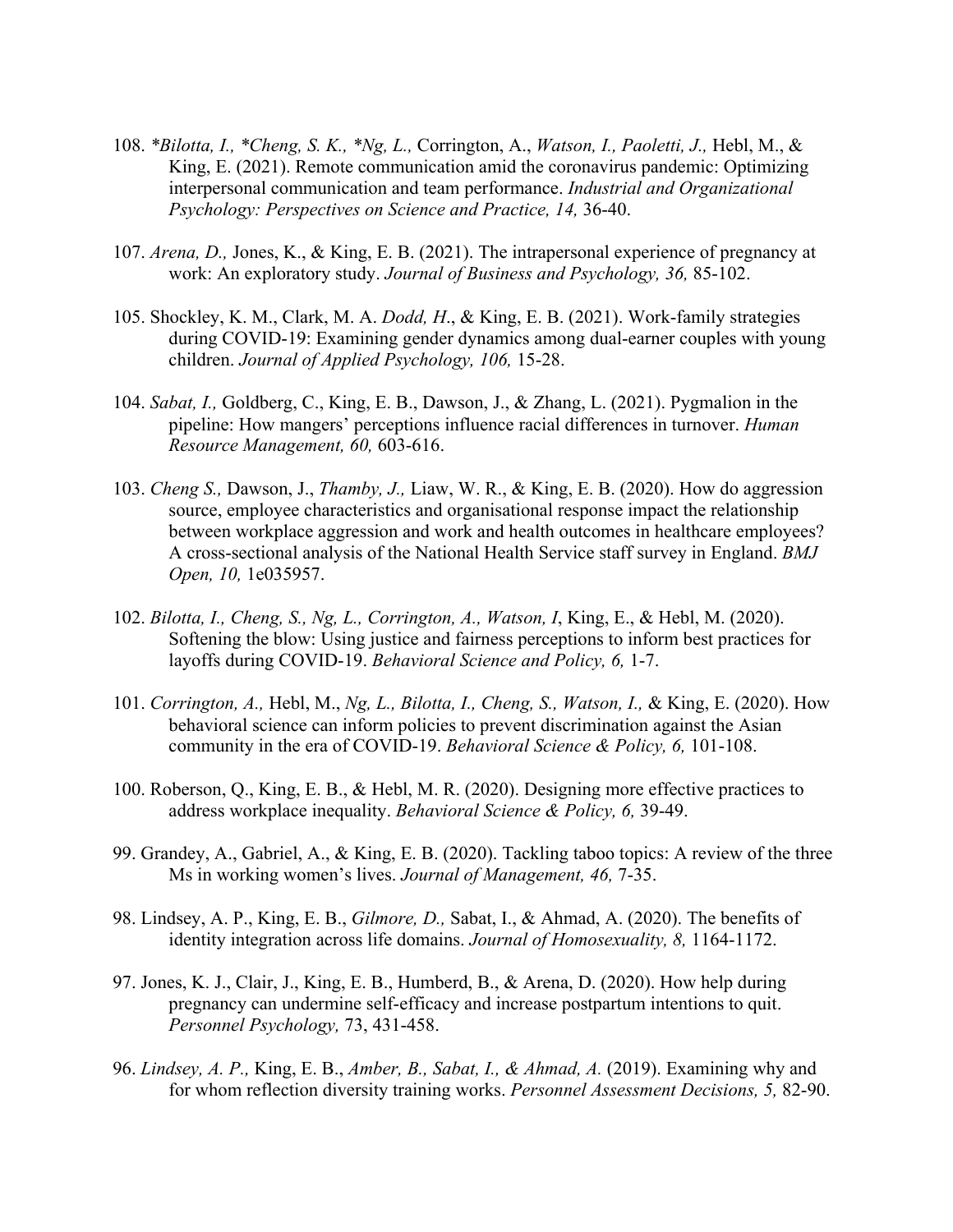- 95. Hebl, M. R., & King, E. B. (2019). Gender equality in the workplace: An introduction. *Archives of Scientific Psychology, 7*, 1-3.
- 94. Mohr, J.,\* *Markell, H.\*,* King, E. B., *Jones, K., Kendra, M., & Peddie, C.* (2019). Affective antecedents and consequences of revealing and concealing a lesbian, gay, or bisexual identity. *Journal of Applied Psychology, 104,* 1266-1282.
- 93. *Sabat, I., Lindsey, A., Winslow, C., Membere, A., Jones, K.,* & King, E. B. (2019). Stigma expression outcomes and boundary conditions: A meta-analysis. *Journal of Business and Psychology,* 1-16.
- 92. *Gilrane, V. L*., Wessel, J. L., Cheung, H. K., & King, E. B. (2019). The consequences of making the right impressions for STEM women: Metastereotypes, impression management, and supervisor ratings. *Archives of Scientific Psychology, 7,* 22-31.
- 91. *Cheng, S., Ng, L., Traylor, A*., & King, E. B. (2019). Helping or hurting? Understanding women's perceptions of male allies. *Personnel Assessment Decisions, 5,* 44-54.
- 90. Parmigiani, A., & King, E. B. (2019). Successfully proposing and composing review papers. *Journal of Management, 45,* 3083-3090.
- 89. *Anderson, A., Ahmad, A.,* King, E. B., & *Gilrane, V*. (2019). Subtle and overt behaviors toward ethnic minority leaders and the moderating role of competence. *Journal of Organizational Leadership Studies, 26,* 372-388.
- 88. \**Bilotta, I., \*Corrington, A*., \*Mendoza, S. A., \**Watson, I.,* & King, E. B. (2019). How subtle bias infects the law. *Annual Review of Law and Social Science, 15,* [6.1-6.19](https://6.1-6.19).
- 87. Ahmad, A., Sabat, I., Trump-Steele, R., & King, E. B. (2019). Evidence-based strategies for improving diversity and inclusion in undergraduate labs. *Frontiers in Psychology.*
- 86. \*Leslie, L., \*King, E. B., & Clair, J. (2019). Work-life ideologies: The contextual basis and consequences of beliefs about work and life. *Academy of Management Review, 44.*
- 85. \**Cheng, S.,* \**Corrington, A., \*Dinh, J.,* \*Hebl, M. R., \*King, E. B., \**Ng, L., \*Reyes, D.,*  \*Salas, E., & \**Traylor, A.* (2018). Challenging diversity training myths: Changing the conversation about diversity training to shape science and practice. *Organizational Dynamics.*
- 84. King, E. B., Avery, D. R., Hebl, M. R., & Cortina, J. (2018). Systematic subjectivity: How subtle biases infect the scholarship review process. *Journal of Management, 44,* 843-853.
- 83. Botsford Morgan, W., Nelson, J. C., King, E. B., & *Mancini, V.* (2018). Reactions to men's and women's counterproductive work behavior. *Equality, Diversity, and Inclusion, 37,*  582-599.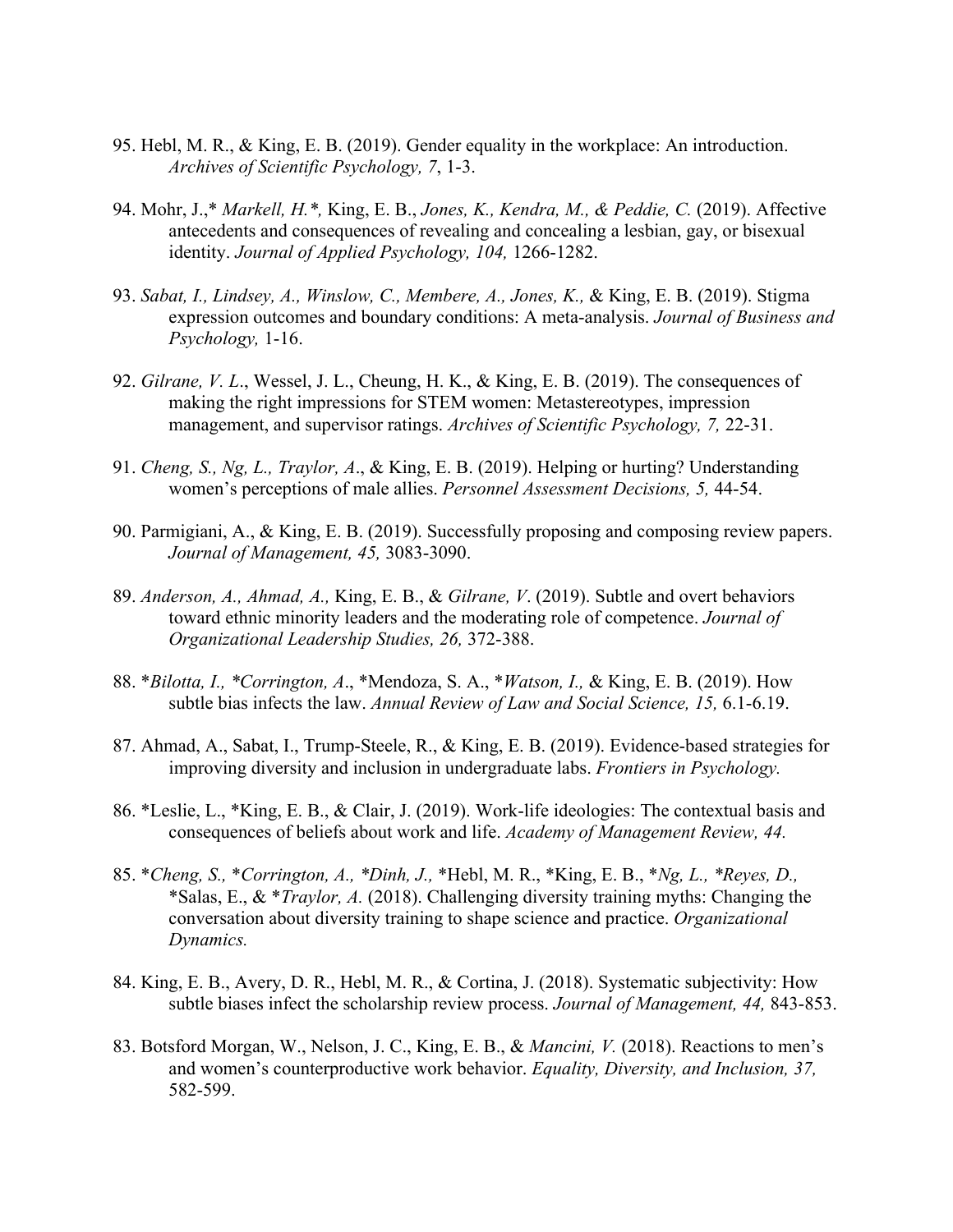- 82. Tonidandel, S., King, E. B., & Cortina, J. (2018). Big data methods: Leveraging modern data analytic techniques to build organizational science. *Organizational Research Methods, 21,* 525-547.
- 81. *Cheung, H. K.,* Goldberg, C. B., King, E. B., & Magley, V. J. (2018). Are they true to the cause? Beliefs about organizational and unit commitment to sexual harassment awareness training. *Group and Organization Management, 43,* 531-560.
- 80. Jones, K., *Sabat, I*., King, E. B., *Ahmad, A., McCausland, T., & Chen, T*. (2017). Isms and schisms: A meta-analysis of the prejudice-discrimination relationship across racism, sexism, and ageism. *Journal of Organizational Behavior*, *38*, 1076-1100.
- 79. *Lindsey, A. P., \**Avery, D. R., \*Dawson, J. F., & \*King, E. B. (2017). Investigating why and for whom management ethnic representativeness influences interpersonal mistreatment in the workplace. *Journal of Applied Psychology, 102*, 1545-1563.
- 78. Sabat, I. E., Lindsey, A. P., King, E. B., Ahmad, A. S., & *Membere, A.* (2017). How prior knowledge of LGB identities alters the effects of workplace disclosure. *Journal of Vocational Behavior, 103,* 56-70.
- 77. *\*Cheung, H. K.,* \*Hebl, M. R., \*King, E. B., *\*Markell, H., \*Moreno, C., & \*Nittrouer, C.*  (2017). Back to the future: Methodologies that capture real people in the real world. *Social Psychology and Personality Science, 8,* 564-572.
- 76. Paustian-Underdahl, S., King, E. B., Rogelberg, S., Kulich, C., & Gentry, W. (2017). Perceptions of supervisor support: Resolving paradoxical patterns across gender and race. *Journal of Occupational and Organizational Psychology, 90,* 436-457.
- 75. \*Colella, A., \*Hebl, M., & \*King, E. B. (2017). One hundred years of discrimination research in JAP: A sobering synthesis. *Journal of Applied Psychology, 102,* 500-513.
- workers. *Journal of Management, 43,* 476-502. 74. \*King, E. B., \*Mohr, J., *Peddie, C., Kendra, M.,* & *Jones, K*. (2017). Predictors of identity management: An exploratory experience sampling study of lesbian, gay, and bisexual
- 73. King, E. B., Dawson, J. F., Jensen, J., & *Jones, K.* (2017). A socioecological perspective of relational demography: Demographic representativeness, respect, and job attitudes. *Journal of Business and Psychology, 32,* 1-19.
- *Management: An International Journal*, *31,* 43-60. 72. *Cheung, H. K., Lindsey, A.,* King, E. B., & Hebl, M. R. (2016). Beyond gender: Exploring the effects of gender identity on women's use of influence tactics. *Gender and*
- 71. *Jones, K., Peddie, C. I., Gilrane, V.,* King, E. B., & *Gray, A.* (2016). Not so subtle: A metaanalytic investigation of the correlates of subtle and overt discrimination. *Journal of*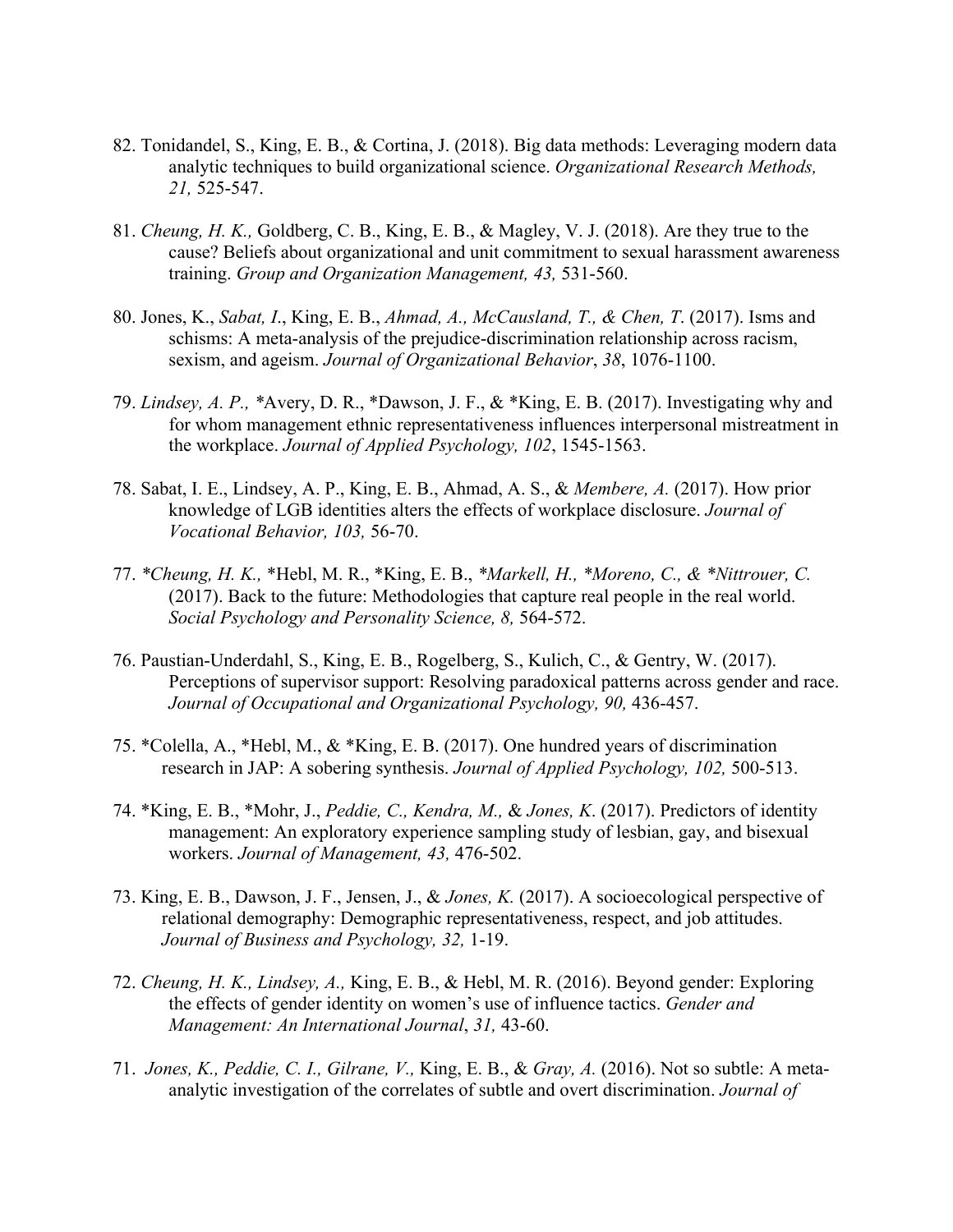*Management, 42,* 1588-1613.

- 70. *Jones, K. J.,* King, E. B., *Gilrane, V., McCausland, T.,* Cortina, J., & Grimm, K. (2016). The baby bump: Managing a dynamic stigma over time. *Journal of Management, 42,* 1530- 1556.
- 69. King, E. B., Rogelberg, S., Hebl, M. R., Braddy, P., Shanock, L., *Doerer, S.,* & Larsen, S. (2016). Waistlines and ratings of executives: Does executive status overcome obesity stigma? *Human Resource Management, 55,* 283-300.
- 68. Jensen, J., *Ahmad, A.,* King, E. B., & *Lee, J.* (2016). A cross-cultural investigation of the 57, 233-247. *57,* 233-247. 67. *Lindsey, A.,* King, E., *Cheung, H.,* Hebl, M., *Lynch, S., & Mancini, V.* (2015) When do effects of incivility on occupational aspirations. *Journal of College Student Development,*
- women respond against discrimination? Exploring factors of subtlety, form, and focus. *Journal of Applied Social Psychology, 45,* 649-661.
- 66. Guzzo, R., Fink, A., King, E. B., Tonidandel, S., & Landis, R. (2015). Big data recommendations for IO psychology. *Industrial Organizational Psychology: Perspectives of Science and Practice* (focal article), 8, 491-508.
- 65. *Ryan, K.,* King, E. B., & Finkelstein, L. (2015). Younger workers' metastereotypes, workplace mood, attitudes, and behavior. *Journal of Managerial Psychology, 30,* 54-70.
- 64. *Anderson, A.,* King, E. B., *Ahmad, A., Lindsey, A. P.* (2015). The effectiveness of training strategies to reduce the influence of bias in evaluations of female leaders. *Journal of Applied Social Psychology.*
- 63. *McCausland, T*., King, E. B., *Bartholemew, L*., *Feyre, R., Ahmad, A*., & Finkelstein, L. (2015). The technological age: The effects of perceived age in technology training. *Journal of Business and Psychology,* 1-16.
- 62. Finkelstein, L., King, E. B., & Voyles, E. (2015). Age metastereotyping and cross-age workplace interactions: A meta view of age stereotypes at work. *Work, Aging, and Retirement1, 26-40.*
- 61. *Sabat, I., Trump, R.,* & King, E. B. (2014). Individual, interpersonal, and contextual factors relating to disclosure decisions of lesbian, gay, and bisexual individuals. *Psychology of Sexual Orientation and Gender Diversity, 1,* 431*.*
- work-family conflict. *Journal of Managerial Psychology*, *29,* 774-793. 60. Huffman, A., Olson, K., King, E. B., & O'Gara, T. (2014). Gender role beliefs and fathers'
- 59. *Lindsey, A. P*., King, E. B., Hebl, M. R., & Levine, N. (2014). The impact of method, motivation, and empathy on diversity training effectiveness. *Journal of Business and*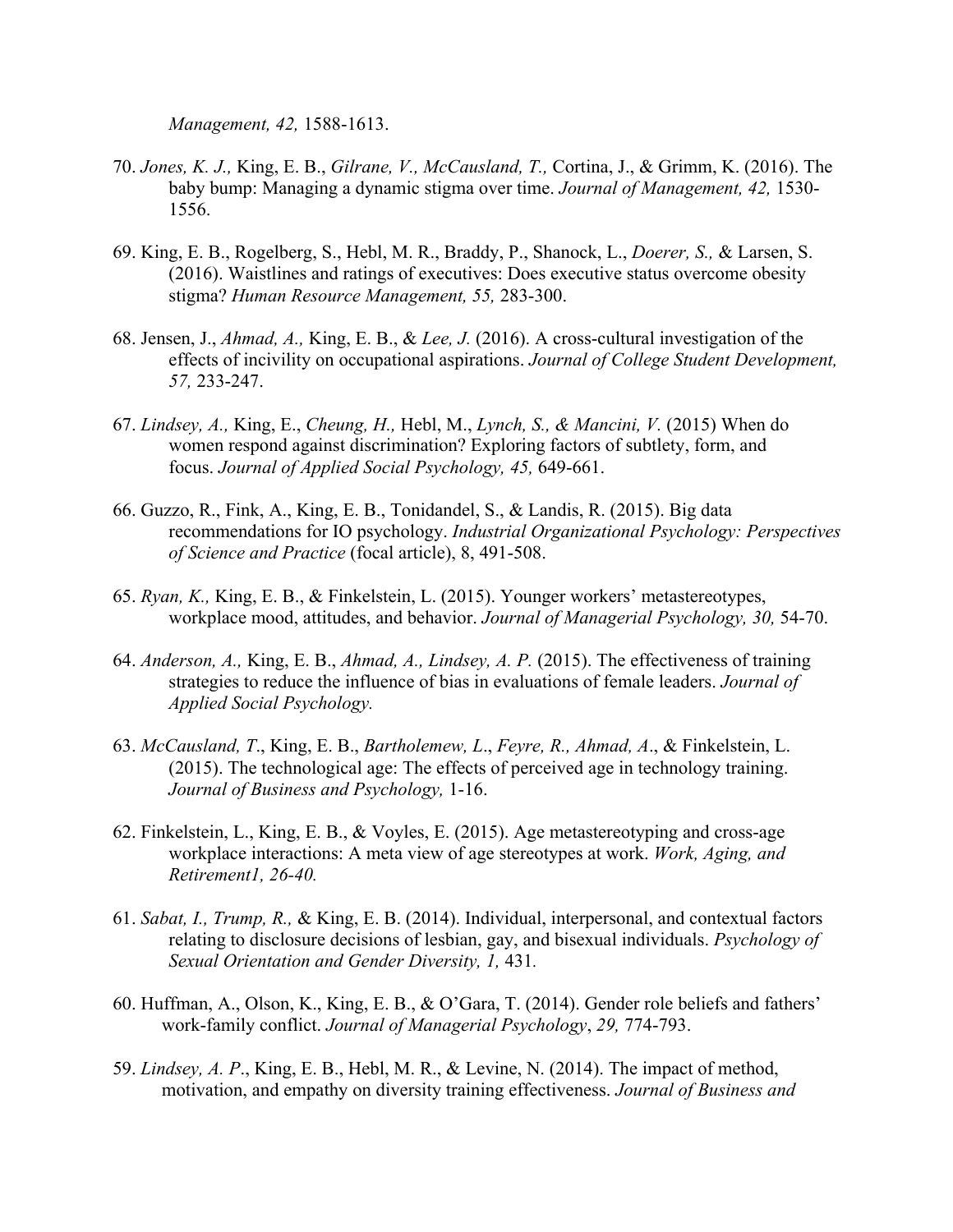*Psychology, 1-13.* 

- 58. *Sabat, I. E., Lindsey, A. P., Membere, A., Anderson, A., Ahmad, A.,* King, E. B., & *Bolunmez*, *B.* (2014). Invisible disabilities. Unique strategies for workplace allies. *Industrial-Organizational Psychology: Perspectives of Science and Practice*, 7, 259-265.
- 57. *McAbee, S.,* King, E. B., \*Allen, T., Converse, P., Eby, L, Leslie, L. M., Meyer, R. D., Oswald, F. L., Rogelberg, S. G., Stark, S., & Yang, L. (2014). Including science advocacy in IO curricula. *Industrial-Organizational Psychology: Perspectives of Science and Practice, 7,* 61-65.
- 56. *Jones, K., Stewart, K.,* King, E. B., \**Botsford, W., \*Gilrane, V., & \*Hylton, K.* (2014). Negative consequences of benevolent sexism on efficacy and performance. *Gender in Management, 29,* 171-189.
- 55*. Jones, K. J.,* & King, E. B. (2014). Managing concealable stigmas at work: A review and multilevel model. *Journal of Management, 40,* 1466-1494.
- 54. *Botsford Morgan, W. A., Elder, K. B.,* & King, E. B. (2013). The emergence and reduction of bias in letters of recommendation. *Journal of Applied Social Psychology, 43,* 2297-2306.
- 53. *Lindsey, A.,* King, E. B., Dunleavy, E., *McCausland, T.,* & *Jones, K.* (2013). Strategies for reducing discrimination. *Industrial-Organizational Psychology: Perspectives of Science and Practice, 6,* 391-413.
- 52. King, E. B., Avery, D. R., & Sackett, P. (2013). Three perspectives of employment discrimination 50 years after the Civil Rights Act: A promise fulfilled? *Journal of Business and Psychology, 28,* 375-382.
- 51. Botsford Morgan, W., Singletary, S., Hebl, M. R., & King, E. B. (2013). A field experiment: 51. Botsford Morgan, W., Singletary, S., Hebl, M. R., & King, E. B. (2013). A field experiment: Reducing discrimination toward pregnant job applicants. *Journal of Applied Psychology, 98,* 799.
- 50. King, E. B., Hebl, M. R., Botsford Morgan, W., & *Ahmad, A.* (2013). Experimental field research on sensitive organizational topics. *Organizational Research Methods, 16,* 501- 521.
- 49. Finkelstein, L., *Ryan, K*., & King, E. B. (2013). Stereotypes and metastereotypes of older, younger, and middle-aged workers. *European Journal of Work and Organizational Psychology,* 1-25.
- *Journal of Business and Psychology*, *28,* 79-91. 48. Madera, J., King, E. B., & Hebl, M. R. (2013). Enhancing the effects of diversity training: How setting goals and mentor support can improve trainees' attitudes and behaviors.
- 47. *Jones, K.,* King, E. B., *Nelson, J. C.,* Bowes-Sperry, L., & *Geller, D.* (2013). Diversity as a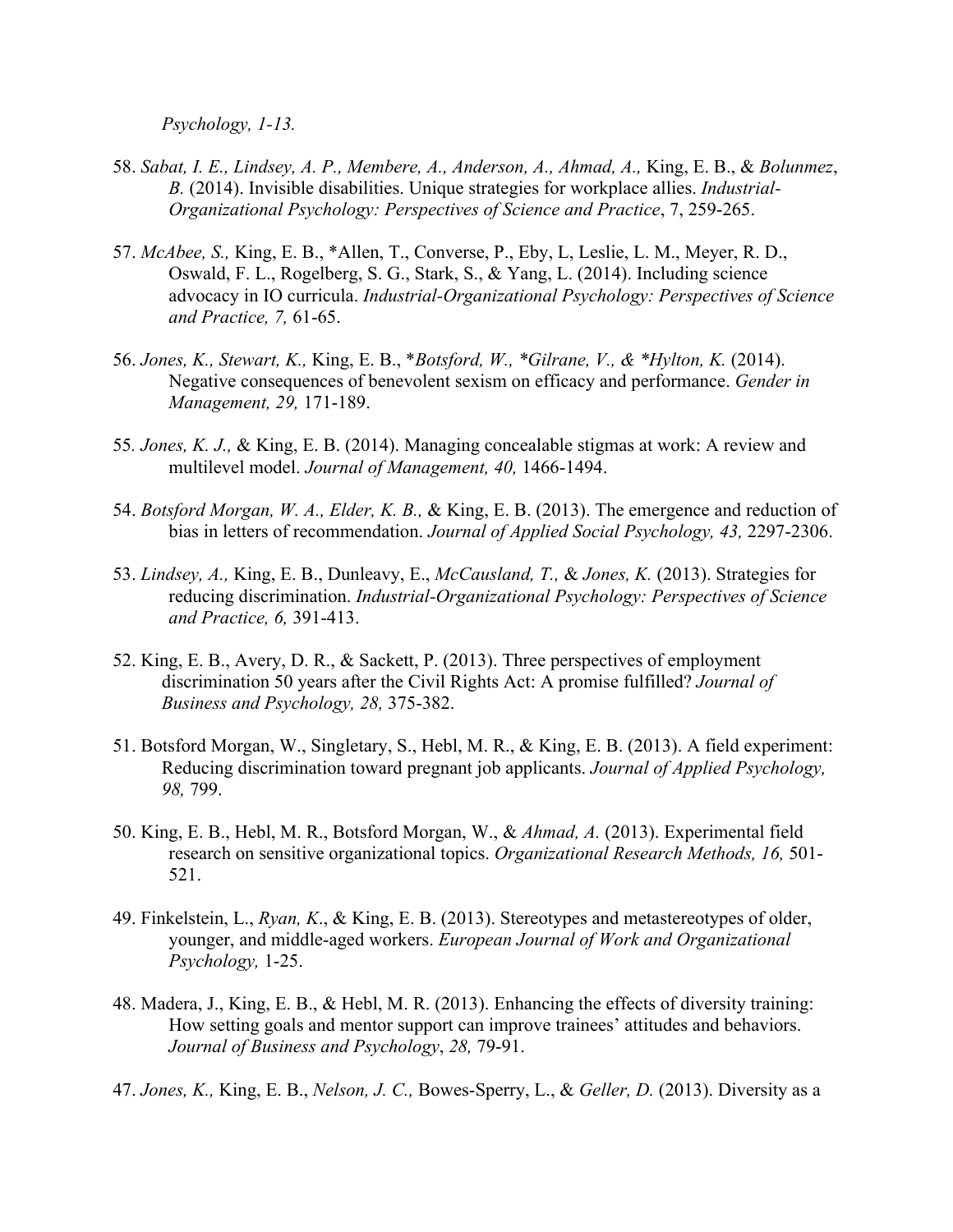moral issue: Integrating ethical perspectives to improve diversity training effectiveness. *Human Resource Management*, 52, 55-74.

- 46. *Botsford Morgan, W.,* & King, E. B. (2012). Effects of work-family guilt on pro- and antisocial work behaviors. *Journal of Social Issues*, 68, 684-703.
- 45. *Ryan, K*., King, E. B., *\*Adis, C., \*Gulick, L., \*Hargraves, R.,* & *\*Peddie, C*. (2012). Exploring the asymmetrical effects of gender tokenism on supervisor-subordinate relationships. *Journal of Applied Social Psychology, 42,* E56-E102.
- 44. *Smith, A., Botsford Morgan, W.,* King, E. B., Hebl, M. R., & *Peddie, C. I.* (2012). The ins and outs of diversity management: The effect of authenticity on outsider perceptions. *Journal of Applied Social Psychology*, 42, E21-E55.
- 43. King, E. B., *Botsford Morgan, W*., Hebl, M. R., Kazama, S., Dawson, J. F., & Perkins, A. (2012). Benevolent sexism at work: Gender differences in the distribution of challenging developmental experiences. *Journal of Management*, *38*, 1835-1866.
- 42. Madera, J., King, E. B., & Hebl, M. R. (2012). Managing group identity in the workplace: The influence of manifestation and suppression on perceived discrimination, job satisfaction, and turnover intentions. *Cultural Diversity and Ethnic Minority Psychology, 18,* 165-170.
- 41. King, E. B., Kravitz, D. A., *McCausland, T*., & *Paustian-Underdahl, S.* (2012). Values cannot be ignored. *Industrial-Organizational Psychology: Perspectives of Science and Practice, 5,* 354-357.
- 40. *Botsford Morgan, W. A*., & King, E. B. (2012). Mothers' psychological contracts: Does breach explain intentions to leave the workforce? *Human Resource Management, 51,*  629-650.
- communication. *Journal of Effective Teaching*, *12,* 20-31. 39. Botsford Morgan, W., & King, E. B. (2012). An activity for teaching the effects of nonverbal
- subordinate demographic dissimilarity. *Journal of Business and Psychology*, *27,* 83-98. 38. Avery, D. R., *Volpone, S. D*., McKay, P. F., King, E. B., & Wilson, D. C. (2012). Is relational demography relative? How employment status influences effects of supervisor-
- 37. King, E. B., Dawson, J. F., Kravitz, D. A., & *Gulick, L. M. V.* (2012). Multilevel relationships between diversity training, discrimination, and job satisfaction. *Journal of Organizational Behavior, 33,* 5-20.
- 36. King, E. B., Dawson, J. F., West, M. A., *Gilrane, V., Peddie, C.*, & Bastin, L. (2011). Why organizational and community demography matter: Demographic representativeness and the emergence of incivility and organizational outcomes. *Academy of Management Journal, 54,* 1103-1118.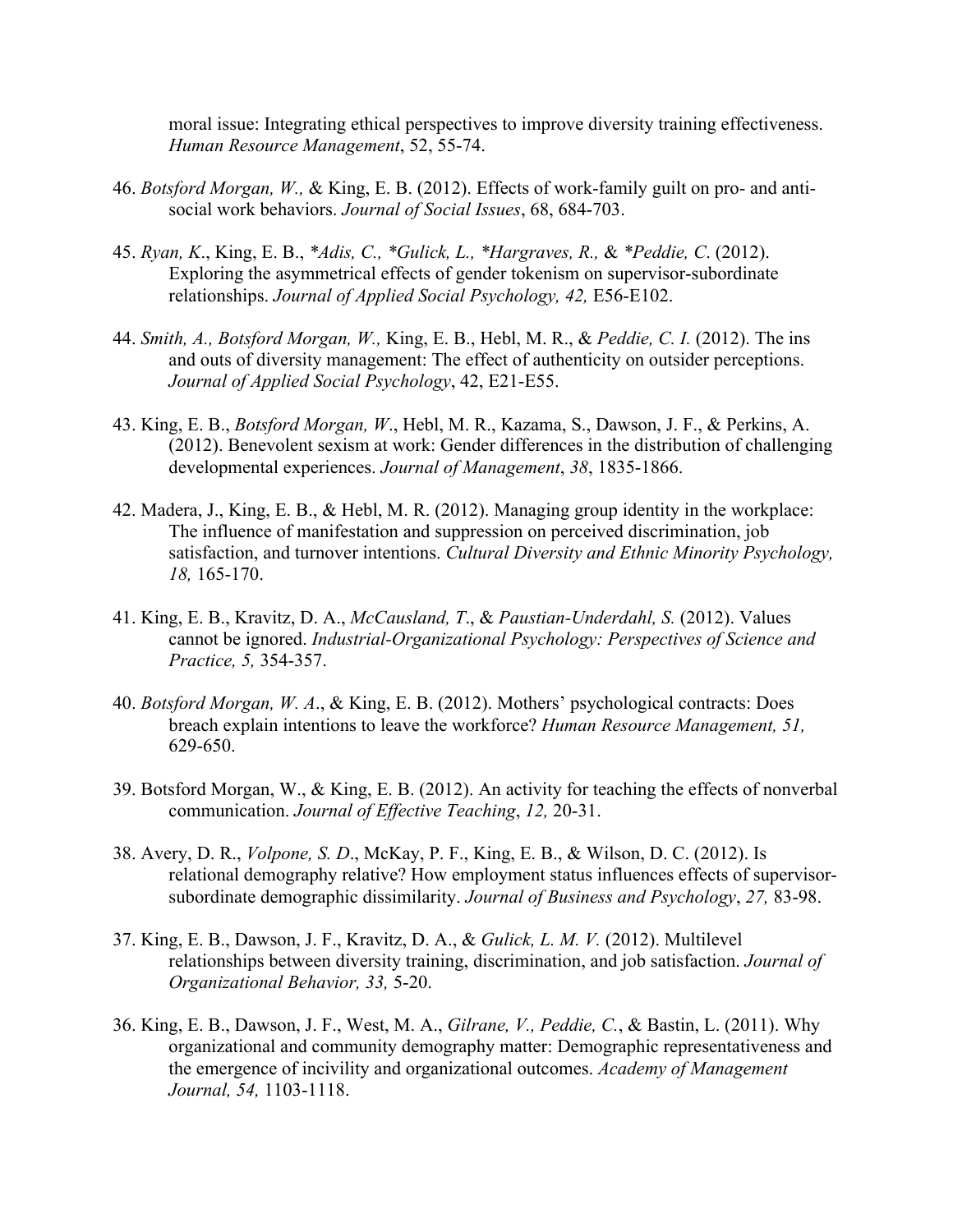### *Winner of the 2012 Saroj Parasuraman Award for the Best Paper on Gender and Diversity.*

- 35. \*King, E. B., \*Dunleavy, D., Dunleavy, E., *Jaffer, S., Elder, K., Botsford, W., Graebner, R.,*  & *Newman, C.* (2011). Discrimination in the  $21<sup>st</sup>$  century: Are science and the law aligned? *Psychology, Public Policy, and Law*, 17, 54-75.
- 34. Barron, L., Hebl, M. R., & King, E. B. (2011). The effects of manifest ethnic identification on discrimination. *Cultural Diversity and Ethnic Minority Psychology, 17,* 23-30.
- 33. King, E. B., & *Ahmad, A.* (2010). An experimental field study of discrimination toward Muslim job applicants. *Personnel Psychology*, *63,* 881-906.
- 32. \*King, E. B., \*Knight, J., & Hebl, M. R. (2010). The influence of economic threat on aspects of stigmatization. *Journal of Social Issues, 66,* 446-460.
- 31. Bradley-Geist, J., King, E. B., Hebl, M. R., & Skorinko, J. (2010). Moral credentialing by association: Do friendships with stigmatized individuals provide license to discriminate. *Personality and Social Psychology Bulletin, 36,* 1564-1575.
- 30. King, E. B., *Gulick, L.,* & Avery, D. (2010). The divide between diversity training and diversity education: Integrating best practices. *Journal of Management Education*, 34, 891-906.
- 29. King, E. B., & Cortina, J. M. (2010). Stated and unstated barriers and opportunities to creating LGBT-supportive organizations. *Industrial-Organizational Psychology: Perspectives of Science and Practice, 3,* 103-108.
- 28. King, E. B., & Cortina, J. M. (2010). The social and economic imperative of LGBTsupportive organizations. *Industrial-Organizational Psychology: Perspectives of Science and Practice, 3,* 69-78.
- 27. *Ruggs, E.,* King, E. B., Hebl, M. R., & *Fitzsimmons, M.* (2010). Assessment of weight stigma. *Obesity Facts*, *3,* 60-69.
- 26. King, E. B., Hebl, M. R., George, J. M., & Matusik, S. F. (2010). Understanding tokenism: Negative consequences of perceived gender discrimination in male-dominated organizations. *Journal of Management, 36,* 537-554.
- 25. King, E. B., *Botsford, W. A.,* & Huffman, A. H. (2009). Work, family, and organizational advancement: Does balance support the advancement of women? *Sex Roles, 61, 879-891.*
- 24. King, E. B., & *Botsford, W.* (2009). Managing pregnancy disclosures: Understanding and overcoming the challenges of expectant motherhood at work. *Human Resource Management Review, 19,* 314-323.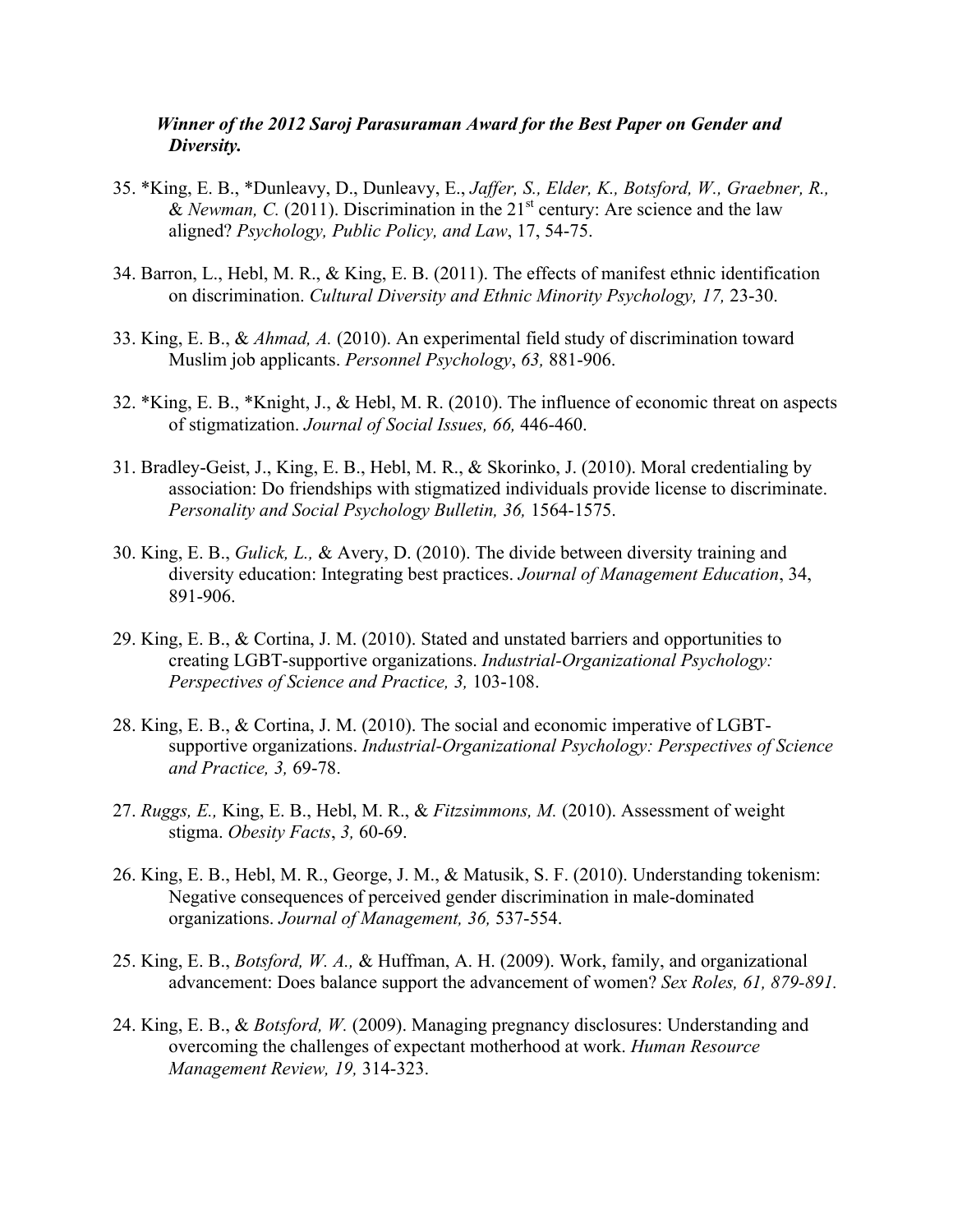- 23. \*Hebl, M. R., \*King, E. B., & Perkins, A. (2009). Ethnic differences in the stigma of obesity: Identification and engagement with a thin ideal. *Journal of Experimental Social Psychology*, *45*, 1165-1172.
- 22. King, E. B., Hebl, M. R., & Beal, D. J. (2009). Conflict and cooperation in diverse workgroups. *Journal of Social Issues, 65,* 261-285.
- *Relations*, *61,* 1677-1711. 21. King, E. B. (2008). The effect of bias on the advancement of working mothers: Disentangling legitimate concerns from inaccurate stereotypes as predictors of career success. *Human*
- 20. King, E. B., & *Botsford, W. A*. (2008). Individual and organizational strategies for reducing discrimination. *Equal Opportunities International, 27,* 654-658.
- 19. Leslie, L. M., King, E. B., Bradley, J. C., & Hebl, M. R. (2008). Triangulating across multiple methods: All signs point to persistent stereotyping in organizations. *Industrial and Organizational Psychology: Perspectives on Science and Practice, 1*, 399-404.
- 18. King, E. B., *Reilly, C.,* & Hebl, M. R. (2008). The best and worst of times: Dual perspectives of coming out in the workplace. *Group and Organization Management*, *33*, 566-601.
- 17. Huffman, A., Watrous, K., & King, E. B. (2008). Diversity in the workplace: Support for lesbian, gay, and bisexual workers. *Human Resource Management*, *47*, 237-253.
- 16. Hebl, M. R., King, E. B., & *McGuire, J.,* & *Williams, M.* (2008). The grapefruit race: Demonstrating gender differences in comfort with intimacy. *Teaching of Psychology, 35,*  18-21.
- 15. Hebl, M. R., King, E. B., Glick, P., *Kazama, S.,* & *Singletary, S*. (2007). Hostile and benevolent reactions toward pregnant women: Complementary interpersonal punishments and rewards that maintain traditional roles. *Journal of Applied Psychology, 92,* 1499- 1511.
- 14. King, E. B., *De Chermont, K.,* West, M. A., Dawson, J., & Hebl, M. R. (2007). How innovation can alleviate the negative consequences of demanding work: The influence of climate for innovation on organizational outcomes. *Journal of Occupational and Organizational Psychology*, *80*, 631-645.
- 13. *Shapiro, J.,* King, E. B., & Quiñones, M. (2007). Expectations of obese trainees: How stigmatized trainee characteristics influence training effectiveness. *Journal of Applied Psychology*, *92*, 239-249.
- 12. *Madera, J., Podratz, K.,* King, E. B., & Hebl, M. R. (2007). Schematic responses to sexual harassment complainants: The influence of gender and physical attractiveness. *Sex Roles, 56,* 223-230.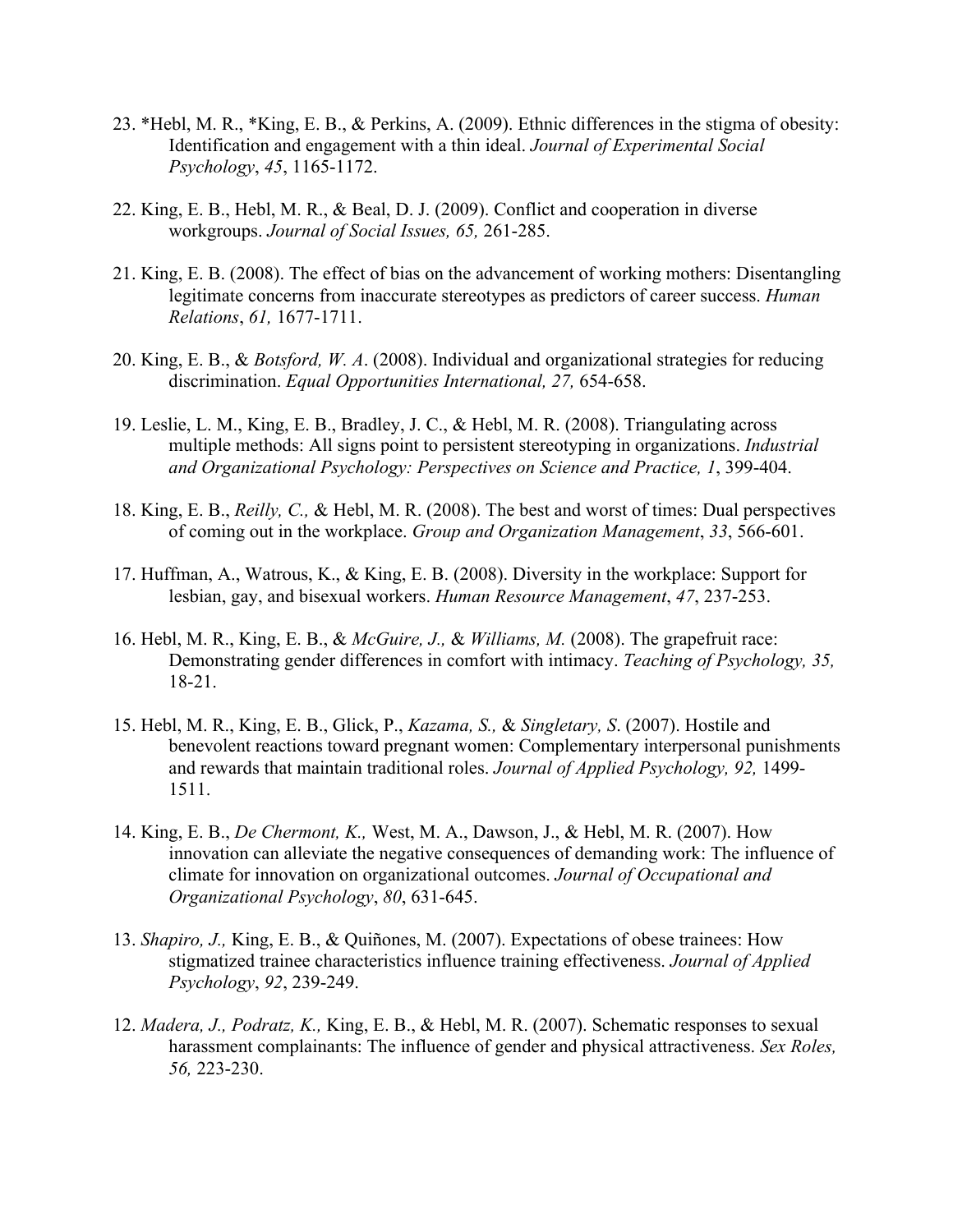- 11. *Law, C.,* King, E. B., *Zitek, E.,* & Hebl, M. R. (2007). The stigma of AIDS in the United States: A methodological review and directions for future research. *Interamerican Journal of Psychology, 41*, 75-87.
- 10. Currall, S. C., King, E. B., Lane, N., *Madera, J.,* & *Turner, S*. (2007). How fast should nanotechnology advance? *Nature: Nanotechnology*, *2*, 327.
- 9. Currall, S. C., King, E. B., Lane, N., *Madera, J.,* & *Turner, S*. (2006). What drives public acceptance of nanotechnology? *Nature: Nanotechnology*, *1*, 153-156.
- 8. \*King, E. B., \**Shapiro, J.,* Hebl, M. R., *Singletary, S., & Turner, S*. (2006). The stigma of obesity in customer service: A mechanism of remediation and bottom-line consequences of interpersonal discrimination. *Journal of Applied Psychology*, *91*, 579-593.
- 7. King, E. B. (2006). Current Industrial/Organizational psychology perspectives of women in organizations. *Equal Opportunities International*, *25*, 215-218.
- 6. King, E. B., *Mendoza, S., Madera, J.,* Hebl, M. R., & Knight, J. L. (2006). What's in a name? A multi-ethnic investigation of access discrimination. *Journal of Applied Social Psychology*, *36*, 1145-1159.
- 5. King, E. B., George, J. M., & Hebl, M. R. (2005). Linking personality to helping behaviors at work: An interactional perspective. *Journal of Personality, 73*, 585-608.
- 4. \*Hebl, M. R., \*King, E. B., & \**Lin, J.* (2004). The swimsuit becomes us all: Gender, ethnicity, and self-objectification. *Personality and Social Psychology Bulletin, 30,* 1322- 1331*.*
- 3. *Kearney, L. K.,* Rochlen, A. B., & King, E. B. (2004). Male gender role conflict, sexual harassment tolerance, and the efficacy of a psychoeducative training program. *Psychology of Men and Masculinity, 5,* 72-82.
- *Sex Roles, 51,* 227-235*.*  2. Hebl, M. R., \*Guiliano, T., \**King, E. B., \*Knight, J. L., \*Skorinko, J.,* & *\*Shapiro, J.* (2004). Paying the way to equity: The disparity between men's and women's sports ticket prices.
- 1. Hebl, M. R. & King, E. B. (2004). You are what you wear: An interactive classroom demonstration of the self-fulfilling prophecy. *Teaching of Psychology,* 260-262*.*

#### *Books*

- Hebl, M. R., Parker, M., & King, E. B. (drafted, under contract). *Working Together: How Leaders can use the Science of Diversity & Inclusion.* Oxford University Press.
- King, E. B., Roberson, Q., & Hebl, M. R. (in press). *Research on Social Issues in Management: The Future of Scholarship on Diversity and Inclusion in Organizations* (Volume 4).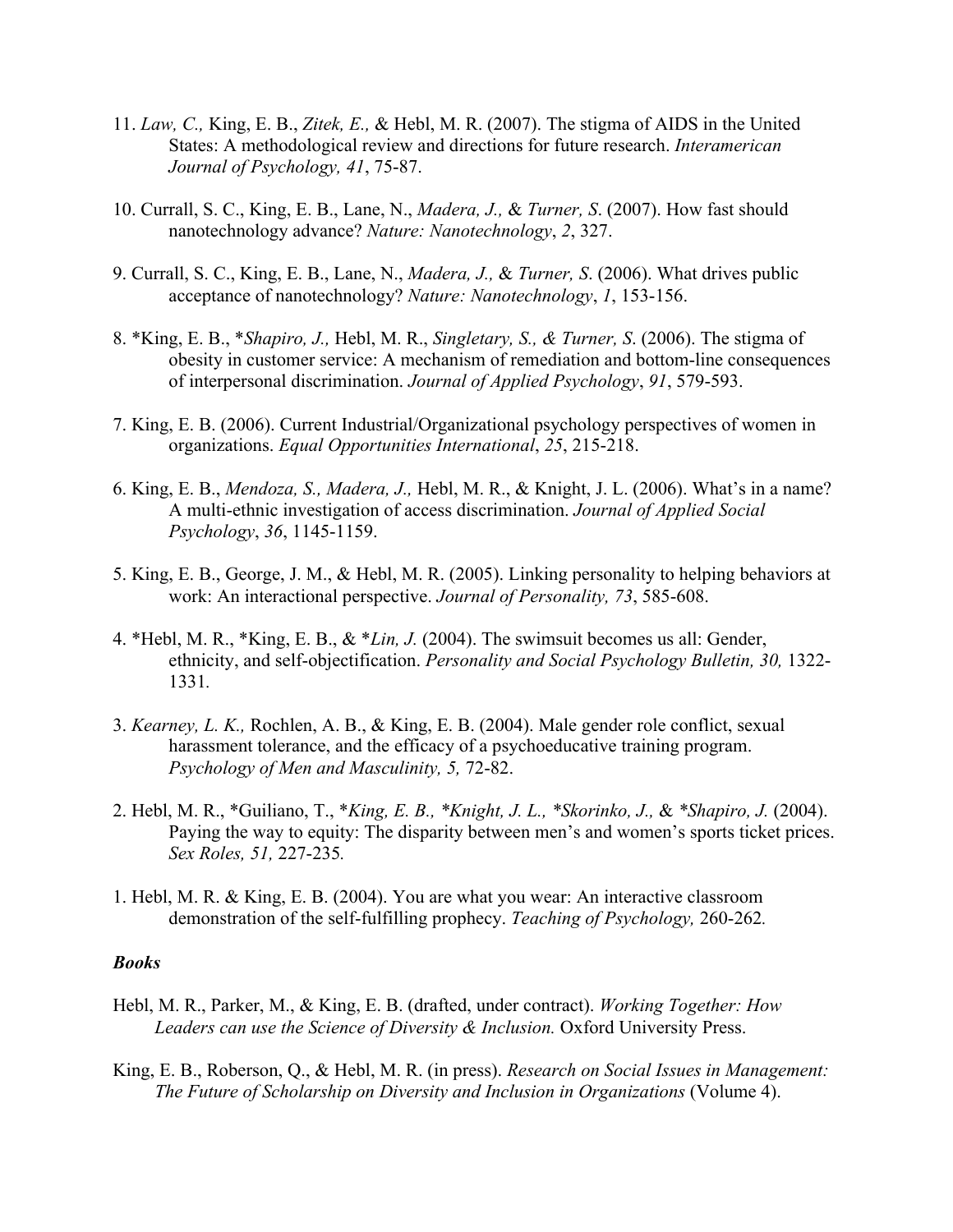Information Age Publishing.

- King, E. B., Roberson, Q., & Hebl, M. R. (in press). *Research on Social Issues in Management: The Future of Scholarship on Race in Organizations* (Volume 3). Information Age Publishing.
- King, E. B., Roberson, Q., & Hebl, M. R. (2020). *Research on Social Issues in Management: Perspectives of Gender and Work* (Volume 2). Information Age Publishing.
- King, E. B., Roberson, Q., & Hebl, M. R. (2020). *Research on Social Issues in Management: Pushing our Understanding of Diversity in Organizations* (Volume 1). Information Age Publishing.
- Colella, A. J., & King, E. B. (2018). *Handbook of workplace discrimination.* Oxford University Press.
- Tonidandel, S., King, E. B., & Cortina, J. (2015). *Big data at work: The data science revolution and organizational psychology.* Taylor Francis.
- King, E. B., & Knight, J. L. (2011). *How women can make it work: The science of success.*  Praeger.

#### *Book Chapters, Encyclopedia Entries, and non-Peer Reviewed Publications*

- 34. Lindsey, A., King, E. B., & *Amber, B.* (in press). Diversity training effectiveness: Affective mechanisms, motivational drivers, individual difference moderators, and contextual boundary conditions. *Research in Human Resource Management.*
- *Context* (p. 63-98). 33. *Cheng, S. K., Bilotta, I. B., Lu, M.,* & King, E. B. (2022). It's not just about representation: Integrating diversity into leadership research. *Leadership: Leaders, Followers, and*
- 32. Ruggs, E., King, E. B., & Hebl, M. R. (2020). The opportunity costs of obesity bias at work. Sloan Management Review.<https://sloanreview.mit.edu/article/the-opportunity-costs-of>weight-bias-at-work/
- 31. King, E. B., Finkelstein, L., Thomas, C., & Corrington, A. (2019). Generational differences at work are small. Thinking they are big affects our behavior. Harvard Business Review. <https://hbr.org/2019/08/generational-differences-at-work-are-small-thinking-theyre-big>affects-our-behavior
- 30. Ahmad, A., Sabat, I., & King, E. B. (2018). The upsides of disclosing your religion, sexual orientation, or parental status at work. Harvard Business Review. Available online: <https://hbr.org/2018/03/research-the-upsides-of-disclosing-your-religion-sexual>orientation-or-parental-status-at-work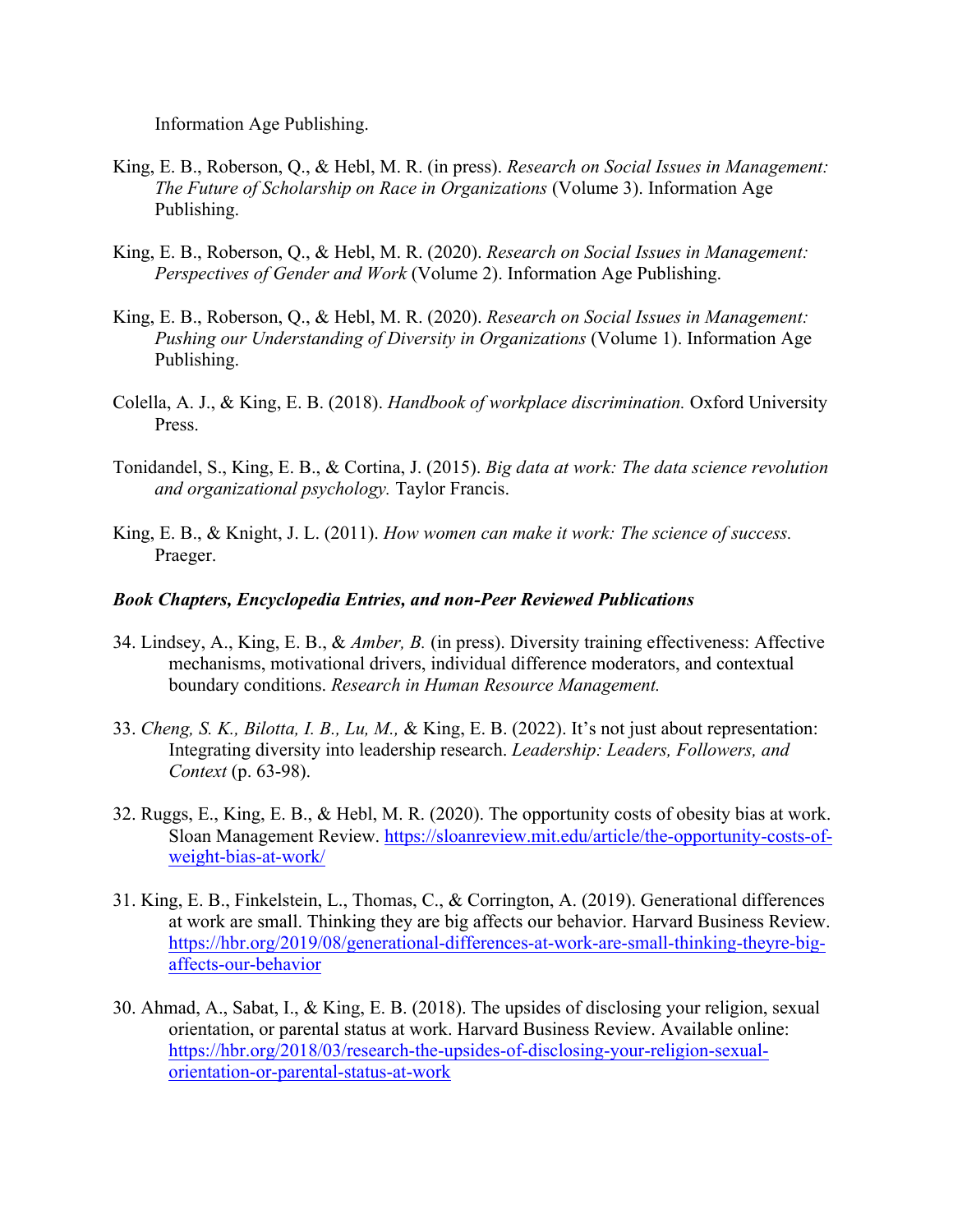- 29. *Corrington, C., Cheng, S., Ng, L.,* & King, E. B. (2018). Changes in worker demographics. In M. Shoss & B. Hoffman (Eds.), Cambridge Handbook of the Changing Nature of Work. Cambridge University Press.
- 28. Lindsey, A., King, E. B., & *Membere, A.* (2017). Two types of diversity training that really work. Harvard Business Review. Available online: <https://hbr.org/2017/07/two-types-of>diversity-training-that-really-work
- and Employee Development. Cambridge University Press. 27. McCausland, T. C., & King, E. B. (2017). Demographic differences in training and development. In K. G. Brown (Ed.), *The Cambridge Handbook of Workplace Training*
- 26. Jones, K. P., & King, E. B. (2016). Stop "protecting" women from challenging work. Harvard Business Review. Available online:<https://hbr.org/2016/09/stop-protecting>women-from-challenging-work
- 25. King, E. B., & Jones, K. P. (2016). Why subtle bias is so often worse than blatant discrimination. Harvard Business Review. Available online:<https://hbr.org/2016/07/why>subtle-bias-is-so-often-worse-than-blatant-discrimination
- 24. King, E. B., & *Andrews, M. E.* (2016). *Diversity at Mason (Volume 7): The Science of Diversity Project.* Diversity Research Group, George Mason University.
- 23. *Cheung, H. K., Lindsey, A. P., Membere, A. A.,* King, E. B., Markell, H., & Kilcullen, M. (2016). Understanding and reducing discrimination. In M. Buckley (Ed.), *Research in Personnel and Human Resource Management.* Emerald Group Publishing.
- 22. *Ahmad, A., Anderson, A., Sabat, I., Membere, A*., & King, E. B. (2016). Women in organizations. In Anderson, Ones, Sinangil, \* Viswesvaran (Eds.), *Handbook of Industrial, Work, and Organizational Psychology*. Sage.
- 21. *Sabat, I., Lindsey, A. P.,* & King, E. B. (2014). Antecedents, outcomes, prevention and coping strategies for lesbian, gay, and bisexual workplace stress. In P. Perrewe, J. Halbesleben, & C. Rosen (Eds.), *Research in Occupational Stress and Well Being.*  Emerald.
- 20. *Sabat, I., Lindsey, A. P.,* King, E. B., Jones, K. P. (2016). Understanding and overcoming challenges faced by working mothers. In R. Matthews & C. Spitzmueller's (Eds.), *Research Perspectives on Work and the Transition to Motherhood*. Springer. Springer International Publishing.
- 19. *Anderson, A. J.,* Jensen, J. M., *Ahmad, A. S*., & King, E. B. (2014). Women's accounts of stereotypes, stigma, and incivility. In M. Paludi (Ed.), *Women and Management Worldwide: Global Issues and Promising Situations.* Santa Barbara, CA: Praeger.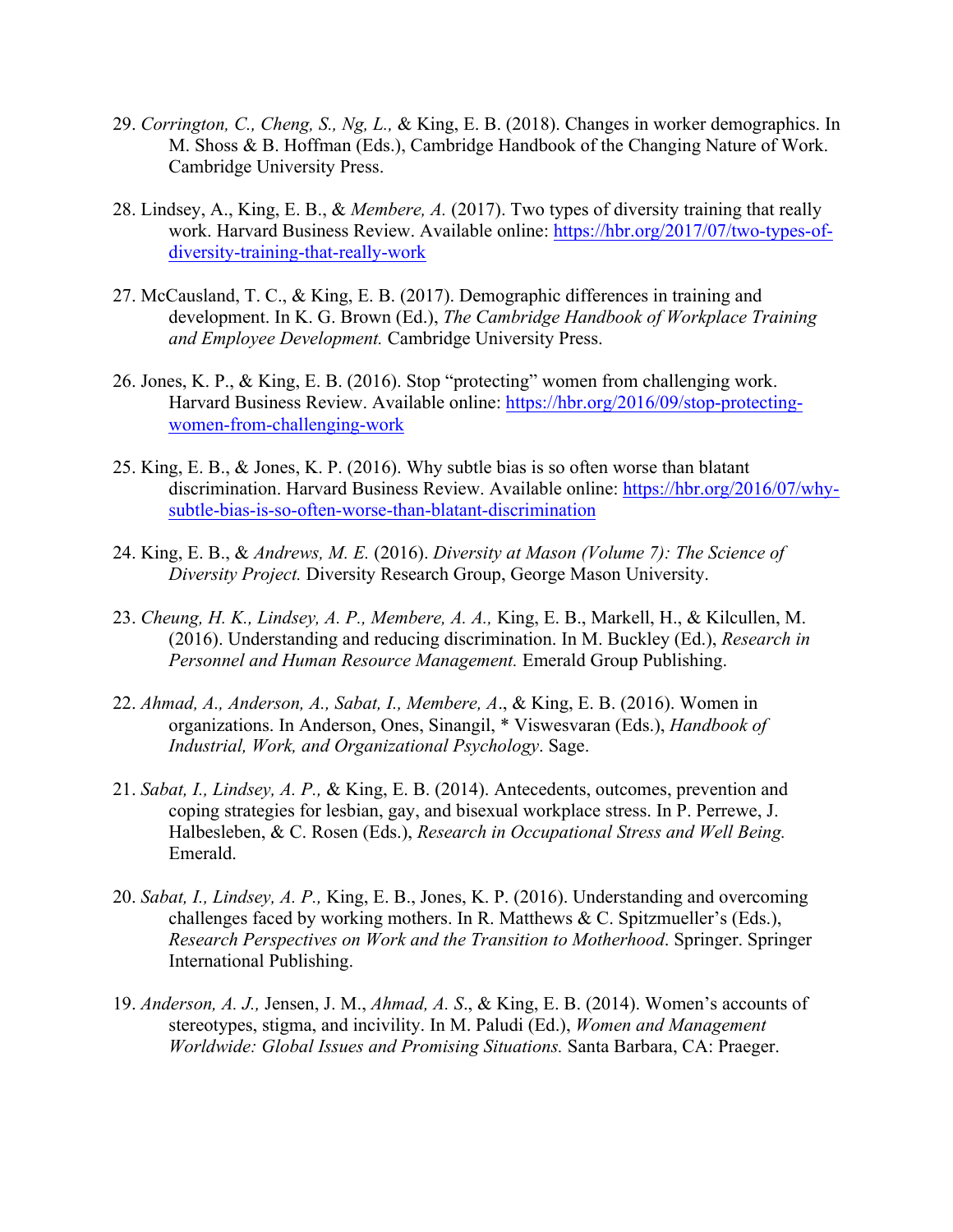- 18. *McCausland, T., Ahmad, A. S.,* Botsford Morgan, W., King, E. B., & *Jones, K. P*. (2014). Making it work for women, children, and the job. In M. Paludi (Ed.), *Women, Work, and Family: How Companies Thrive with a 21st Century Multicultural Workforce*. Santa Barbara, CA: Praeger.
- 17. Ahmad, A. S., King, E. B., & Anderson, A. J. (2013). Effect of gender and parenting on work-life integration. In D. Major & R. Burke (Eds.), *Handbook of Work-Life Integration of Professionals: Challenges and Opportunities*. UK: Elgar.
- 16. King, E. B., & Hebl, M. R. (2013). Oh the places we should go! Stereotyping and prejudice in (real) mixed interactions. In C. Stangor & C. Crandall (Eds.), *Stereotyping and Prejudice*. Psychology Press.
- 15. Bradley-Geist, J., & King, E. B. (2013). Building an inclusive work world: Promoting diversity and positive intergroup relations through CSR. In J. Olson-Buchanan, L. Koppes Bryan, & L. Foster Thompson (Eds.), *Using IO Psychology for the Greater Good*. NY, NY: Taylor & Francis.
- 14. Hebl, M. R., *Martinez, L. R.,* Barron, L. G., King, E. B., & *Skorinko, J*. (2013). How diversity ideologies influence LGBT employees: To be or not to be and to see or not to see. In V. Plaut & K. Thomas (Eds.), *Diversity Ideologies*.
- 13. Hebl, M. R., & King, E. B. (2013). The social and psychological experience of stigma. In Q. Roberson (Ed.), *The Oxford Handbook of Diversity at Work*.
- 12. *Gilrane, V. L., McCausland, T., Jones, K*., & King, E. B. (2012). Evaluating the success of workplace multicultural programs. In M. Paludi (Ed*.), Managing Diversity in Today's Workplace.* Westport, CT: Praeger.
- 11. King, E. B. (2012). What is love? In M. Paludi (Ed.), *The Psychology of Love.* Westport, CT: Praeger.
- 10. Morgan, W. B., *Gilrane, V. L., McCausland, T. C*., & King, E. B. (2011). Social stigma faced by female leaders in the workplace. In M. Paludi (Ed.), *Women as Transformational Leaders: From Grassroots to Global Interests*. Westport, CT: Praeger.
- 9. Hebl, M. R., Law, C., & King, E. B. (2010). Heterosexism. In J. F. Dovidio, M. Hewstone, P. Glick, & V. M. Esses (Eds.), *Handbook of prejudice, stereotyping, and discrimination*. London: Sage Publications.
- 8. King, E. B., *Gulick, L. M. V*., & Kravitz, D. A. (2010). Emerging evidence on diversity training programs. In M. Paludi (Ed.), *Praeger Handbook on Understanding and Preventing Workplace Discrimination* (Vol. 2): Best Practices for Preventing and Dealing with Workplace Discrimination. Westport, CT: Praeger.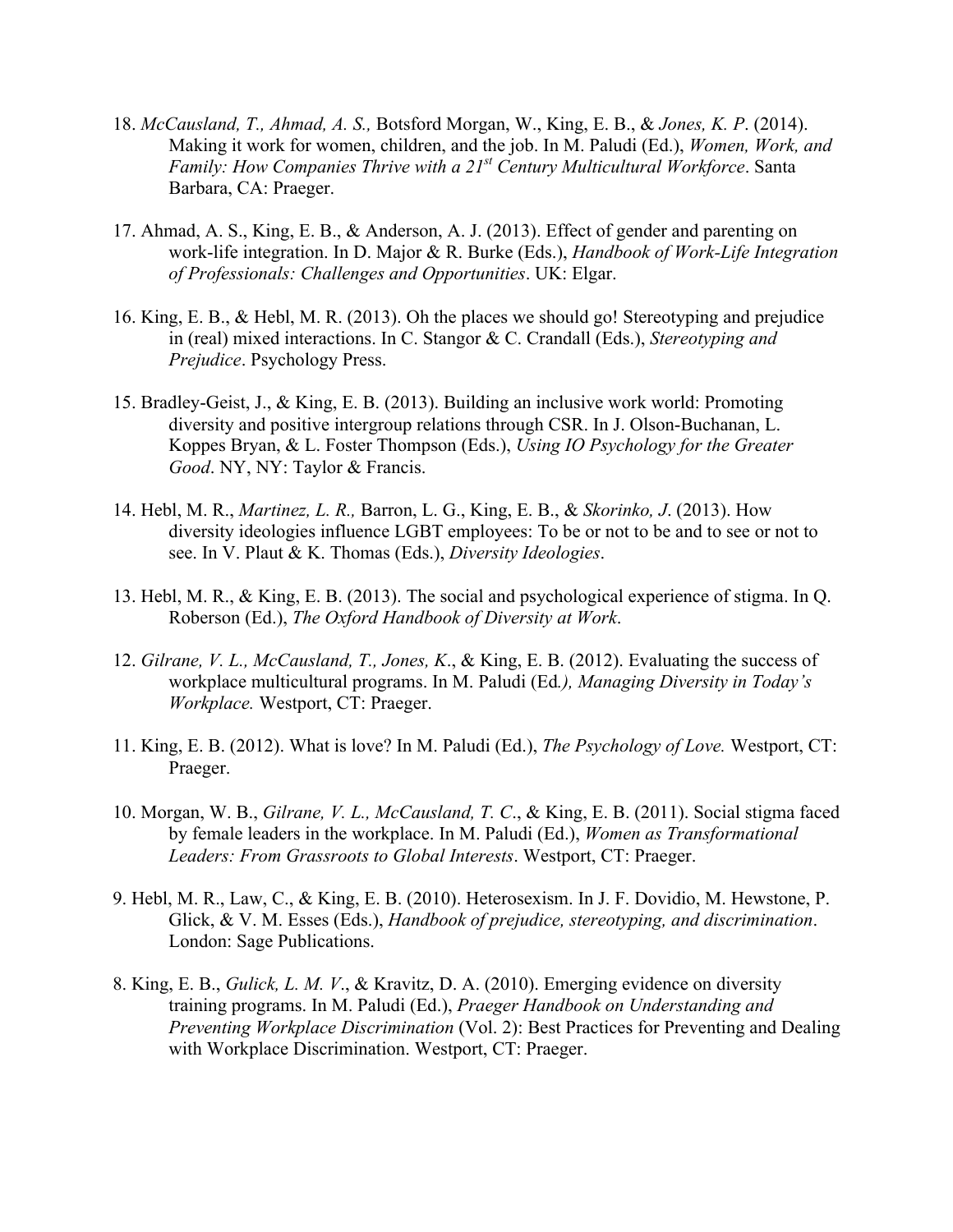- 7. Kaplan, S., *Brooks-Shesler, L*., King, E. B., & Zaccaro, S. (2009). Thinking inside the box: How conformity can promote innovation. In M. Neale, B. Mannix, and J. Goncalo (Eds.), *Research on Managing Groups and Teams: Creativity in Groups* (p. 229-266). Bingley, UK: Emerald Publications.
- 6. \*King, E. B., \*Kaplan, S., & Zaccaro, S. (2008). Metaperceptions in diverse workgroups: Intrapersonal perspectives and intragroup processes. In B. Mannix, M. Neale, & C. Anderson (Eds.), *Research on managing groups and teams: Diversity in Groups* (p. 109- 142). Oxford, UK: Elsevier.
- 5. Hebl, M. R., Madera, J., & King, E. B. (2008). Exclusion, avoidance, and social distancing. In K. Thomas (Ed.), *Diversity resistance in organizations: Manifestations and solutions* (p. 127-150)*.* NY: Lawrence Erlbaum.
- 4. George, J. M., & King, E. B. (2007). Potential pitfalls of affect convergence in groups: Functions and dysfunctions of group affective tone. In B. Mannix, M. Neale, & C. Anderson (Eds.), *Research on managing groups and teams* (p. 97-124). Oxford, UK: Elsevier.
- 3. Hebl, M. R., King, E. B., & *Law, C.* (2006). Gay, lesbian, and bisexual issues at work. In S. G. Rogelberg's (Ed.), *Encyclopedia of Industrial and Organizational Psychology*.
- 2. King, E. B., Hebl, M. R., & Heatherton, T. F. (2005). Theories of stigma: Limitations and needed direction. In Brownell, Phul, Schwartz, & Rudd (Eds.), *Bias, Discrimination, Stigma, and Obesity*. New York: Guilford Publications.
- of the stigma of homosexuality: A community perspective. In N. Varas Díaz & I.  Serrano-García (Eds.) *Community Psychology: Reflections, implications and new paths.*  San Juan, Puerto Rico: Publicaciones Puertorriqueñas. 1. King, E.B., *Zitek, E.M.* & Hebl, M.R. (2005). Antecedents, manifestations, and consequences

### **GRANTS**

**National Science Foundation, Science of Organizations and Broadening Participation in STEM**: Collaborative research: Broadening participation: How allies can help reduce the consequences of subtle discrimination in STEM (PI #1759853: \$322,000, 2018-2021).

**Rice University Race and Anti-Racism Research Grant:** Assessing Subtle Racism against Black and Hispanic Patients to Reduce Health Disparities (PI, \$36,500, 2020-2021).

**Doerr Institute Innovation Award** (mentoring Isabel Bilotta): Evaluating and training inclusive leadership (\$20,000, 2019-2021).

**National Science Foundation, Science of Organizations**: When team diversity facilitates performance: Understanding and overcoming fractured behavioral patterns. (PI #1461584: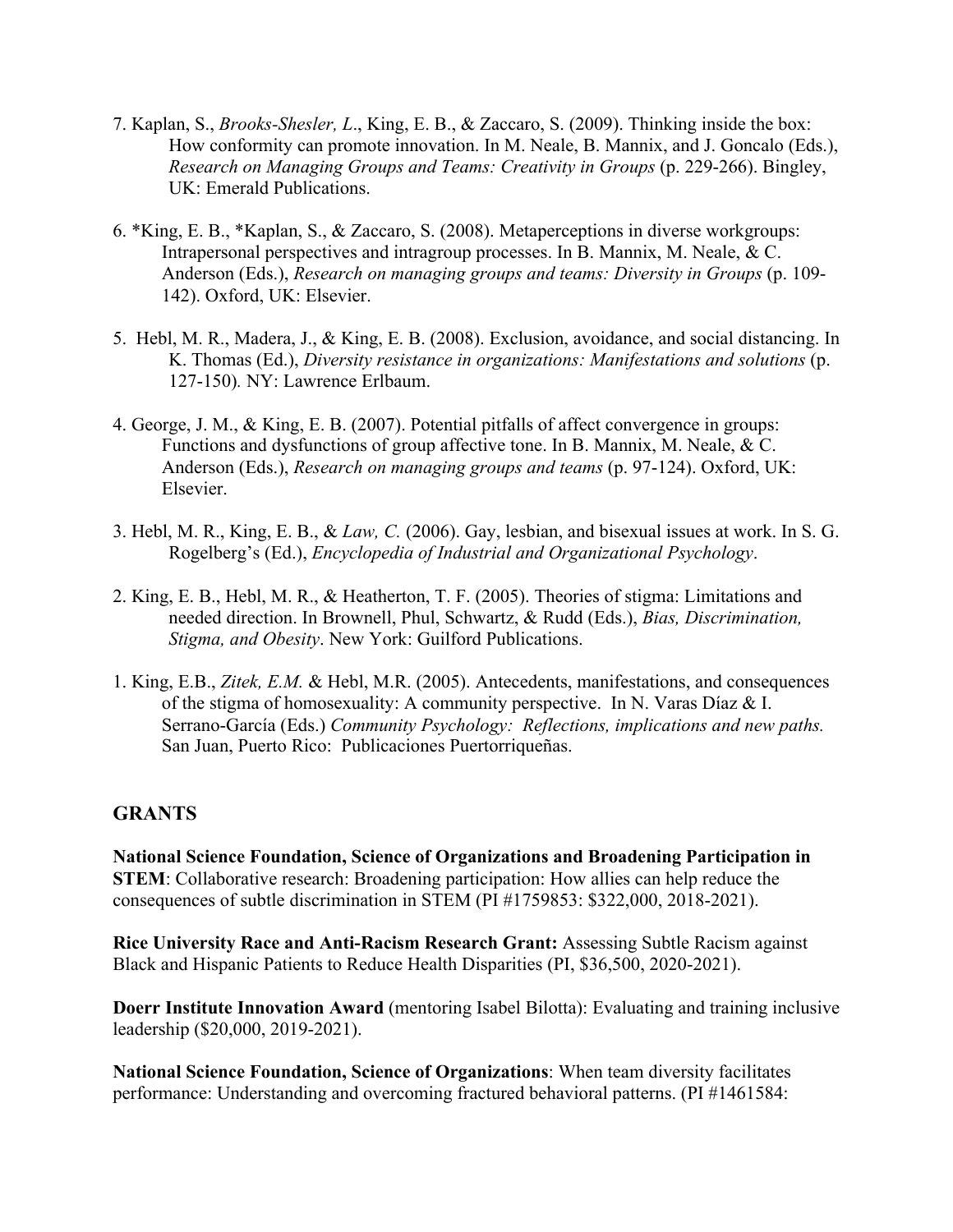\$496,000, 2015-2017).

 **Society for Human Resource Management**. Enhancing perspective and authenticity to improve age-diverse mentoring relationships (Co-I, \$100,000, 2016-2018).

**Sloan Foundation Working Longer Program** (PI: \$90,000, 2013-2014).

**GMU Students as Scholars Course Development Award** (PI: ~\$30,000, 2012-2014).

**Sloan Work-Family Career Development Grant Award** (PI: \$45,000, 2009-2011).

National Science Foundation, ADVANCE Program Subcontract (~\$30,000, 2006-2011).

**Summer Research Award, George Mason University Office of the Provost (\$4,500, 2009).** 

**American Psychological Foundation 2008 Wayne F. Placek Large Grant** (\$54,996).

**Childcare Bureau Research Scholars Program Dissertation Grant, Administration for Children and Families of the Department of Health and Human Services** (\$49,500, 2004- 2006).

**Brown Teaching Grant, Rice University** (\$4,600, 2005-2007).

**Clara Mayo Grant, Society for the Psychological Study of Social Issues** (\$1,000, 2003-2004).

### **Additional Grant Applications**

Co-PI (with Mikki Hebl): The self-other-society (SOS) model of belonging to enhance Black and Latinx Students' persistence and success in STEM (2021). Proposal submitted to NSF (\$1.9 million).

PI: Coping with subtle discrimination: Empowering Ethnic Minorities Retention Intervention for Science and Engineering (e-RISE) (2013, 2014). Proposal submitted to NIH (\$1.3 million).

Co-PI (with Ann Huffman): Lesbian, gay, bisexual (LGB) military personnel: Understanding the effects of the repeal of "don't ask, don't tell" (2013). Pre-proposal submitted to the U.S. Army Medical Research and Material Command Headquarters (\$1,000,000).

PI (with David Kravitz): Evidenced-based diversity management: How can diversity training enhance cultural competence? (2012). Submitted to the Society for Human Resource Management Grants Program (\$80,000).

PI (with Kristen Jones): Discrimination as a risk factor for the onset of mood disorders in pregnancy (2011). Submitted to the National Institutes of Health (\$200,000).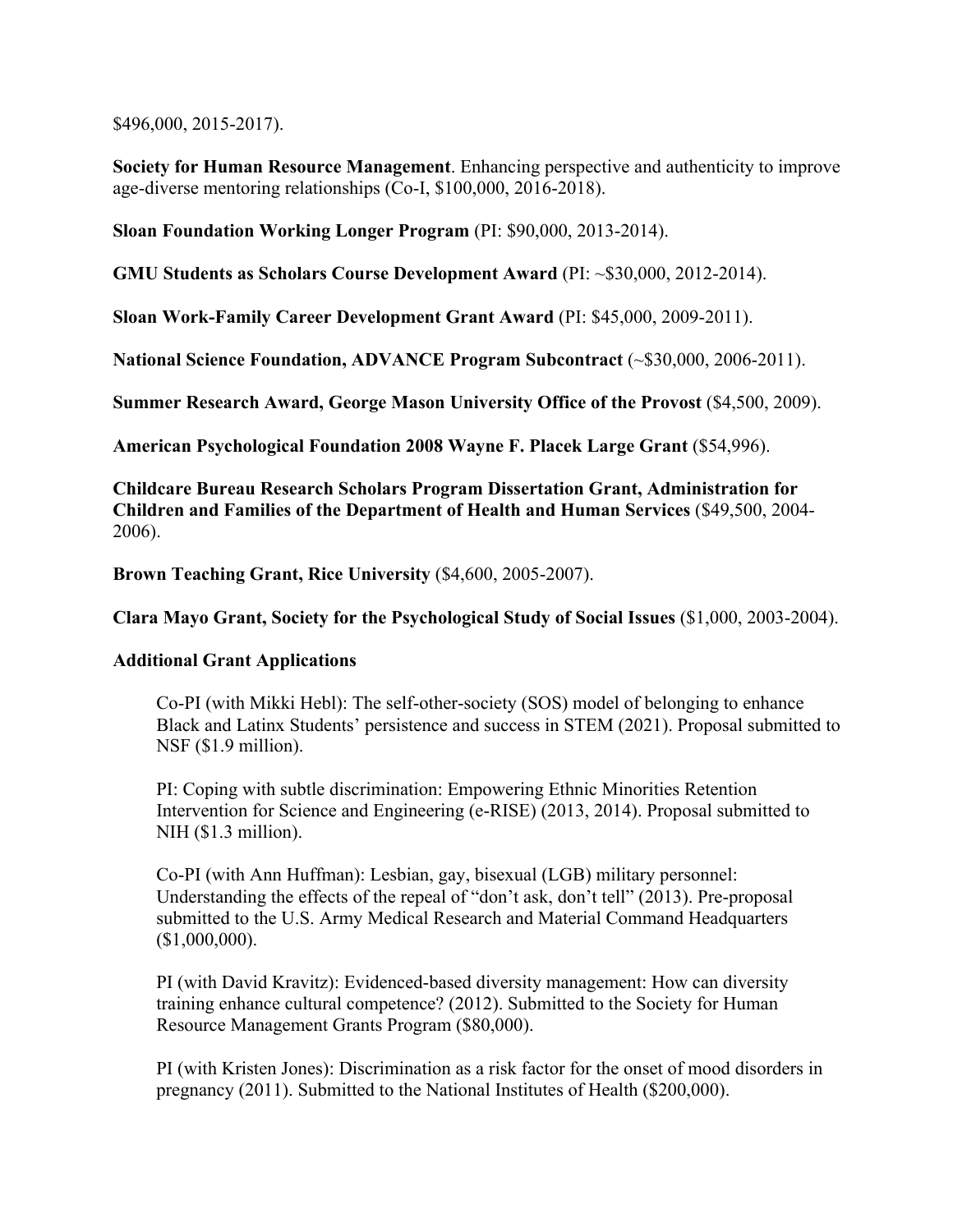PI (with Lisa Finkelstein): Understanding intergenerational interactions: Exploring the content, accuracy, and behavioral implications of age metastereotypes (2009). Submitted to the National Science Foundation Social Psychology Program (\$335,000).

Co-PI (with Johnathan Nelson and Whitney Botsford): Letting boys be boys? Reactions to men's and women's counterproductive work behavior (2009). Submitted to the Society for Industrial Organizational Psychology Small Grant Program (\$5,000).

Co-PI (with Steve Vallas): The effects of age diversity on the performance of work groups: A multimethod study (2008). Submitted to the National Science Foundation Sociology Program (\$417,298).

PI: Managing pregnancy disclosures: Understanding and overcoming the challenges of expectant motherhood at work (2008). Submitted to the Society for Human Resource Management Grant Program (\$72,854).

Co-PI (with Seth Kaplan): Antecedents and consequences of metaperceptions in culturally and hierarchically heterogeneous teams (2008). Submitted to the U.S. Army Research Institute for Behavior and Social Sciences Basic Research Program (\$109,712).

## **HONORS**

**Scholarly Achievement Award, Human Resources Division of the Academy of Management**  (2021).

**2020 Jenessa Shapiro Award for Contributions to Diversity and Inclusion, Society for Personality and Social Psychology** (2020).

**Scholarly Achievement Award, Human Resources Division of the Academy of Management**  (2020).

**Sage Award for Scholarly Contributions, Gender and Diversity in Organizations** (2019).

**Distinguished Service Award, Society for Industrial and Organizational** Psychology (2018).

 **APA Committee on Women in Psychology Leadership Award** (2017).

**Fellow, Society for Industrial and Organizational Psychology** (2016).

 **Fellow, Association for Psychological Science** (2016).

**OSCAR Mentor Award, George Mason University** (2014).

**Scholarly Contributions to Educational Practice Advancing Women in Leadership Award**  (2013).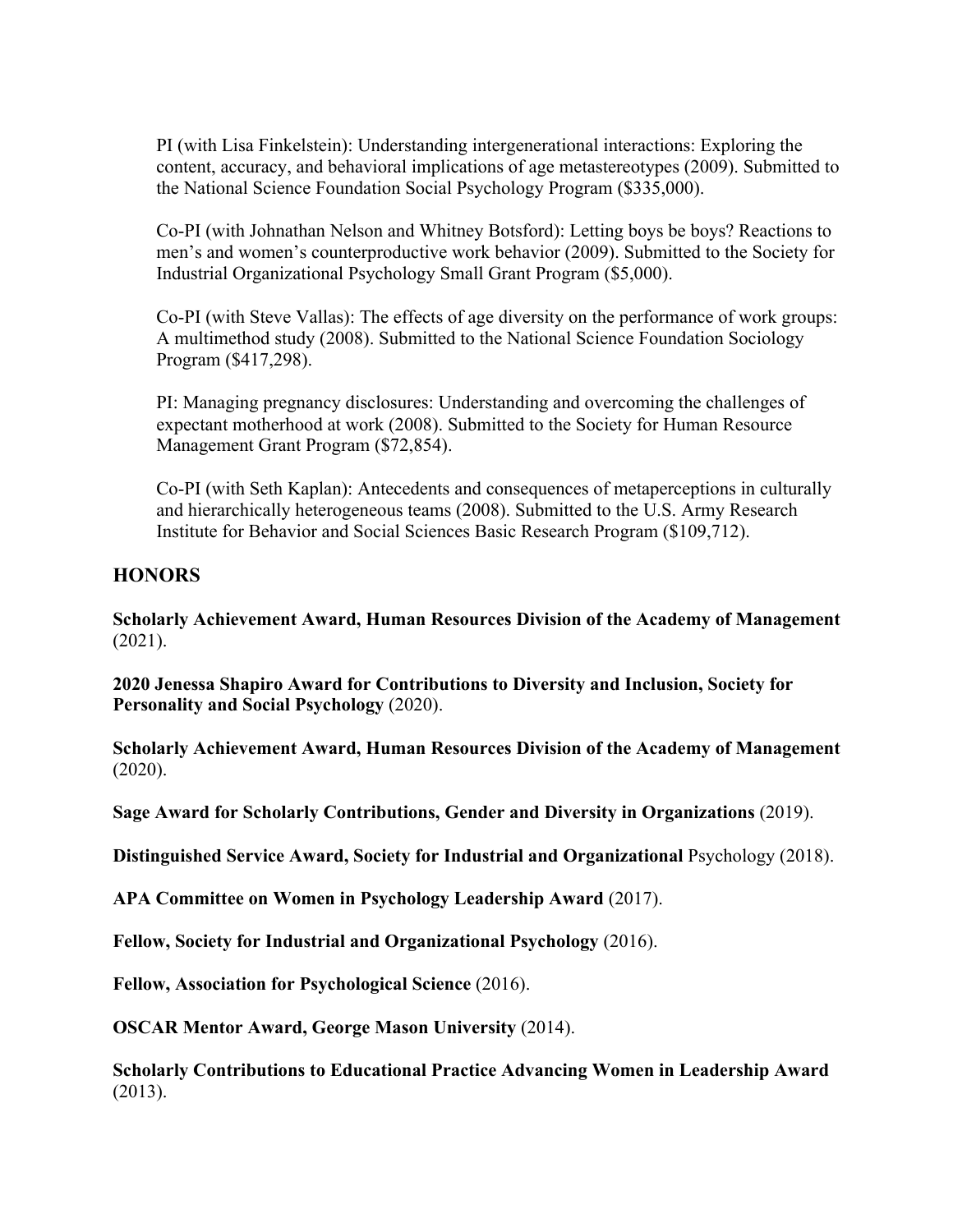**Society for IO Psychology's LGBT Research Award** (2013).

**Emerging Scholar Award, George Mason University** (2012).

**Saroj Parasuraman Best Paper Award, Academy of Management** (2012).

**OSCAR Mentor Nominee, George Mason University** (2012).

**Rising Star Award, State Council of Higher Education of Virginia** (2011).

 $(2010).$ **Louise Kidder Early Career Award, Society for the Psychological Study of Social Issues** 

**Finalist, Teaching Excellence Award, George Mason University** (2010).

**Finalist, Rosabeth Moss Kanter Award for Best Paper in Work-Family Research** (2010).

#### **Gardner Award.**

Given in honor of the best dissertation in the Social Sciences at Rice University, 2006.

#### **John C. Flanagan Award.**

Given by the Society for Industrial/Organizational Psychology for the best student paper, 2005.

**Outstanding Reviewer Award, Academy of Management Conference** (Gender and Diversity Division), 2007, 2009, 2011.

#### **Lodieska Stockbridge Vaughan Fellowship.**

Given to the most promising doctoral student in Social Sciences at Rice University, 2005.

#### **Rice University Women's Impact Award.**

Honored for contribution to women's issues, 1999; 2004.

#### **Roy Scrivner Research Award.**

Given for meritorious research by the Texas Psychological Foundation, 2003.

### **CONFERENCE PRESENTATIONS**

169. King, E. B. (2021, August). Master Lecturer in Applied Psychology: Why the "Opt-Out" Explanation is Insufficient: Subtle Messages Push Women out of Work. Presented at the annual conference of the American Psychological Association [Conference virtual].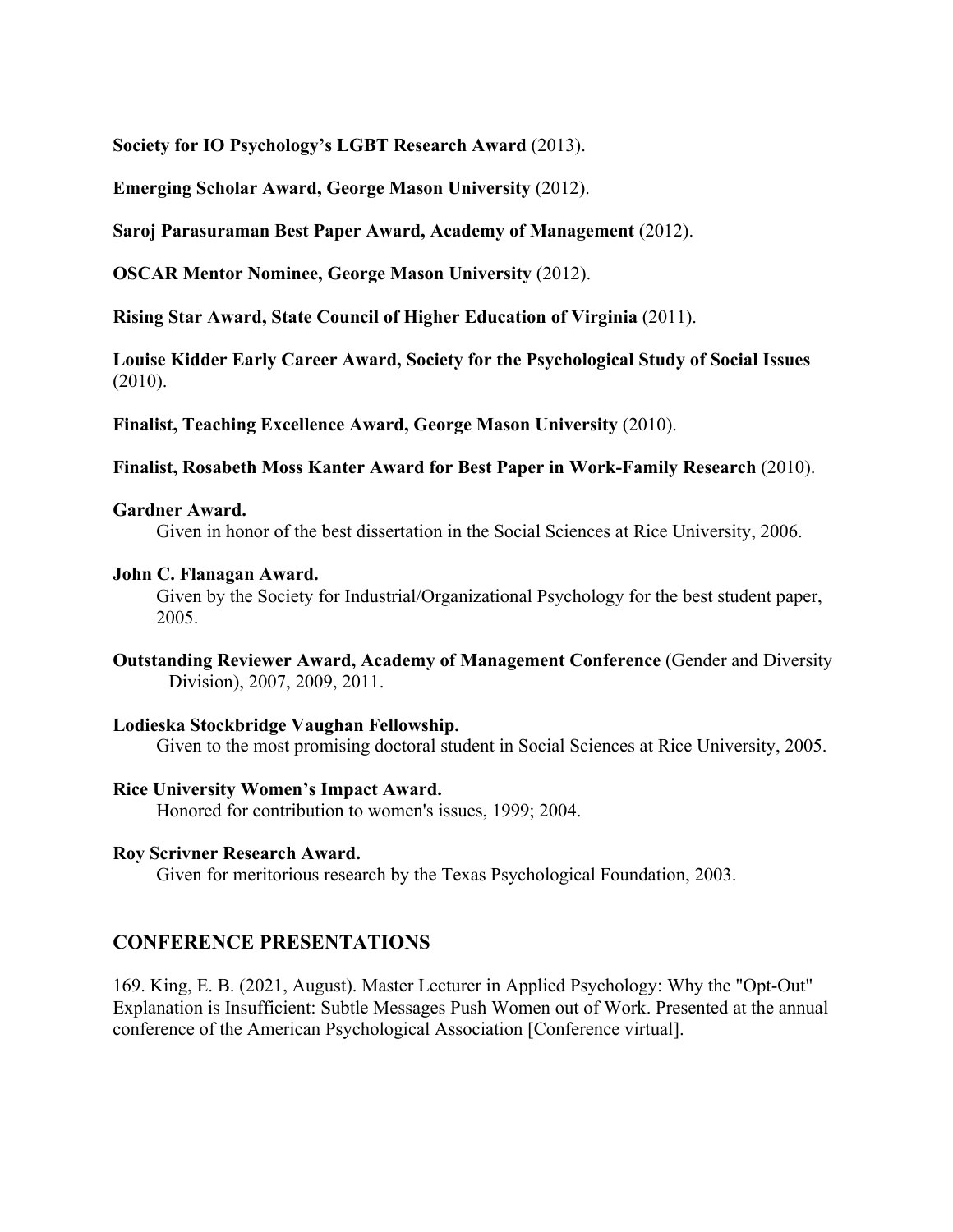Academy of Management [Conference virtual]. 168. Nittrouer, C., Hebl, M., & King, E. B. (2021, August). Allies as intermediaries: Strategies that promote hiring people with disabilities. Paper presented at the annual conference of the

167. King, E. B. (2021, August). Advancing research on workplace disclosure of disabling conditions. Discussant for symposia presented at the annual conference of the Academy of Management [Conference virtual].

166. Nwadei, T., Lewis, A., & King, E. B. (2021, August). Hair stigma and appearance labor among Black women at work. Paper presented at the annual conference of the Academy of Management [Conference virtual].

165. Bilotta, I., et al., (2021, April). Beyond representation: Understudied aspects of diversity in STEM. Symposia presented at the annual meeting of the Society for Industrial and Organizational Psychology (SIOP), New Orleans, LA [Conference virtual].

164. Bilotta, I., et al., (2021, April). Exploring the New Normal at Work and Home During COVID19. Symposia presented at the annual meeting of the Society for Industrial and Organizational Psychology (SIOP), New Orleans, LA [Conference virtual].

163. Ng., L., Bilotta, I., Corrington, A., Cheng, S., King, E., & Hebl, M. (2021, April). Diversity of Cognitive Approaches to Understanding the Gender Gap in Leadership. Symposia presented at the annual meeting of the Society for Industrial and Organizational Psychology (SIOP), New Orleans, LA [Conference virtual].

 annual meeting of the Society for Industrial and Organizational Psychology (SIOP), Austin, TX 162. Bilotta, I., Corrington, A., King, E., Hebl, M., & Tonidandel, S. (2020, April). The presence and role of allies for minority undergraduate students in STEM. Symposia presented at the [Conference virtual].

161. Bilotta, I., King, E., Tonidandel, S., Corrington, A., King, D., & Hebl, M. (2020, April). Minority students' resilience in STEM. Symposia presented at the annual meeting of the Society for Industrial and Organizational Psychology (SIOP), Austin, TX [Conference virtual].

 *Exploring faith identity management in the workplace.* Symposium presented at the 35th annual conference of the Society for Industrial Organizational Psychology, Austin, TX [Conference 160. Cheng, S., & King, E. (2020, April). How Muslim Americans experience and manage their religious identities at work. In L. Park & L. Martinez (Co-Chairs), *Ye of any and no faith:*  virtual].

160. King, E. B., & Parmigiani, A. (October, 2019). How to publish review papers. Panel session presented at the annual conference of the Southern Management Association in Norfolk, VA.

159. King, E. B. (August, 2019). Sexual harassment in and around organizations: A broader scope. Invited discussant for workshop at the annual conference of the Academy of Management in Boston, MA.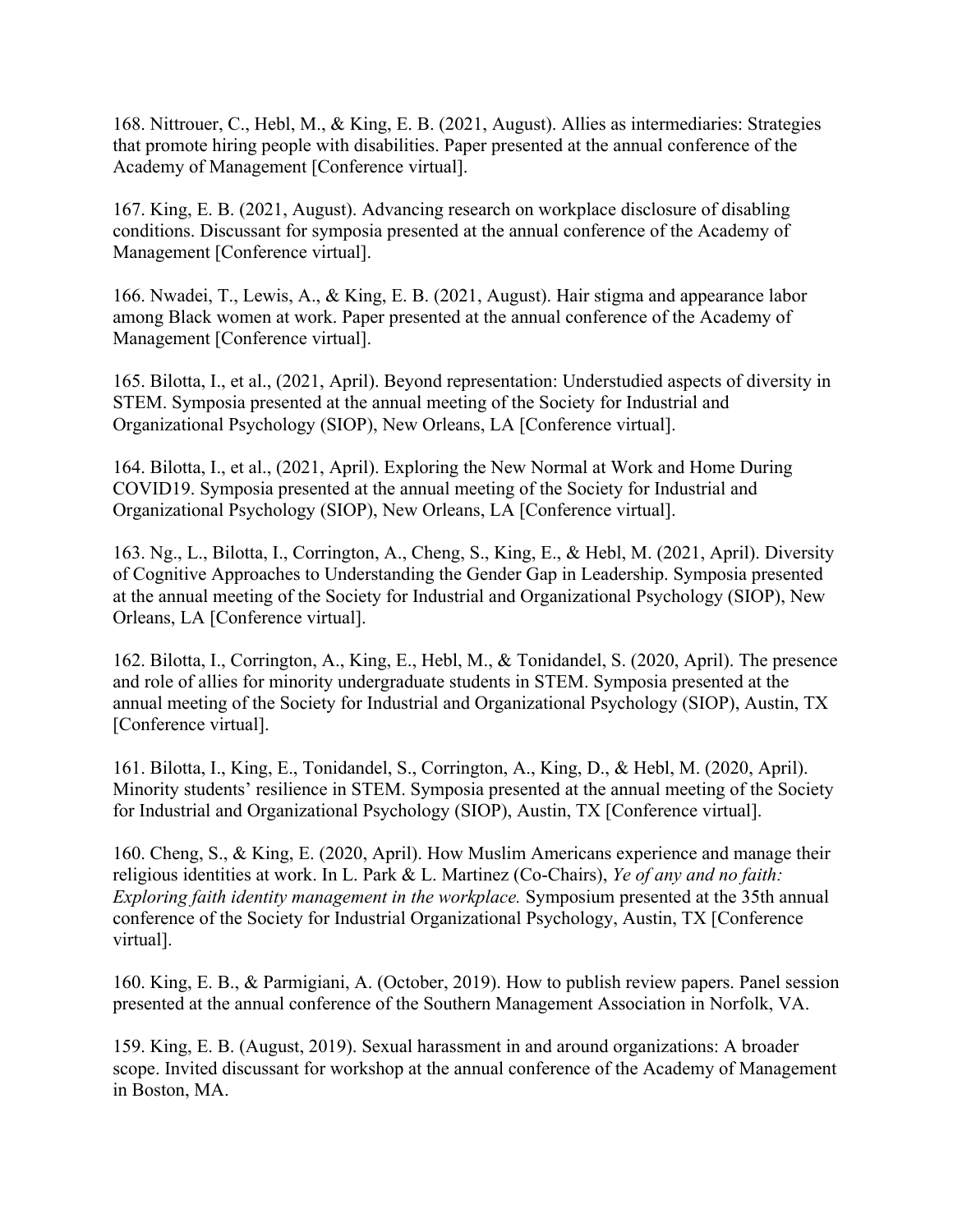158. King, E. B. (August, 2019). OB Junior Faculty Consortium. Invited participant for workshop at the annual conference of the Academy of Management in Boston, MA.

 157. King, E. B. (August, 2019). OB Doctoral Consortium. Invited participant for workshop at the annual conference of the Academy of Management in Boston, MA.

156. King, E. B. (August, 2019). Publishing diversity workshop. Invited participant for workshop at the annual conference of the Academy of Management in Boston, MA.

155. King, E. B. (August, 2019). The opt-out explanation is insufficient. Invited presentation at the American Psychological Association's annual conference in Chicago, IL.

154. Grandey, A., Gabriel, A., & King, E. B. (May, 2019). The three M's in organizations: How women's careers intersect with menstruation, maternity, and menopause. Paper presented at the biannual conference of the European Association of Work and Organizational Psychology in Turin, Italy.

Psychological Science, Washington, D.C. 153. Ng, L., Cheng, S., Corrington, A., Davenport, M. K., Paoletti, J., Traylor, A. M., & King, E. B. (2019, May). Salary and gender diversity at work predict household labor division in heterosexual dyads. Poster session presented at the 31st annual convention of the Association for

152. Cheung, H. K., & King, E. B. (2019, April). From pregnancy to motherhood: Experiences of new and expectant mothers in the field. Symposium conducted at the 34th annual conference of the Society for Industrial Organizational Psychology, National Harbor, MD.

151. King, E. B. (2019, April). Emerging technology and predictive analytics: Fairness concerns and opportunities. Panelist for session conducted at the 34th annual conference of the Society for Industrial Organizational Psychology, National Harbor, MD.

150. King, E. B. (2019, April). Methodological developments in research using organic data: An interdisciplinary view. Panelist for session conducted at the 34th annual conference of the Society for Industrial Organizational Psychology, National Harbor, MD.

149. Cheng, S., Ng., L., Traylor, A., & King, E. (2019, April). Helping or hurting?: Understanding women's perceptions of male allies. In I. E. Sabat, S. C. Liu, & K. Dray (Co-Chairs), *Building better workplace allies: Where are we lacking and how can we get there?*  Symposium conducted at the 34th annual conference of the Society for Industrial Organizational Psychology, National Harbor, MD.

148. Ng., L., Cheng, S., Nittrouer, C. L., Markell, H., Sitzmann, T., Hebl, M., & King, E. B. (2019, April). Does everyone think breast is best? Negative reactions to breastfeeding customers. In E. B. King, & H. K. Cheung (Co-Chairs), *From pregnancy to motherhood: Experiences of new and expectant mothers in the field.* Symposium conducted at the 34th annual conference of the Society for Industrial Organizational Psychology, National Harbor, MD.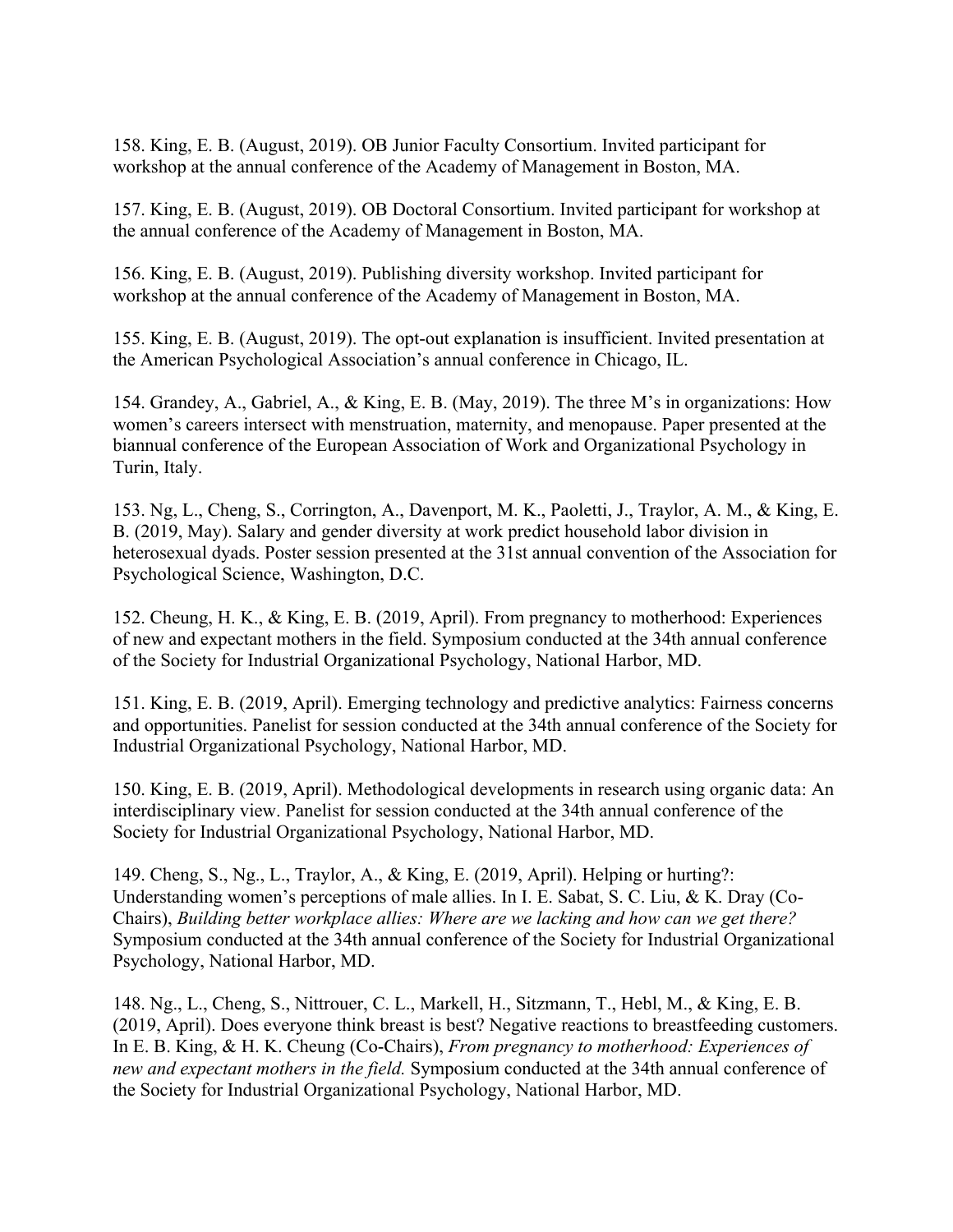147. King, E. B., Shapiro, J. R., & Hebl, M. R. (April, 2019). How allies can reduce the negative consequences of subtle bias toward minorities in STEM. Poster presented at the Coalition of the National Science Foundation in Washington, DC.

146. King, E. B. (August, 2018). Gender and leadership: Shining a light on the importance of context. Discussant for symposium at the annual conference of the Academy of Management in Chicago, IL.

145. King, E. B. (August, 2018). Publishing diversity workshop. Invited participant for workshop at the annual conference of the Academy of Management in Chicago, IL.

144. King, E. B. (August, 2018). Organizational behavior doctoral consortium. Discussant for consortium at the annual conference of the Academy of Management in Chicago, IL.

143. King, E. B. (April, 2018). Teaching big data 2.0. Panelist at the annual conference of the Society for Industrial Organizational Psychology in Chicago, IL.

142. King, E. B. (April, 2018). Transgender employee experiences: Understanding the issues. Discussant for symposium at the annual conference of the Society for Industrial Organizational Psychology in Chicago, IL.

141. Markell, H., Chang, Y., & King, E. B. (April, 2018). Managing breastfeeding at work. Paper presented at the annual conference of the Society for Industrial Organizational Psychology in Chicago, IL.

140. Sabat, I., & King, E. B. (April, 2018). Disclosure dissonance: Conflicting LGB attitudes, experiences, and environments. Poster presented at the annual conference of the Society for Industrial Organizational Psychology in Chicago, IL.

139. Tonidandel, S., \*King, E. B., *Lindsey, A. P., Cheung, H. K., Membere, A., Jennings, R.,*  Guzzo, R., & Park, M. (April, 2018). Inclusion buffers the detrimental effects of faultlines on team communication networks. Paper presented at the annual conference of the Society for Industrial Organizational Psychology in Chicago, IL.

138. Markell, H., Barth, S., Wessel, J., & King, E. B. (April, 2018). Enhancing perspective and authenticity to improve age-diverse mentoring relationships. Poster presented at the annual conference of the Society for Industrial Organizational Psychology in Chicago, IL.

137. King, E. B. (August, 2017). Publishing diversity workshop. Invited participant at the annual conference of the Academy of Management in Atlanta, GA.

136. Lindsey, A., Bezrukova, Y., Spell, C., Shore, D., Sabat, I., & King, E. B. (August, 2017). Faultlines, pressure, and when things matter. Paper presented at the annual conference of the Academy of Management in Atlanta, GA.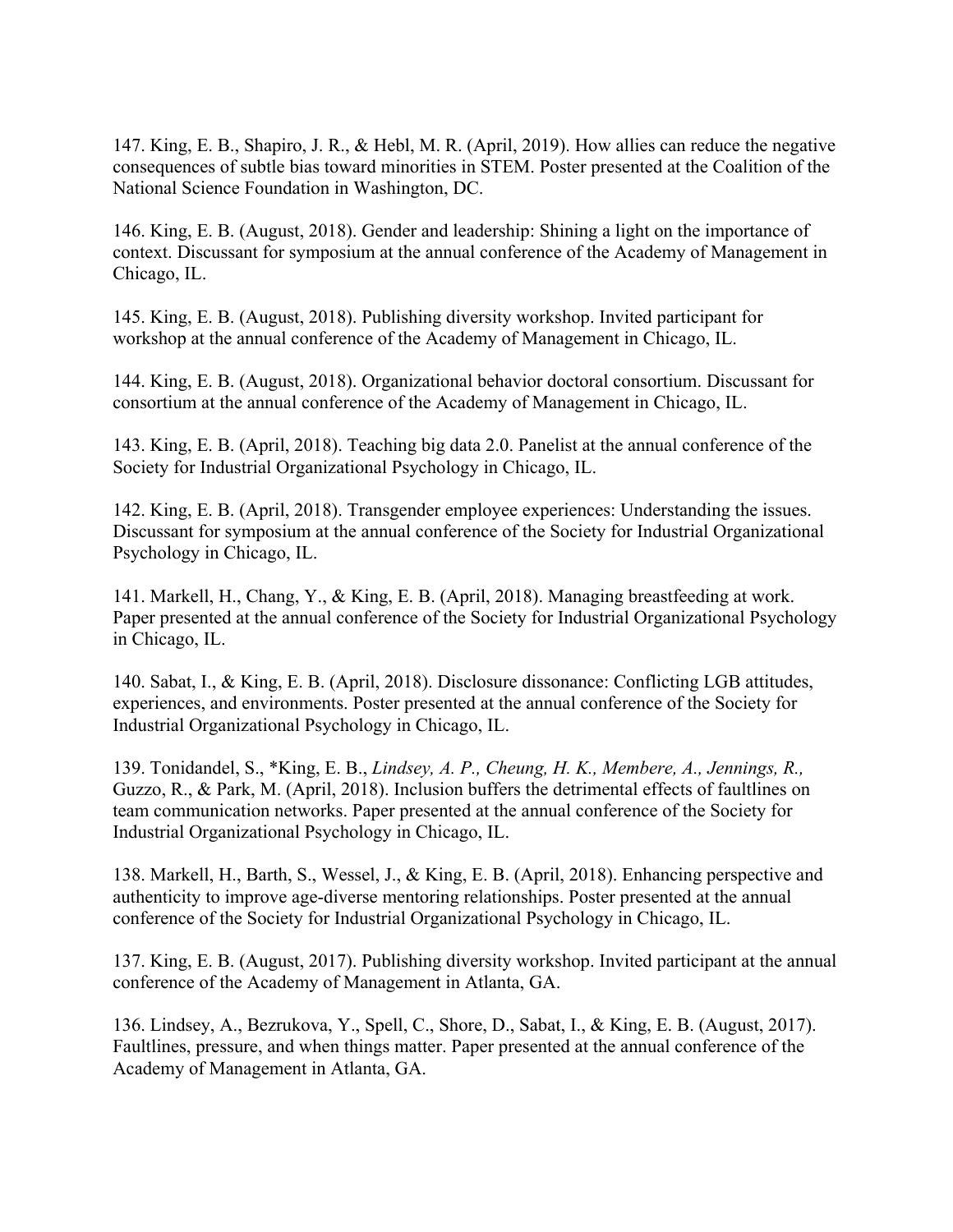135. King, E. B. (August, 2017). Gender matters in interpersonal interactions in the workplace: Job and career implications. Discussant at the annual conference of the Academy of Management in Atlanta, GA.

134. King, E. B. (August, 2017). Organizational behavior doctoral consortium. Discussant for consortium at the annual conference of the Academy of Management in Atlanta, GA.

133. King, E. B. (August, 2017). How LGB employees are affected by, react to, and attempt to change workplace heterosexism. Discussant for consortium at the annual conference of the Academy of Management in Atlanta, GA

132. King, E. B. (August, 2017). Junior faculty consortium. Discussant for consortium at the annual conference of the Academy of Management in Chicago, IL.

131. King, E. B., Clair, J., Hebl, M. R., Jones, K., & Anderson, A. (June, 2016). How neighborhoods shape expectations and experiences of working parents. Paper presented at the biannual conference of the Work Family Researchers Network in Washington, DC.

130. Spell, C., Lindsey, A., Bezrukova, K., & King, E. (June, 2016). The ins and outs in team chemistry: The why, the how, and the when. Poster presented at the annual meeting of the International Association for Conflict Management in New York, NY.

129. Bolunmez, B., Fletcher, L., Kim, F. J., & King, E. B. (April, 2016). Participant-defined mapping: New perspectives to study human-space interaction. Poster presented at the annual conference of the Society for Industrial Organizational Psychology in Anaheim, CA.

128. Sabat, I. E., Goldberg, C., & King, E. (April, 2016). Pygmalion in the pipeline: How managers' perceptions influence minority turnover. Poster presented at the annual conference of the Society for Industrial Organizational Psychology in Anaheim, CA.

127. Sabat, I., Bolumnez, B., King, E., Lindsey, A., Gulick, L., & Choos, L. (April, 2016). Recognizing bias about bias can improve diversity training effectiveness. Paper presented at the annual meeting of the Society for Industrial and Organizational Psychology, Anaheim, CA.

126. Cheung, H., & King, E. B. (April, 2016). Does it pay for parents to take short parental leave? Paper presented at the annual meeting of the Society for Industrial and Organizational Psychology, Anaheim, CA.

125. Jones, K. P., Clair, J., King, E. B., & Humberd, B. (August, 2015). Helpful or harmful? The dark side of seemingly supportive behaviors toward pregnant workers. Paper presented at the annual meeting of the Academy of Management in Vancouver, BC.

124. Mohr, J., King, E. B., Jones, K. P., & Peddie, C. I. (August, 2015). Immediate and next-day affective consequences of revealing and concealing a lesbian, gay, or bisexual Identity. Paper presented at the annual meeting of the Academy of Management in Vancouver, BC.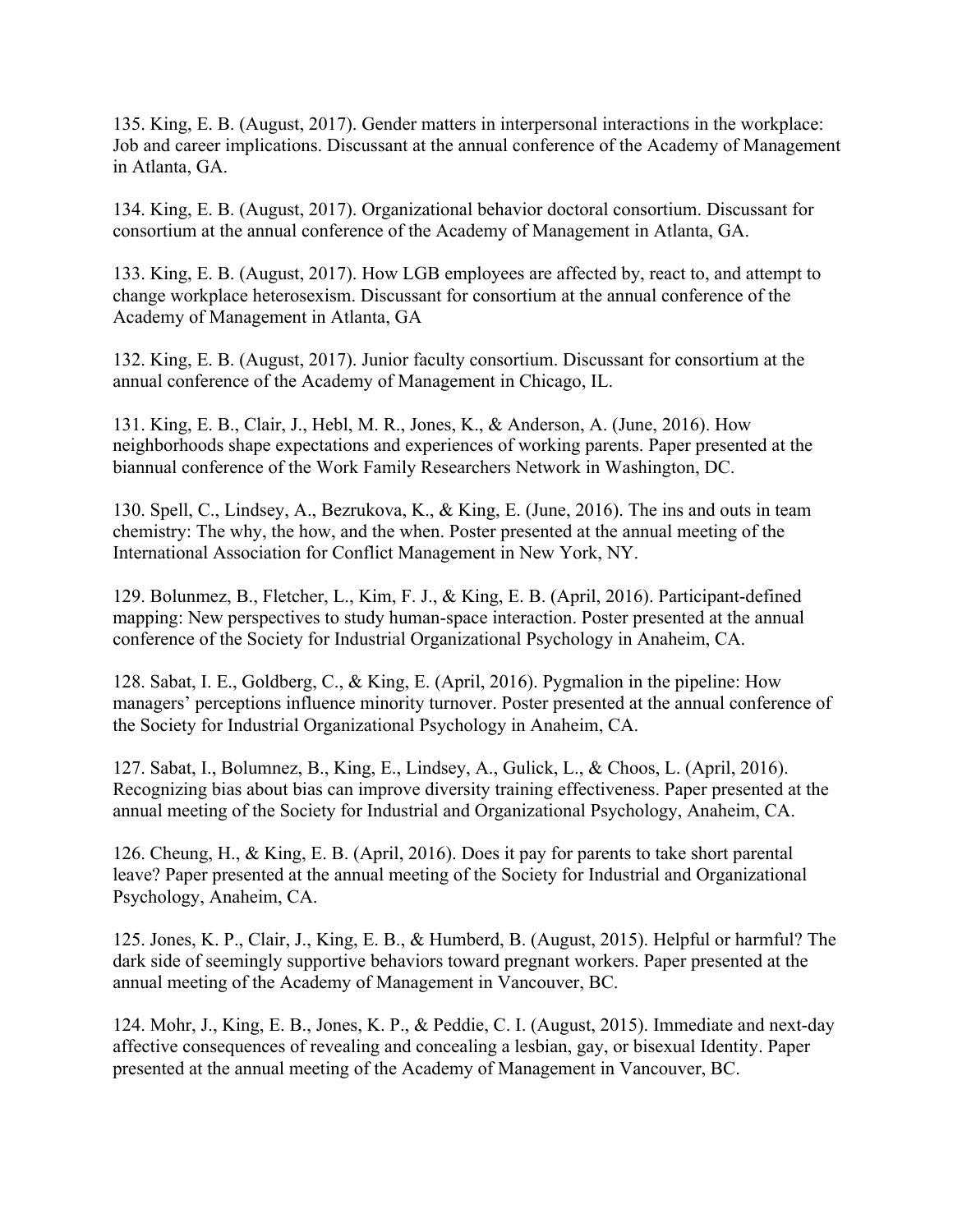123. Anderson, A.J., King, E.B., Campbell, E., Winslow, C.J., Morris, A., & Hall, L. (April, 2015). Individual and organizational strategies to reduce hiring discrimination against mothers. In K.P. Jones (Chair), *Working Moms and Dads: Trials, Tribulations, and Coping Strategies.* Symposium presented at the 30<sup>th</sup> annual meeting of the Society for Industrial and Organizational Psychology, Philadelphia, PA.

122. Sabat, I. E., Lindsey, A. P., Ahmad, A. S., Membere, A. A., King, E. B., &Arena, D. (2015, April). Prior knowledge of disclosures and interpersonal discrimination in the workplace. In I. E. Sabat and L. R. Martinez (Chairs), *Intra- and interpersonal antecedents and outcomes of stigmatized identity management.* Symposium conducted at the annual conference of the Society for Industrial Organizational Psychology, Philadelphia, PA.

121. Sabat, I. E., Lindsey, A. P., Winslow, C., King, E. B., Jones, K. P., Membere, A., Smith, N., Arena, D. (2015, April). Stigma disclosure outcomes and boundary conditions: A metaanalysis. Poster presented at the annual conference of the Society for Industrial Organizational Psychology, Philadelphia, PA.

120. Bradburn, J. King, E. B., Sabat, I. E. (2015, April). Community and occupational unemployment influence sole earners' job satisfaction. Poster presented at the annual conference of the Society for Industrial Organizational Psychology, Philadelphia, PA.

119. Ahmad, A. S., King, E. B., Lindsey, A. P., Sabat, I. E., Anderson, A. Trump, R. Keeler, K., & Moore, J. (2015, April). Interpersonal implications of religious identity management in interviews. In I. E. Sabat and L. R. Martinez (Chairs), *Intra- and interpersonal antecedents and outcomes of stigmatized identity management.* Symposium conducted at the annual conference of the Society for Industrial Organizational Psychology, Philadelphia, PA.

118. Jones, K., McCausland, T., Chen, T., King, E.B., Sabat, I., Chen, L., & Ahmad, A.S. (2014). The Battle of the "ISMs": Racism vs. Sexism vs. Ageism. Poster presented at the annual conference of the Society for Industrial Organizational Psychology in Honolulu, HI.

117. Sabat, I.E., King, E.K., Lindsey, A.P., Ahmad, A.S., & Anderson, A.J. (May, 2014). The effects of prior knowledge of invisible stigmas. In A. Lindsey & L. Finkelstein (Co-Chairs), New Perspectives on Workplace Experiences of Sexual Orientation Minorities. Paper presented at the annual conference of the Society for Industrial Organizational Psychology in Honolulu, HI.

 Psychology in Honolulu, HI. 116. Ahmad, A.S., King, E.B., Lindsey, A.P., Sabat, I.E., Anderson, A.J., Keeler, K.R., & Trump, R. (May, 2014). Religious identity management and discrimination: A field experiment. In J.L. Wessel & A.I. Zelin (Chairs), Express yourself: Advances in stigma identity management research. Paper presented at the annual conference of the Society for Industrial Organizational

115. Lindsey, A., King, E., Ahmad, A., Sabat, I., & Dong, Y. (2014). Examining the Wage Gap between Gay and Straight Employees. In A. Lindsey & L. Finkelstein (Co-Chairs), New Perspectives on Workplace Experiences of Sexual Orientation Minorities. Paper presented at the annual conference of the Society for Industrial Organizational Psychology in Honolulu, HI.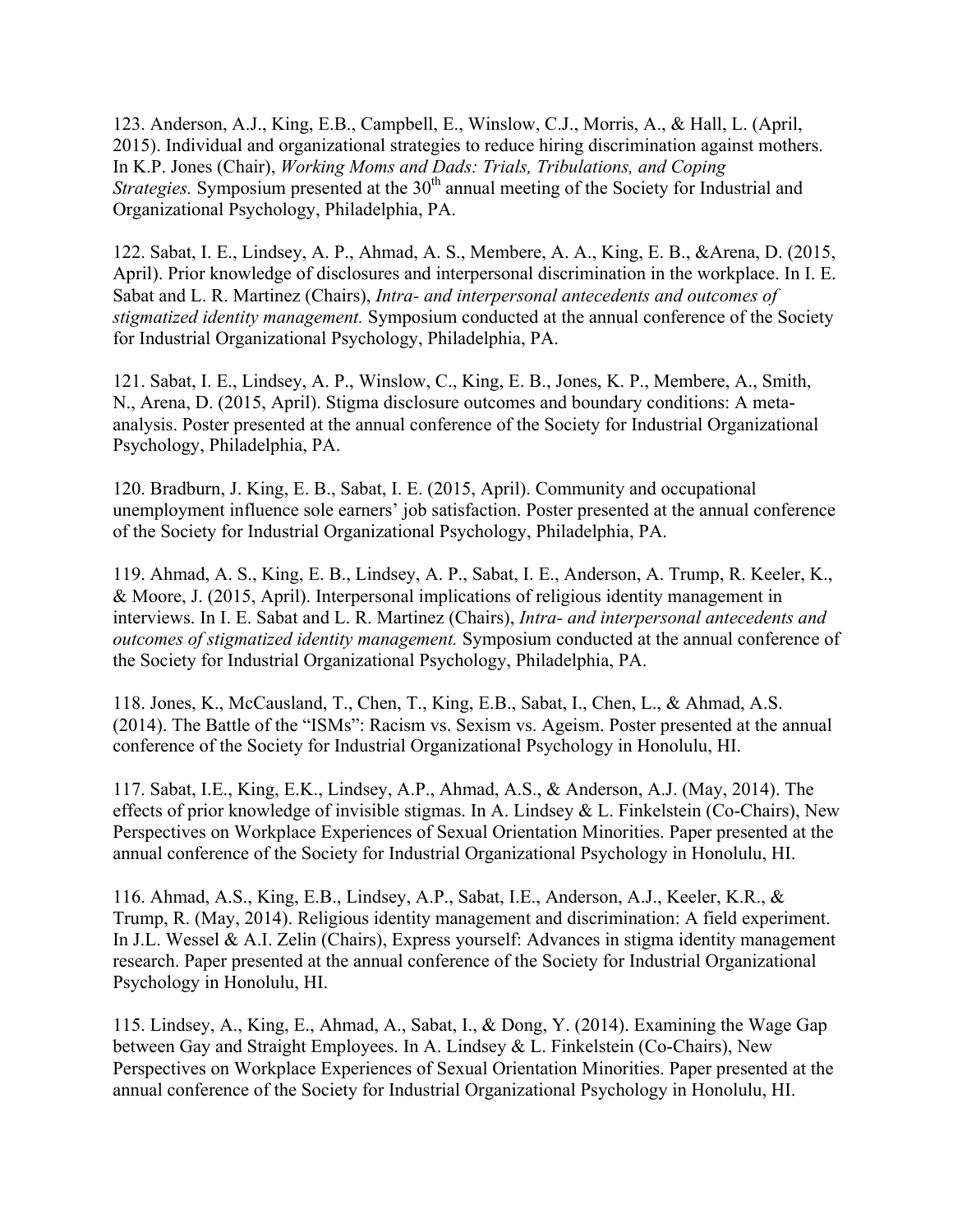114. McCausland, T. C., & King, E. B. (May, 2014). Age and training outcomes: Examining psychological processes and cognitive ability. In T. C. McCausland  $\&$  E. B. King (Co-Chairs), Training older workers: Fresh insights and future directions. Paper presented at the annual conference of the Society for Industrial Organizational Psychology in Honolulu, HI.

113. Lindsey, A. P., King, E. B., Lynch, S., & Hebl, M. (May, 2014). Factors influencing reactions to gender discrimination in the workplace. In B. J. Casad & T. Macan (Co-Chairs), Discrimination in the workplace: Contemporary issues still facing women today.

112. King, E. B. (May, 2014). Panelist: We have work-family needs too! Considering neglected populations.

111. King, E. B. (May, 2014). Panelist: Gender beyond the binary: Implications for I/O research and practice.

110. Gilrane, V., & King, E. B. (May, 2014). STEM women's metastereotypes, impression management, and supervisor ratings. In K. R. O'Brien and J. Shapiro (Co-Chairs), Advancing women in the STEM workplace: Barriers and strategies. Paper presented at the annual conference of the Society for Industrial Organizational Psychology in Honolulu, HI.

109. Botsford Morgan, W., Walker, S. S., Hebl, M., & King, E. B. (May, 2014). Leaning in by providing counterstereotypic information. In T. M. Green Shortridge (Chair), Leaning in and leaning on: Women's career progression today. Paper presented at the annual conference of the Society for Industrial Organizational Psychology in Honolulu, HI.

108. O'Brien, K. R., Hebl, M., & King, E. B. (May, 2014). Gender differences in ability to decline requests in the workplace. In M. S. Stockdale  $\& K$ . A. Sliter (Co-chairs), (Not) moving on up: Dilemmas in women's career advancement. Paper presented at the annual conference of the Society for Industrial Organizational Psychology in Honolulu, HI.

107. King, E. B., Lindsey, A., McCausland, T., Ahmad, A., & Jones, K. (2013). Strategies for reducing discrimination. Paper presented at the annual conference of the Academy of Management in Orlando, FL.

106. Gilrane, V., Anderson, A., Ahmad, A., King, E., Kim, S., & Park, J. (2013). Evaluations and interpersonal treatment of Arab and Asian leaders. Paper presented at the annual conference of the Society for Industrial and Organizational Psychology, Houston, Texas.

105. Lindsey, A. P., Levine, N., King, E. B., & Hebl, M. R. (2013). Enhancing diversity training; Framing, methods, and individual difference effects. Poster presented at the annual conference of the Society for Industrial and Organizational Psychology, Houston, TX.

 satisfaction: Attitudes during pregnancy and postpartum. Paper presented at the annual 104. Jones, K. P., King, E. B., Gilrane, V. L., & McCausland, T. C. (April, 2013). I can't get no conference of the Society for Industrial and Organizational Psychology, Houston, Texas.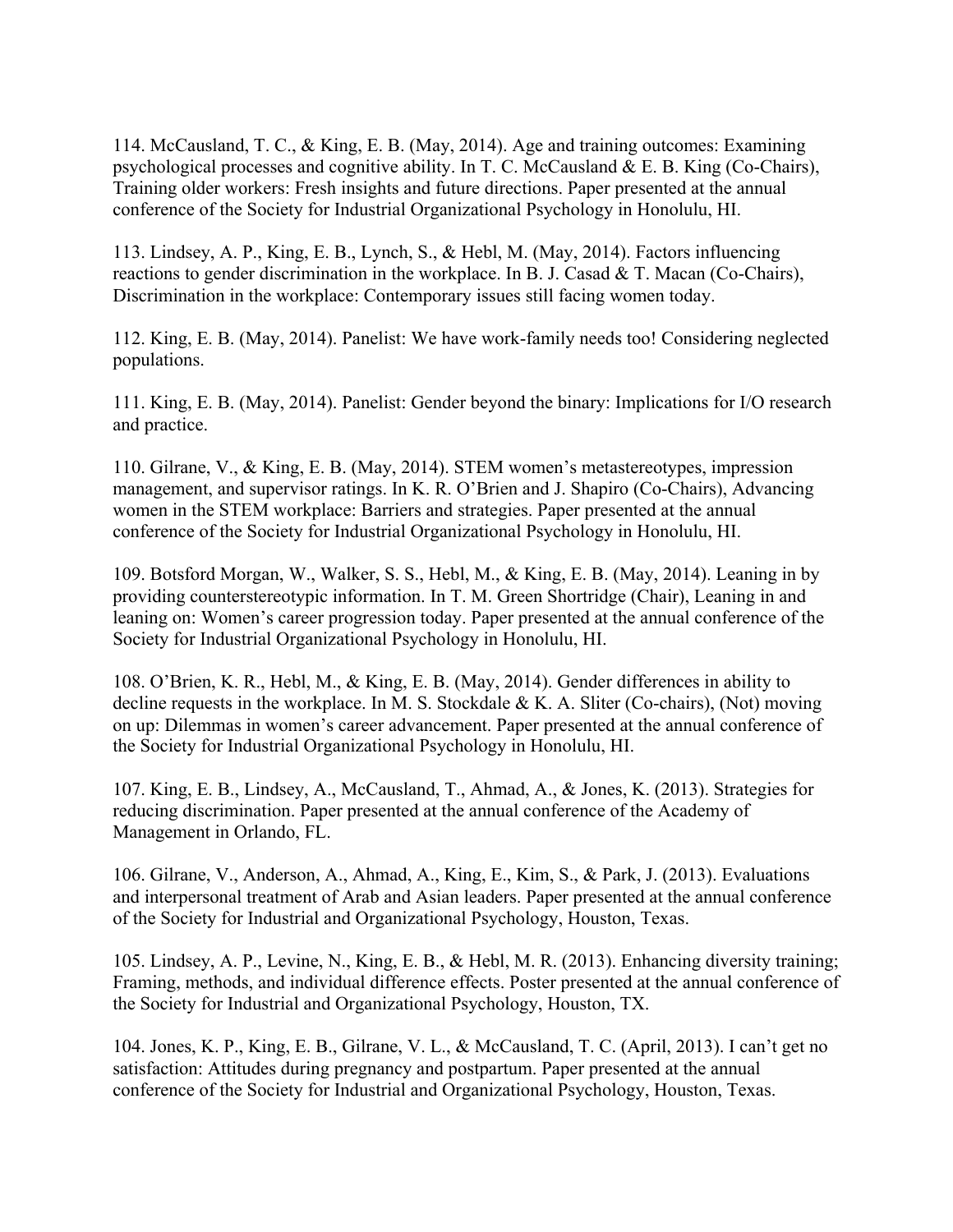identity management of stigmatized individuals in the workplace. Paper presented at the annual 103. Lindsey, A. P., King, E., Ahmad, A., & Trump, R. (2013). Potential consequences of conference of the Society for Industrial and Organizational Psychology, Houston, Texas.

 102. Ahmad, A. S., King, E. B., Lindsey, A. P., Anderson, A. J., & Sabat, I. E. (2013). Religious identity management and discrimination: A field experiment. Paper presented at the annual conference of the Society for Industrial and Organizational Psychology, Houston, Texas.

101. Anderson, A., Ahmad, A., Lindsey, A. P., King, E., Ragone, S., Feyre, R., & Kim, S. (2013). The effectiveness of training strategies to reduce bias in evaluations of female leaders. Paper presented at the annual conference of the Society for Industrial and Organizational Psychology, Houston, Texas.

100. Jones, K. P., King, E. B., Botsford Morgan, W., & Singletary Walker, S. (2012). From baby bump to stressful slump: An episodic model of identity management in pregnant employees. Paper presented at the annual conference of the Academy of Management in Boston, MA.

99. McCausland, T., King, E. B., Bartholomew, L., Feyre, R., & Ahmad, A. (2012). Age stereotypes affect performance in information technology training. Paper presented at the annual conference of the Academy of Management in Boston, MA.

98. Castillo-Page, L., King, E. B., & Schoolcraft, S. (2012). Diversity 3.0: Assessing and creating an inclusive culture. Presented at the Workplace Diversity Conference in Fairfax, VA.

97. Jaffri, Z., & King, E. B. (2012). Improving the work-family interface: Can teammates help? Paper presented at the annual conference of the Society for Industrial Organizational Psychology in San Diego, CA.

96. Anderson, A., Gilrane, V., Brown, E., Huggins, T., Lee, A., & King, E. B. (2012). The effects of race and legitimacy on reactions toward leaders. Paper presented at the annual conference of the Society for Industrial Organizational Psychology in San Diego, CA.

95. Ahmad, A., & King, E. B. (2012). Interpersonal experiences of religious minorities in the workplace. Paper presented at the annual conference of the Society for Industrial Organizational Psychology in San Diego, CA.

94. King, E. B., Dawson, J. F., Jensen, J., & Jones, K. (2012). Relational demography is relative: Demographic representativeness and job attitudes. Paper presented at the annual conference of the Society for Industrial Organizational Psychology in San Diego, CA.

93. Gilrane, V., Jones, K., McCausland, T., & King, E. B. (2012). Longitudinal analysis of supervisor support influencing work-pregnancy conflict. Paper presented at the annual conference of the Society for Industrial Organizational Psychology in San Diego, CA.

92. Botsford Morgan, W., Singletary Walker, S., Jones, K., & King, E. B. (2012). Reactions to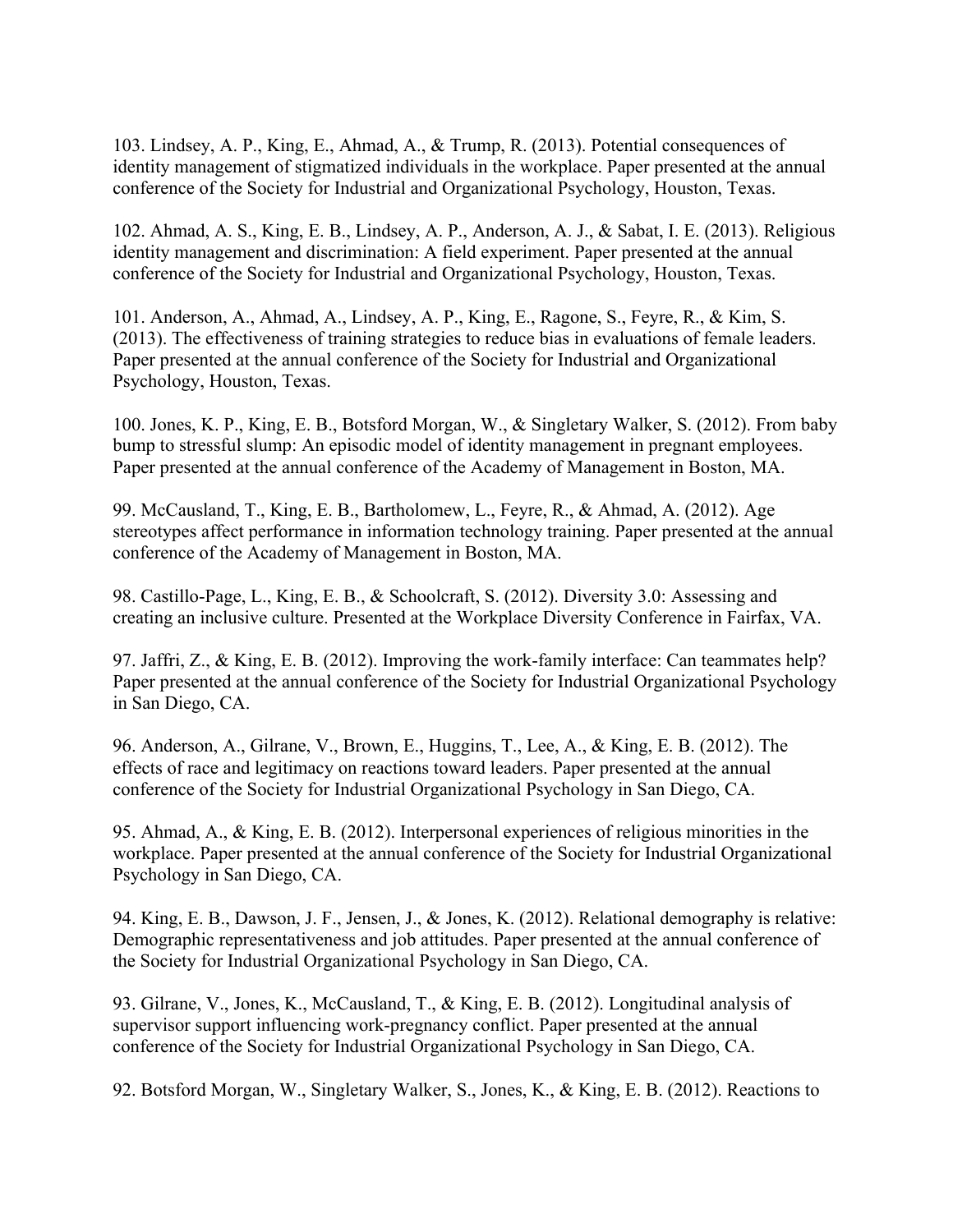how expectant mothers disclose their pregnant status. Paper presented at the annual conference of the Society for Industrial Organizational Psychology in San Diego, CA.

91. King, E. B., Roegelberg, S., Hebl, M. R., Braddy, P., Shanock, L., Doerer, S., & Larsen, S. (April, 2011). When top dogs are fat cats: Do increased waistlines influence performance ratings? Poster presented at the annual conference of the Society for Industrial Organizational Psychology in Chicago, IL.

90. Jensen, J., Ahmad, A., King, E. B., & Hyun, J. (April, 2011). A cross-cultural comparison of the outcomes of incivility. Paper presented at the annual conference of the Society for Industrial Organizational Psychology in Chicago, IL.

89. Jones, K., King, E. B., Gilrane, V., & McCausland, T. (April, 2011). The baby bump: Managing a dynamic stigma over pregnancy's course. Paper presented at the annual conference of the Society for Industrial Organizational Psychology in Chicago, IL.

88. Ryan, K., King, E. B., & Finkelstein, L. (April, 2011). Younger workers' metastereotypes in relation to impression management behaviors. Poster presented at the annual conference of the Society for Industrial Organizational Psychology in Chicago, IL.

87. Peddie, C. I., Gilrane, V. L., Jones, K., Gray, A., & King, E. B. (April, 2011). A metaanalysis of the outcomes of overt and subtle discrimination. Poster presented at the annual conference of the Society for Industrial Organizational Psychology in Chicago, IL.

86. Gilrane, V. L., & King, E. B. (April, 2011). Discrimination in the 21<sup>st</sup> century: Contemporary perspectives of organizational discrimination. Symposium presented at the annual conference of the Society for Industrial Organizational Psychology in Chicago, IL.

85. King, E. B., & Ahmad, A. S. (October, 2010). A field experiment of discrimination toward Muslim job applicants. Paper presented at the annual conference of the Society for Experimental Social Psychology in Minneapolis, MN.

84. Cades, D., Kidd, D., Boehm-Davis, D., McKnight, P., & King, E. B. (September, 2010). Factors affecting interrupted task performance: Effects of adaptability, impulsivity, and intelligence. Paper presented at the annual meeting of the Human Factors and Ergonomics Society in San Francisco, CA.

83. Adis, C., King, E. B., Gulick, L., Peddie, C., & Ryan, K. M. (August, 2010). Metaperceptive threats from social comparison: Implications for interpersonal interactions. Paper presented at the annual conference of the American Psychological Association in San Diego, CA.

82. Mohr, J. J., King, E. B., Kendra, M., Peddie, C. I., Jones, K., & McShea, H. (August, 2010). Everyday identity management experiences of lesbian, gay, and bisexual workers. Paper to be presented at the annual conference of the American Psychological Association in San Diego, CA.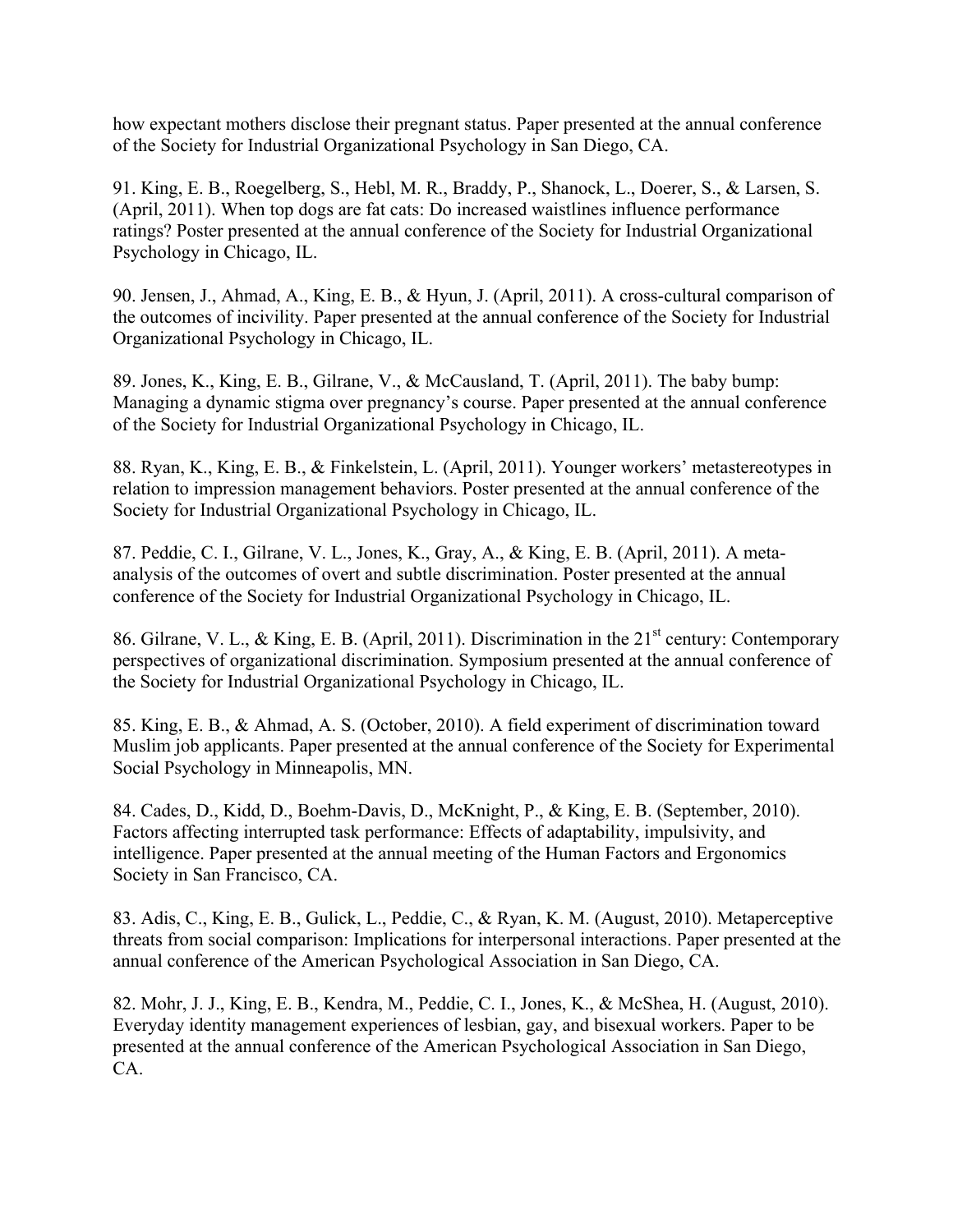81. Mohr, J. J., & King, E. B. (August, 2010). Advances in sexual minority research on careers and the workplace. Symposium to be presented at the annual conference of the American Psychological Association in San Diego, CA.

80. King, E. B., Dawson, J. F., West, M. A., Gilrane, V., Peddie, C. I., & Bastin, L. (August, 2010). Why organizational and community demography matter: Incivility and organizational outcomes. Paper to be presented at the annual conference for the Academy of Management in Montreal, Quebec.

79. Ragins, B. R., King, E. B., & Ophir, R. (June, 2010). Creating and sustaining LGBTsupportive organizational cultures. Session to be facilitated at the annual conference on Workplace Diversity: Practice and Research in Arlington, VA.

78. Botsford, W., & King, E. B. (June, 2010). An activity for teaching the effects of nonverbal reactions to female leaders. Paper to be presented at the Teaching Conference for Management Educators in Albuquerque, NM.

77. King, E. B., Mohr, J., Peddie, C., Jones, K., Kendra, M., & McShea, H. (April, 2010). Everyday experiences of LGB identity management: Individual and organizational factors. Paper presented at the annual conference of the Society for Industrial Organizational Psychology in Altanta, GA.

76. Gilrane, V., & King, E. B. (April, 2010). The correspondence between Asian-American stereotypes and effective leader stereotypes. Poster presented at the annual conference of the Society for Industrial Organizational Psychology in Altanta, GA.

75. Peddie, C., King, E. B., Gilmore, P., & Hsen, K. (April, 2010). Reversals of ingroup favoritism. Paper presented at the annual conference of the Society for Industrial Organizational Psychology in Altanta, GA.

74. Jones, K., & King, E. B. (April, 2010). Pregnancy disclosure strategies in the workplace. Paper presented at the annual conference of the Society for Industrial Organizational Psychology in Altanta, GA.

73. Neslon, J., Botsford, W., King, E. B., & Mueller-Hanson, R. (April, 2010). Gendered reactions to counterproductive work behavior. Poster presented at the annual conference of the Society for Industrial Organizational Psychology in Altanta, GA.

72. Jones, K., Geller, D., King, E. B., & Bowes-Sperry, L. (April, 2010). Diversity framed as an ethical issue. Poster presented at the annual conference of the Society for Industrial Organizational Psychology in Altanta, GA.

71. King, E. B., & Botsford, W. E. (August, 2009). Family-friendly policies and climate influence team responses to work-family conflict. Paper presented at the annual conference of the Academy of Management in Chicago, IL.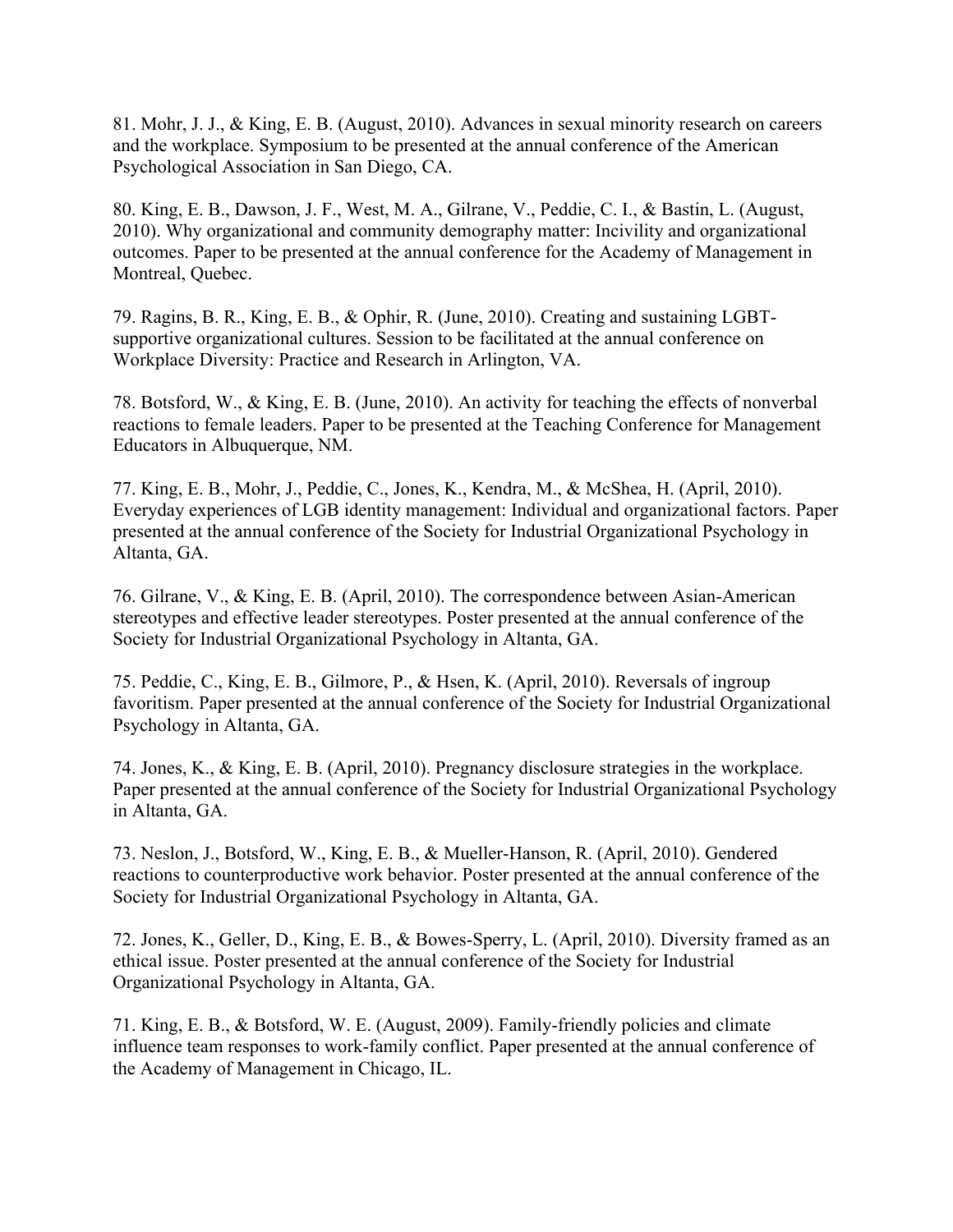70. King, E. B. (August, 2009). Pink management: An LGBTQ research incubator. Panelist at the annual conference of the Academy of Management in Chicago, IL.

69. King, E. B. (August, 2009). Is weight the new race? Implications of workplace weight discrimination. Discussant at the annual conference of the Academy of Management in Chicago, IL.

68. King, E. B. (August, 2009). Stigmatization of men, caregivers, and sexual minorities. Discussant at the annual conference of the Academy of Management in Chicago, IL.

67. King, E. B., & Avery, D. A. (April, 2009). Evidence-based diversity management: Strategies for managing diverse organizations. Symposium presented at the annual conference of the Society for Industrial Organizational Psychology in New Orleans, LA.

66. Finkelstein, L., King, E. B., & Ryan, K. (May, 2009). The impact of cross-generational stereotypes and metastereotypes on workplace cross-generational interactions in the United States. Paper presented at the annual congress of the European Association of Work and Organizational Psychology in Santiago de Compostela, Spain.

 65. Avery, D. R., Volpone, S. D., McKay, P. F., King, E. B., & Wilson, D. C. (April, 2009). A caveat to relational demography: How employment status influences effects of supervisorsubordinate demographic dissimilarity. Poster presented at the annual conference of the Society for Industrial Organizational Psychology in New Orleans, LA.

64. King, E. B., Barron, L., & Peddie, C. (April, 2009). Social identities across the work/nonwork divide. Paper presented at the annual conference of the Society for Industrial Organizational Psychology in New Orleans, LA.

63. King, E. B., Dawson, J. F., Kravitz, D., & Gulick, L. (April, 2009). A longitudinal, multilevel study of the relationships between diversity training, ethnic discrimination, and satisfaction in organizations. Paper presented at the annual conference of the Society for Industrial Organizational Psychology in New Orleans, LA.

62. Dunleavy, D., King, E. B., Jaffer, S., Elder, K., Newman, C., Botsford, W., Graebner, R., Basu, S., & Dunleavy, E. (April, 2009). Discrimination in the  $21<sup>st</sup>$  century: Are science and the law aligned? Paper presented at the annual conference of the Society for Industrial Organizational Psychology in New Orleans, LA.

 61. Botsford, W. A., & King, E. B. (April, 2009). Clarifying the career decisions of mothers by exploring the content of work experiences. Paper presented at the annual conference of the Society for Industrial Organizational Psychology in New Orleans, LA.

60. Kaplan, S., & King, E. B. (April, 2009). Interpersonal perspectives on intergroup bias: What happens when diverse individuals interact. Symposium presented at the annual conference of the Society for Industrial Organizational Psychology in New Orleans, LA.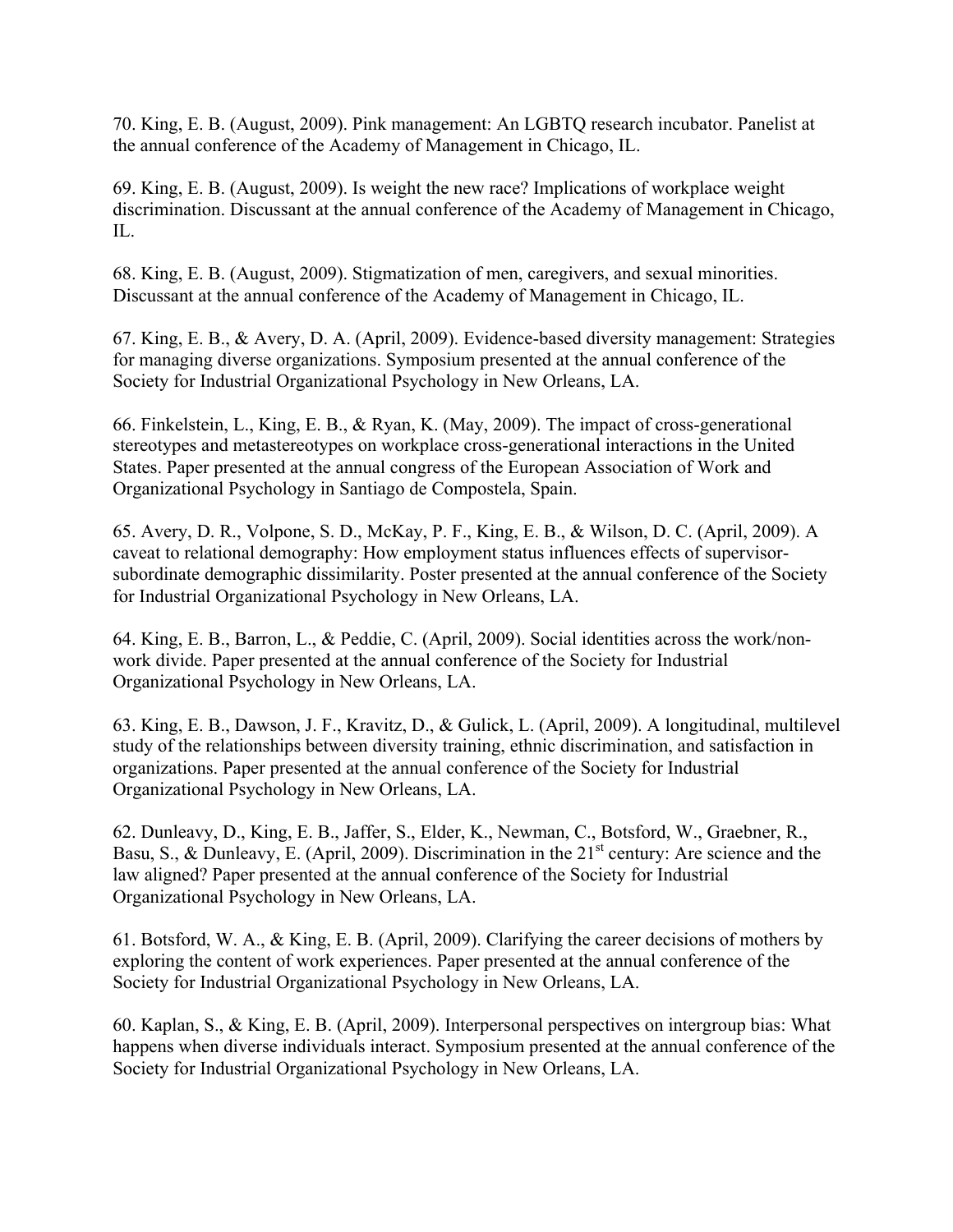59. Botsford, W., King, E. B., Demarais, J., & Maguire, C. (April, 2009). Effects of work-family guilt on pro- and anti-social work behaviors. Paper presented at the annual conference of the Society for Industrial Organizational Psychology in New Orleans, LA.

58. Gulick, L., Jose, I., Peddie, C., King, E. B., & Kravitz, D. A. (April, 2009). Implications of the bias blind spot for trainee acceptance of diversity training. Paper presented at the annual conference of the Society for Industrial Organizational Psychology in New Orleans, LA.

57. Stewart, K., Elder, K., King, E. B., Agerter, A., Peddie, C., DiRosa, G., & Winters, A. (April, 2009). Assumptions of preferential selection: The role of diversity climate. Paper presented at the annual conference of the Society for Industrial Organizational Psychology in New Orleans, LA.

56. Ryan, K., Adis, C., King, E. B., Gulick, L., & Peddie, C. (April, 2009). Proportional gender representation and women's support of subordinate women. Paper presented at the annual conference of the Society for Industrial Organizational Psychology in New Orleans, LA.

55. Luchman, J., Kaplan, S., King, E. B., & Adis, C. (April, 2009). Thinking of you thinking of me: The role of metaperceptive concern in team performance. Paper presented at the annual conference of the Society for Industrial Organizational Psychology in New Orleans, LA.

54. King, E. B., & Botsford, W. A. (August, 2008). Managing pregnancy disclosures: Understanding and reducing fears of asking and telling. Paper presented at the annual conference of the Academy of Management in Anaheim, CA.

53. Gulick, L., Adis, C., Hargraves, R., King, E. B., & Ryan, K. (August, 2008). Do women support other women? Self-esteem threat and ingroup bias. Paper presented at the annual conference of the Academy of Management in Anaheim, CA.

52. Bradley, J. C., King, E. B., & Leslie, L. M. (August, 2008). Intergroup bias in organizational contexts: When do ingroup favoritism and ougroup derogation not apply? Symposium presented at the annual conference of the Academy of Management in Anaheim, CA.

51. Saeed, A., Ullah, H., & King, E. B. (August, 2008). Discrimination toward Muslim women in job applications. Poster presented at the annual conference of the American Psychological Association in Boston, MA.

50. Brooks-Shesler, L., Kaplan, S., King, E. B., & Zaccaro, S. (2008). Thinking inside the box: How conformity can promote innovation. Paper presented at the annual conference on Managing Groups and Teams in Palo Alto, CA.

49. King, E. B., Botsford, W., Huffman, A., & Hebl, M. R. (April, 2008). Work, family, and organizational advancement: Does balance support the advancement of mothers? Paper presented at the annual conference of the Society for Industrial Organizational Psychology in San Francisco, CA.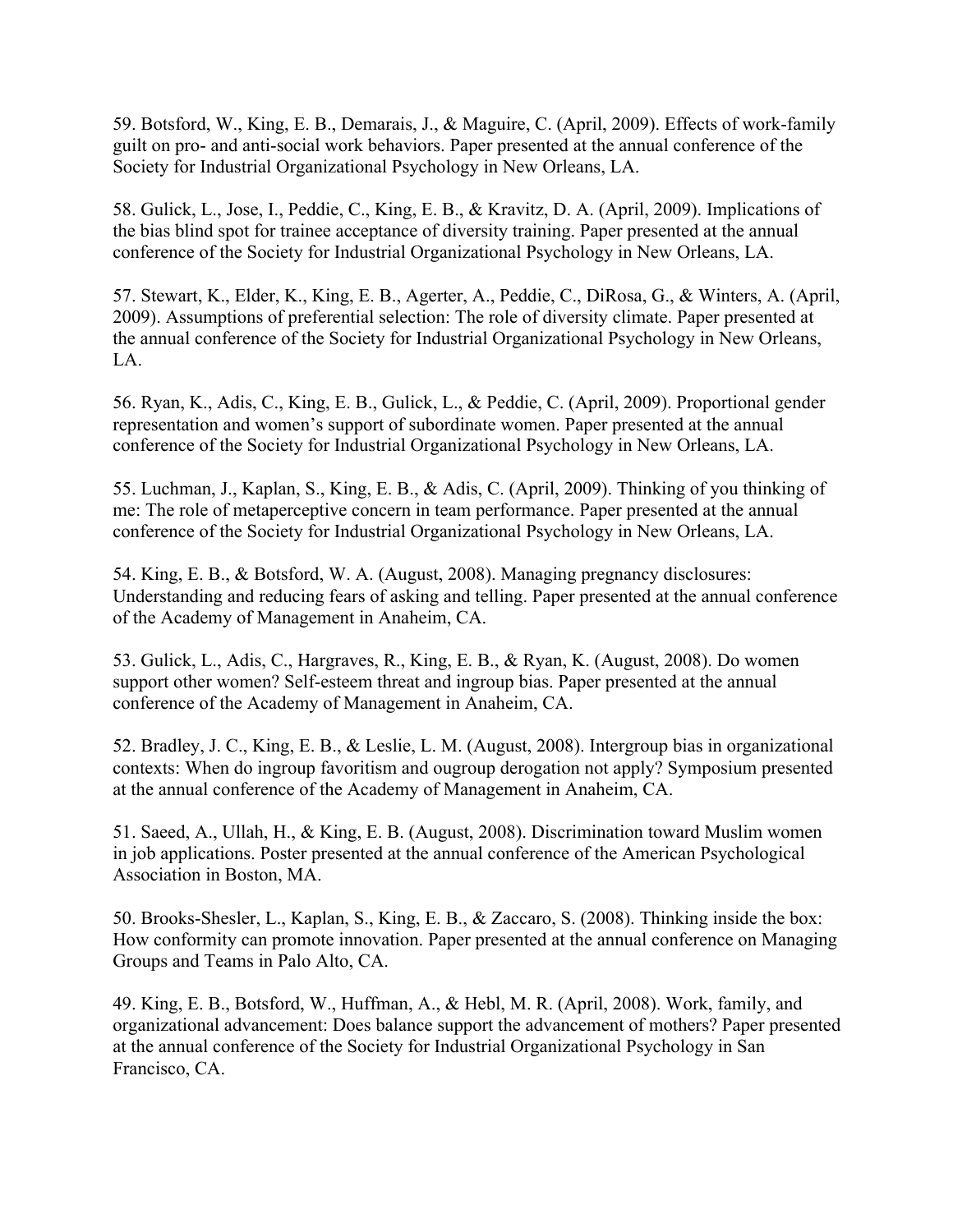48. King, E. B. (April, 2008). Integrating diversity in IO curriculum. Poster presented at the annual conference of the Society for Industrial Organizational Psychology in San Francisco, CA.

47. King, E. B. (April, 2008). Obesity and workplace discrimination. Session panelist at the annual conference of the Society for Industrial Organizational Psychology in San Francisco, CA.

46. Botsford, W. A., & King, E. B. (April, 2008). Work-family emotions and health. Symposium presented at the annual conference of the Society for Industrial Organizational Psychology in San Francisco, CA.

45. Botsford, W. A., & King, E. B. (April, 2008). Antecedents and consequences of work-family guilt. Paper presented at annual conference of the Society for Industrial Organizational Psychology in San Francisco, CA.

44. Nelson, J. C., Botsford, W. A., & King, E. B. (April, 2008). Gender differences in evaluations of counterproductive and citizenship behaviors. Paper presented at the annual conference of the Society for Industrial Organizational Psychology in San Francisco, CA.

43. Stewart, K., King, E. B., Hylton, K., & Vagias, E. (April, 2008). Is benevolence bad? Task consequences of benevolent and hostile sexism. Paper presented at the annual conference of the Society for Industrial Organizational Psychology in San Francisco, CA.

42. Hebl, M. R., & King, E. B. (April, 2008). Labeling and acting on subtle and blatant discrimination toward the self and others. Paper presented at the annual conference of the Society for Industrial Organizational Psychology in San Francisco, CA.

41. King, E. B., Reilly, C., & Hebl, M. (February, 2008). The best and worst of times: Exploring dual perspectives of "coming out". Paper presented at the annual conference of the Society for Personality and Social Psychology in Albuquerque, NM.

40. Wessel, J., King, E. B., & Hebl, M. R. (August, 2007). Diversity training effectiveness: An examination of training and trainee characteristics. Poster presented at the annual conference of the American Psychological Association in San Francisco, CA.

39. King, E. B. (August, 2007). Disentangling legitimate concerns from inaccurate stereotypes as predictors of mothers' advancement. Paper presented at the annual conference of the Academy of Management in Philadelphia, PA.

38. King, E. B., Botsford, W., Hebl, M. R., Kazama, S., & Smith, K. (August, 2007). Gender differences in the distribution of developmental experiences in the workplace. Paper presented at the annual conference of the Academy of Management in Philadelphia, PA.

37. King, E. B. (April, 2007). Individual and organizational strategies for the reduction of discrimination. Symposium chaired at the annual conference of the Society for Industrial/Organizational Psychology in New York, NY.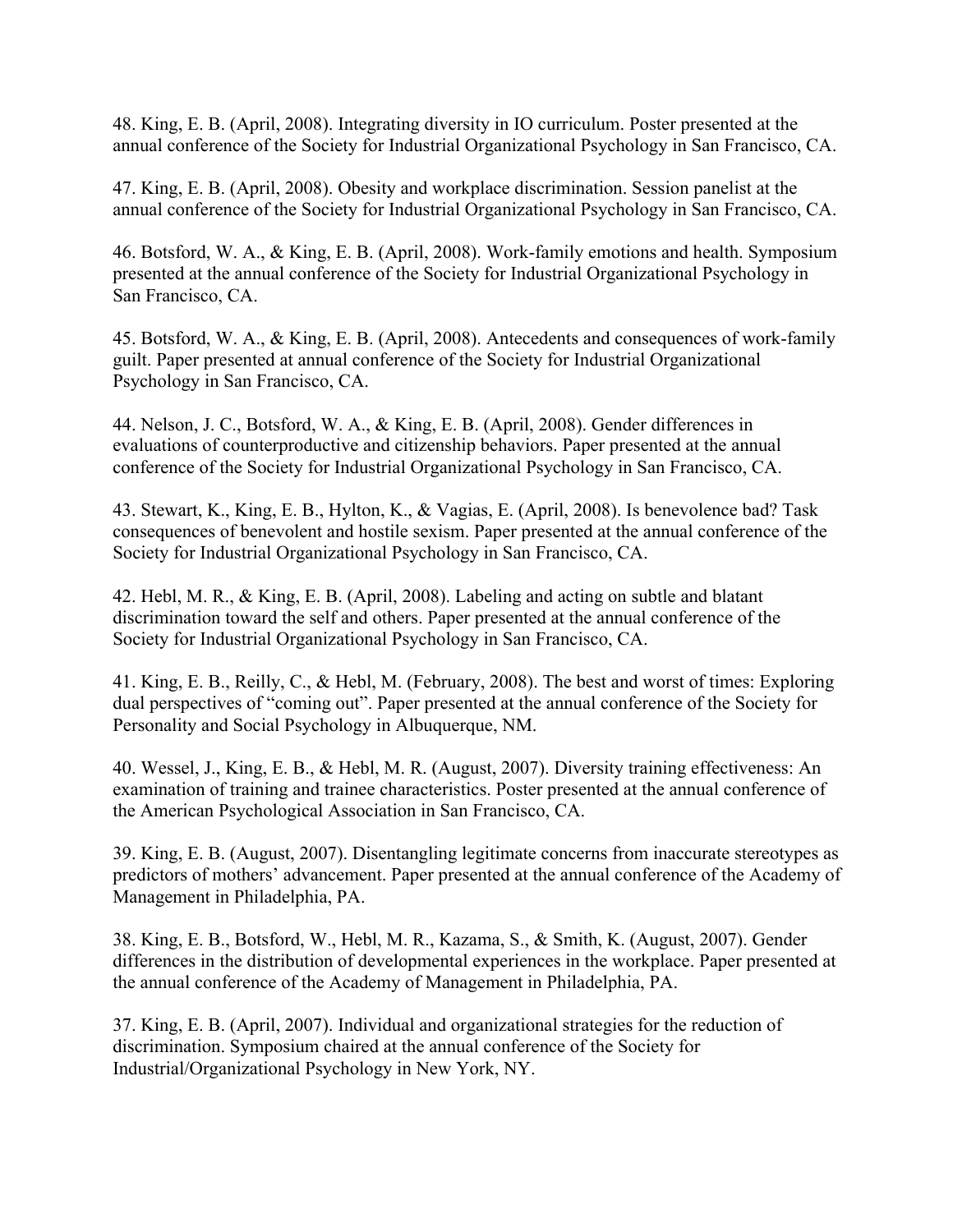36. King, E. B. (April, 2007). Women in academe: New solutions to a persistent problem. Panel discussion chaired at the annual conference of the Society for Industrial/Organizational Psychology in New York, NY.

35. King, E. B., & Hebl, M. R. (April, 2007). How organizations can help childcare work: Reducing consequences of childcare disruptions. Paper presented at the annual conference of the Society for Industrial/Organizational Psychology in New York, NY.

34. Law, C., King, E. B., & Hebl, M. R. (April, 2007). Gender, gender identities, and transformational leadership. Poster presented at the annual conference of the Society for Industrial/Organizational Psychology in New York, NY.

33. Elder, K., Botsford, W., King, E. B., & Koslowsky, M. (April, 2007). Letters of recommendation: Bias and how to reduce bias. Paper presented at the annual conference of the Society for Industrial/Organizational Psychology in New York, NY.

32. King, E. B., Hebl, M. R., Beier, M., Madera, J., & Quinones, M. (August, 2006). The efficacy of diversity training initiatives: evaluating strategies for improving the experiences of GLBT employees. Paper presented at the annual conference of the Academy of Management in Atlanta, GA.

31. Law, C., King, E. B., & Hebl, M. R. (August, 2006). The relationships among gender, gender role, and transformational leadership for GLBT employees. Paper presented at the annual conference of the Academy of Management in Atlanta, GA.

30. King, E. B., Hebl, M. R., George, J., & Matusik, S. (May, 2006). Understanding tokenism: antecedents and consequences of psychological climate for gender inequity. Paper presented at the annual conference of the Society for Industrial/Organizational Psychology in Dallas, TX.

29. King, E. B., Beier, M., Matusik, S., George, J. M., & Hebl, M. R. (May, 2006). Influence of volitional arrangements and personality on attitudes and performance. Poster presented at the annual conference of the Society for Industrial/Organizational Psychology in Dallas, TX.

28. Huffman, A. H., King, E. B., Watrous, K. M., Payne, S. C., & Youngcourt, S. S. (May, 2006). It's not just about sex: Gender-specific roles predict work-family conflict. Poster presented at the annual conference of the Society for Industrial/Organizational Psychology in Dallas, TX.

27. King, E. B., & Hebl, M. R. (January, 2006). Moral credentialing by association: Do friendships with stigmatized individuals provide license to discriminate? Paper presented at the annual conference for the Society of Personality and Social Psychology in Palm Springs, CA.

26. King, E. B., & Hebl, M. R. (August, 2005). Overcoming barriers to equality among diverse sexual orientations at work. Symposium presented at the annual conference of the Academy of Management in Honolulu, HA.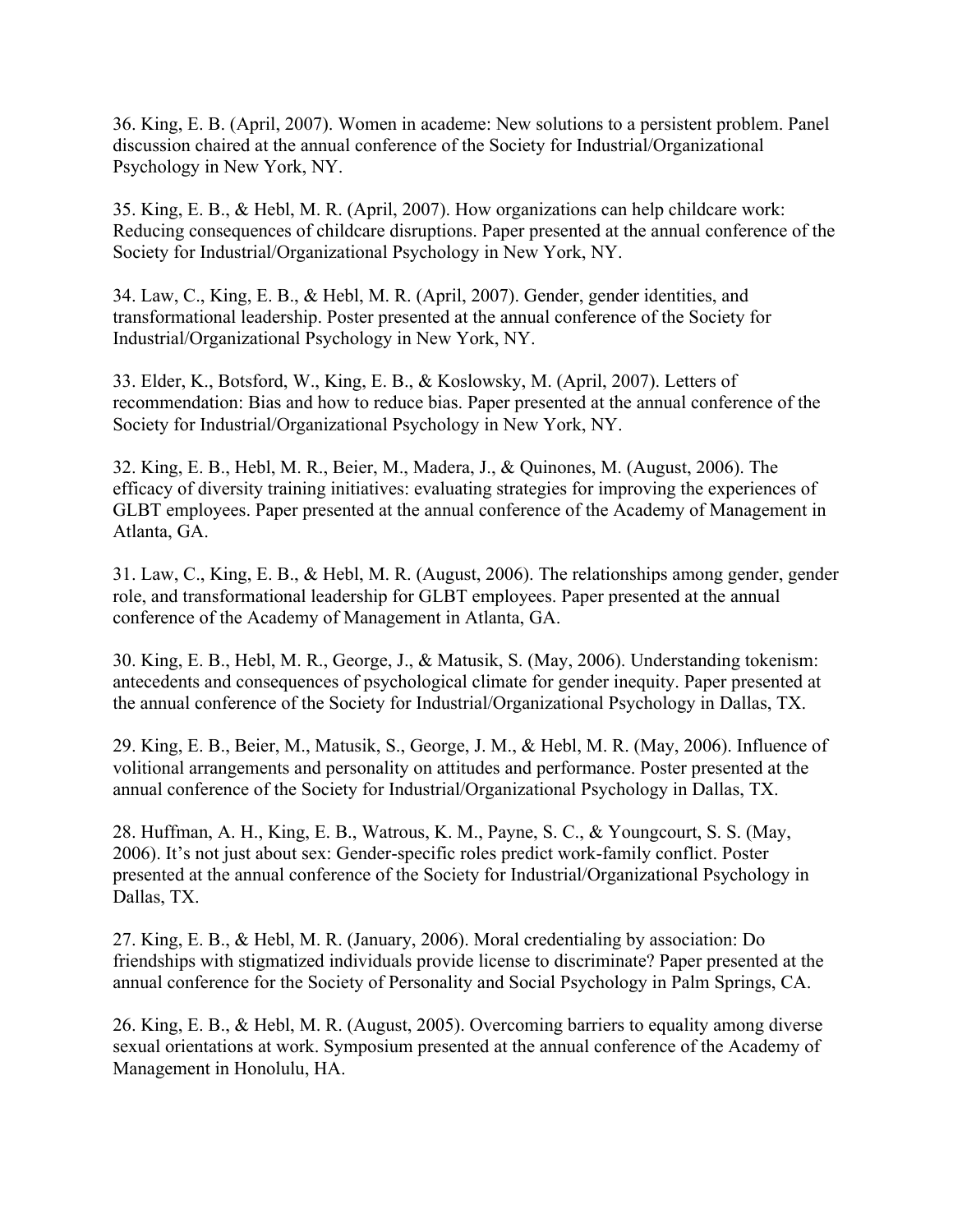25. King, E. B., de Chermont, K., West, M. A., Dawson, J., & Hebl, M. R. (April, 2005). The influence of climate for innovation on organizational consequences of demanding work. Poster presented at the annual conference of the Society for Industrial/Organizational Psychology in Los Angeles, CA.

24. King, E. B., & Hebl, M. R. (April, 2005). The stigma of homosexuality at work: Applying a multilevel model. Paper presented at the annual conference of the Society for Industrial/Organizational Psychology in Los Angeles, CA.

23. Shapiro, J., King, E. B., & Quiñones, M. (April, 2005). Pygmalion in organizational training: The weight of expectations of obese trainers. Poster presented at the annual conference of the Society for Industrial/Organizational Psychology in Los Angeles, CA.

22. De Chermont, K., King, E. B., West, M. A., Dawson, J., & Hebl, M. R. (April, 2005). Organizational performance and the extent of team-based working. Paper presented at the annual conference of the Society for Industrial/Organizational Psychology in Los Angeles, CA.

21. Turner, S., Singletary, S., King, E. B., Shapiro, J., & Hebl, M. R. (April, 2005). Manifestations, consequences, and remediation strategies of the stigma of obesity in customer service. Poster presented at the annual conference of the Society for Industrial/Organizational Psychology in Los Angeles, CA.

20. King, E. B., Mendoza, S., Hebl, M. R., & Brickman, D. (January, 2005). Moral credentialing by association: Are friendships with ethnic minorities used strategically? Poster presented at the annual conference of the Society for Personality and Social Psychology in New Orleans, LA.

19. King, E. B., & Hebl, M. R. (August, 2004). Making it to the top: Do family-friendly organizations support the advancement of women? Paper presented at the annual conference for the Academy of Management in New Orleans, LA.

18. George, J. M., & King, E. B. (July, 2004). When affective convergence may be dysfunctional: Effects of group affective tone on creativity. Paper presented at the annual conference for the Academy of Management in New Orleans, LA.

17. Botsford, W., King, E. B., & Hebl, M. R. (July, 2004). The influence of on-site daycare facilities on discrimination against working mothers. Poster presented at the annual meeting for the American Psychological Association in Honolulu, Hawaii.

16. Reilly, C., King, E. B., Hebl, M. R., Knight, J. L., & Griffith, K. (July, 2004). The best of times, the worst of times: Dual perspectives of "coming out" in the workplace. Poster presented at the annual meeting for the American Psychological Association in Honolulu, Hawaii.

15. Knight, J. L, King, E. B., & Hebl, M. R. (April, 2004). Stigma at work: A multilevel, dual perspective theory. Poster presented at the annual meeting for the Society for Industrial and Organizational Psychology in Chicago, IL.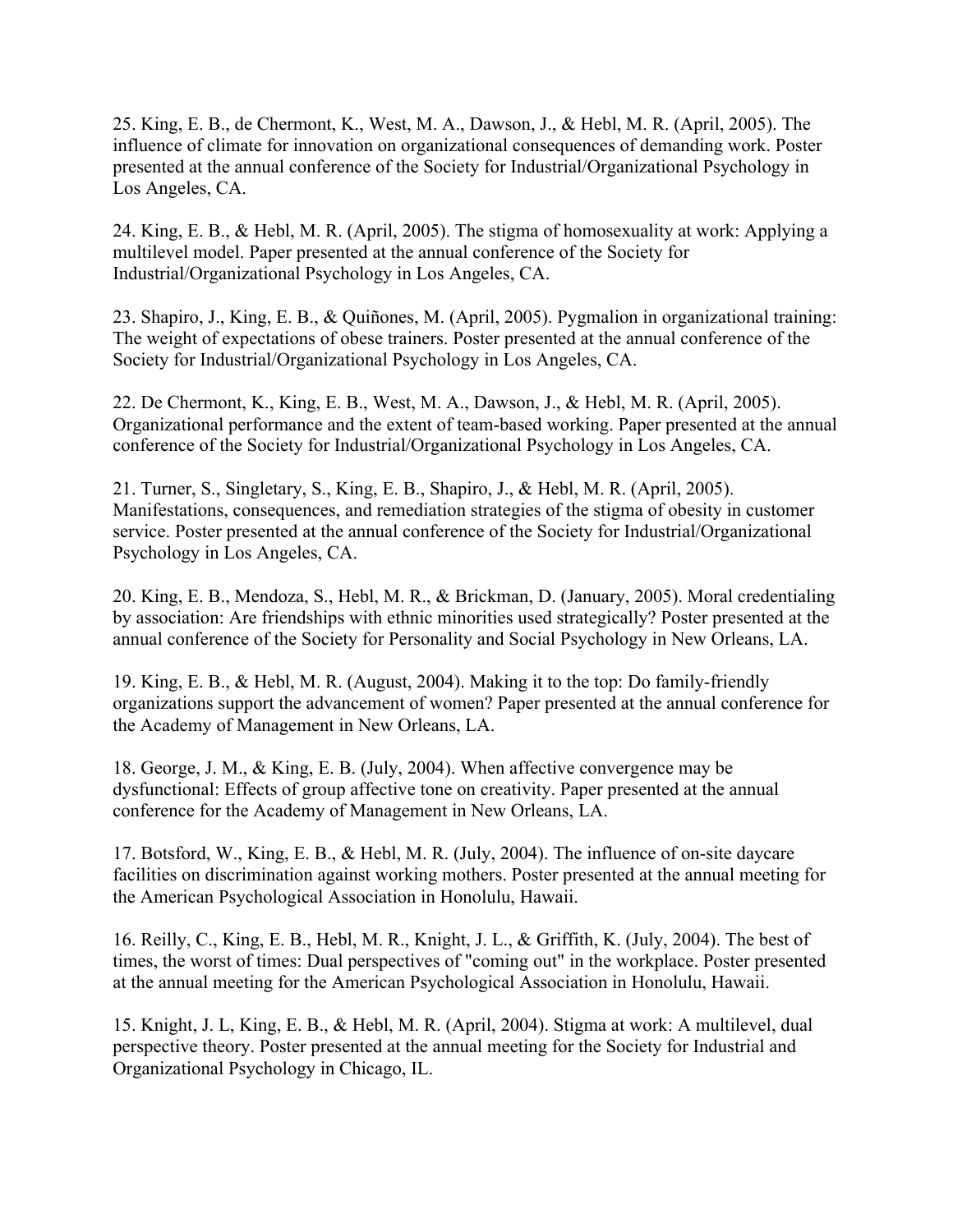14. Knight, J. L., Klineberg, S., Hebl, M. R., & King, E. B. (April, 2004). The relationship between economic threat and attitudes toward affirmative action. Poster presented at the annual meeting for the Society for Industrial and Organizational Psychology in Chicago, IL.

13. King, E. B., Kazama, S., Hebl, M. R., & Goodrich, A. (January, 2004). Looking up when looking down: Gender, threat, and social comparison. Poster presented at the annual meeting for the Society for Personality and Social Psychology in Austin, TX.

12. Mendoza, S., King, E. B., Knight, J. L., Madera, J., & Hebl, M. R. (January, 2004). What's in a name? A multi-ethnic investigation of access discrimination. Poster presented at the annual meeting for the Society for Personality and Social Psychology in Austin, TX.

11. Shapiro, J., Skorinko, J., Knight, J. L., King, E. B., Hebl, M. R. (January, 2004). Paying the way: The ticket to gender equality in sports. Poster presented at the annual meeting for the Society for Personality and Social Psychology in Austin, TX.

10. Hebl, M. R., King, E. B., Knight, J. L., Kazama, S. M., & Bigazzi, J. B. (July, 2003). Stigma in the workplace: Perceptions of multiple stigmatized groups. Symposium presented at the Interamerican Society of Psychology in Lima, Peru.

9. King, E. B., & Hebl, M. R. (May, 2003). When is thin "in" for Black women? Ego-defensive and status value explanations. Poster presented at the meeting for the American Psychological Society in Atlanta, GA.

8. King, E. B., George, J. M., & Hebl, M. R. (April, 2003). How extraversion mitigates the impact of neuroticism on mood. Poster will be presented at the meeting for the Society for I/O Psychology in Orlando, FL.

7. King, E. B., Lin, J., Hebl, M. R. (February, 2003). The swimsuit becomes us all: Ethnicity, gender, and vulnerability to self-objectification. Poster presented at the annual conference of the Society for Personality and Social Psychology, Los Angeles, CA.

6. King, E. B., & Hebl, M. R. (November, 2002). You are what you wear: A classroom demonstration of the self- fulfilling prophecy. Poster presented at the annual Southwestern Conference on Teaching Psychology in Houston, TX.

5. Kearney, L., King, E. B., & Rochlen, A. (August, 2002). Male gender role conflict and attitudes towards sexual harassment. Poster presented at the annual conference for the American Psychological Association in Chicago, IL.

4. King, E. B., Hebl, M. R., George, J. M., & Matusik, S. F. (April, 2002). Job-related outcomes of discrimination: A field study of nontraditional workers. Poster presented at the annual conference for the Society of I/O Psychology in Toronto, Canada.

3. King, E. B., Hebl, M. R., George, J., & Matusik, S. F. (April, 2001). Women in construction: Nontraditional workers' perceptions of gender discrimination. Talk given at the annual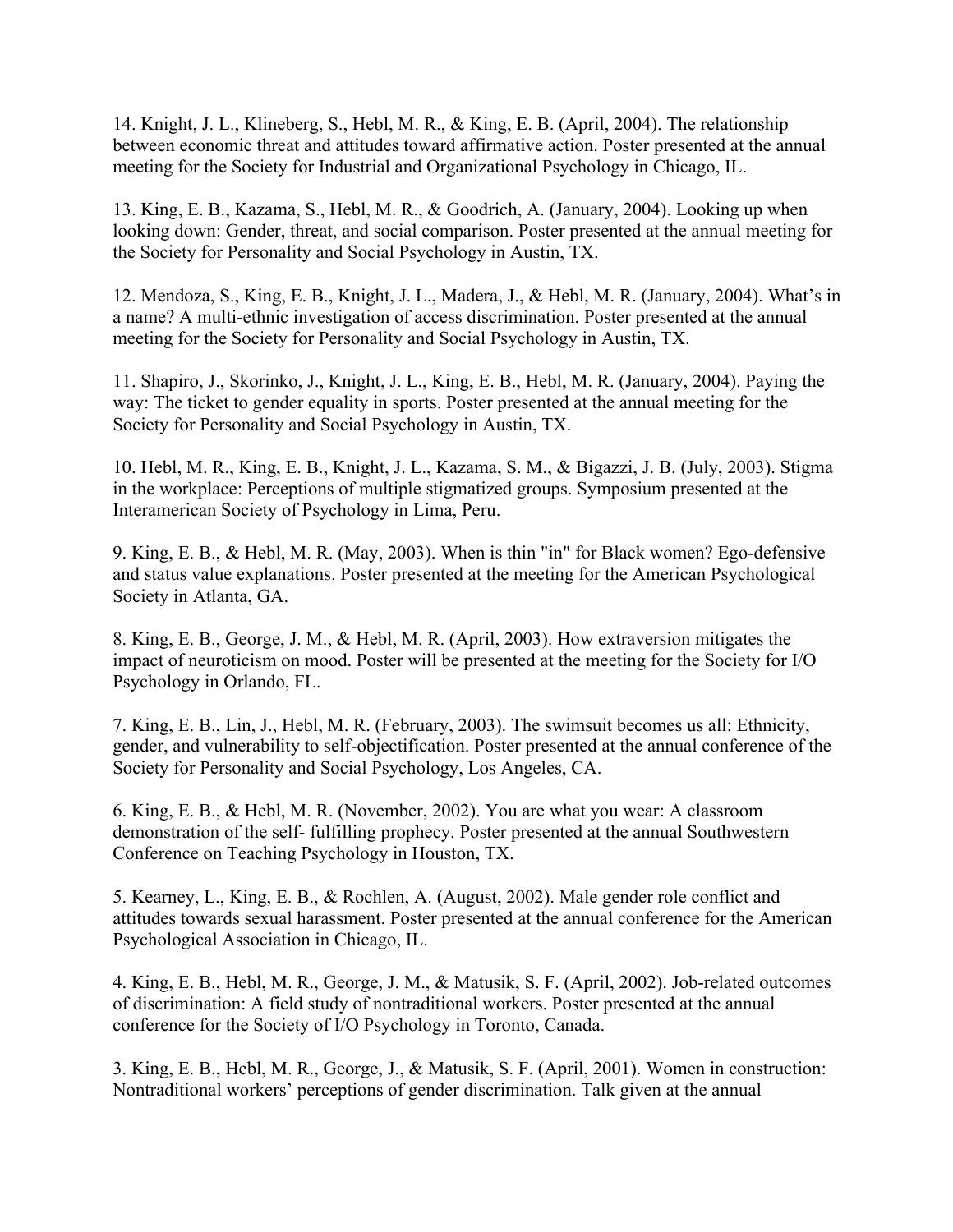conference for the Southwestern Psychological Association in Houston, TX.

2. Valdez, I., Baker, C., Dugal, S., & King, E. B. (April, 2001). Gender and ticket pricing. Poster presented at the annual conference for the Southwestern Psychological Association in Houston, TX.

1. Schweingruber, H., Kalil, A., & King, E. B. (March, 2001). Content and correlates of teen mothers' possible selves. Poster presented at the conference for the Society of Research in Child Development in Chicago, IL.

## **INVITED TALKS**

58. King, E. B. (November, 2019). The opt out explanation is insufficient. Invited speaker for Wayne State University Department of Psychology.

57.King, E. B. (October, 2019). Women in leadership. Invited speaker for the Scientia speaker series at Rice University.

56. King, E. B. (October, 2019). The social science of subtle bias. Invited speaker for Gateway IO Association.

55. King, E. B. (June, 2019). The social science of subtle bias. Invited speaker for Texas Children's Hospital.

54. King, E. B. (February, 2019). Invited speaker for the National Academies of Science Kavli Symposium.

53. King, E. B. (January, 2019). Invited keynote speaker for the UT-Health Women in Leadership Series.

52. King, E. B. (January, 2019). Invited speaker for the National Institute of the Teaching of Psychology.

51. King, E. B. (October, 2018). Invited panelist for an open conversation on Family Matters in the Workplace in Austin, TX.

50. King, E. B. (October, 2018). Why the "opt-out" explanation is insufficient. Invited speaker for the Society for Rice University Women.

49. King, E. B. (October, 2018). Invited speaker for the Gender and Work-Life in Business Schools at Purdue University.

48. King, E. B. (July, 2018). The science of women and work. Invited speaker for the Greater Houston Industry Liason Group in Houston, TX.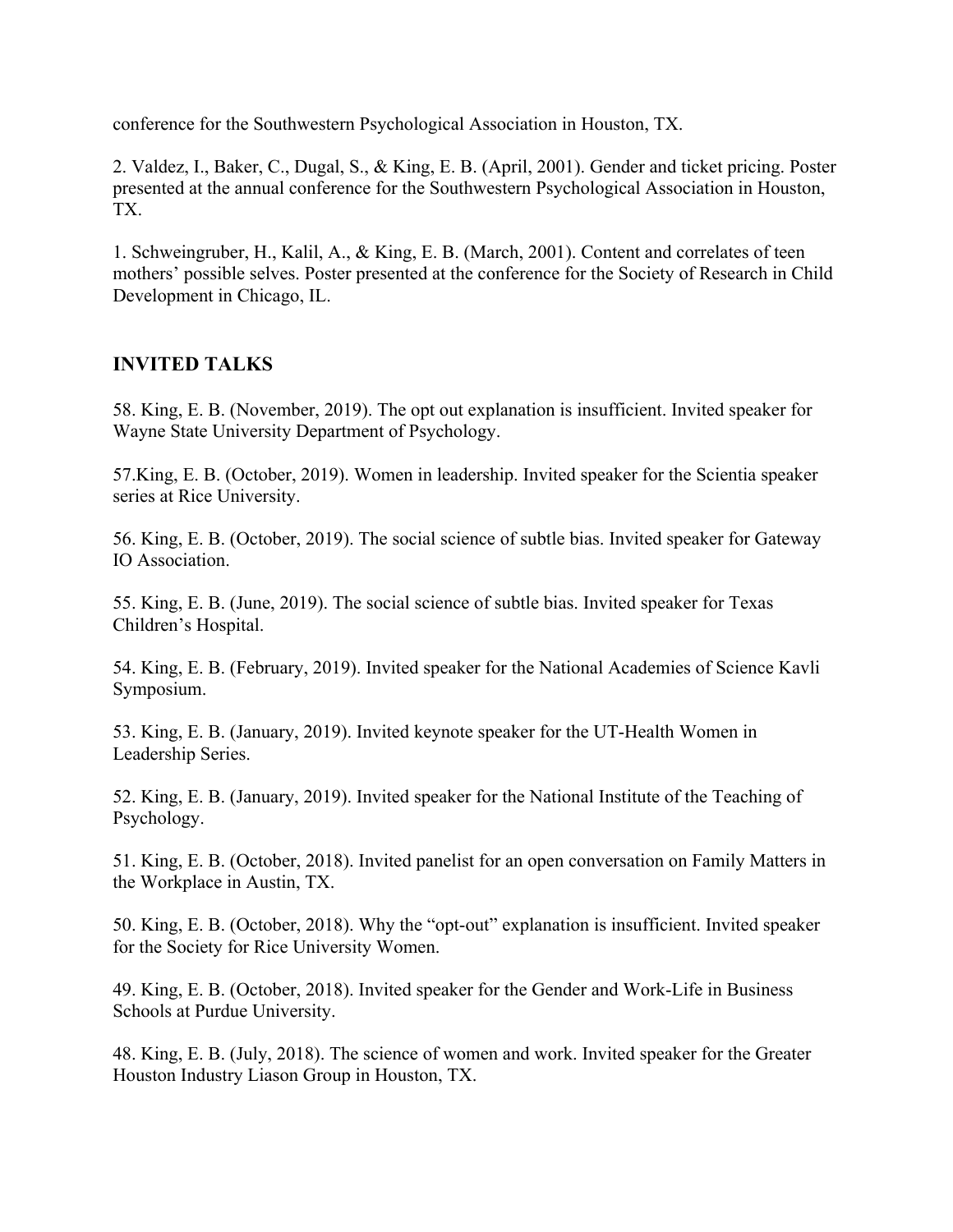47. King, E. B. (May, 2018). How inclusion can buffer the effects of faultlines. Invited speaker for the teams and innovation conference in Hangzhou, China.

46. King, E. B., (April, 2018). Why the "opt-out" explanation is insufficient. Invited speaker for the University of Michigan organizational sciences speaker series in Ann Arbor, MI.

45. King, E. B. (March, 2018). Why the "opt-out" explanation is insufficient. Invited brownbag for the Department of Psychology at Texas A&M University in College Station, TX.

44. King, E. B. & Kang, S. (November, 2017). Diversity training can have negative consequences. Invited speaker for the Gender & the Economy Conference at the Rotman School of Management.

43. King, E. B. (November, 2017). Why the "opt-out" explanation is insufficient. Invited speaker for the Rotman School of Management.

42. King, E. B. (September, 2017). Why the "opt-out" explanation is insufficient. Invited speaker for Pennsylvania State University's IO brownbag series.

41. King, E. B. (July, 2016). Does EEO training help or harm? Invited speaker for the Equal Employment Opportunity Commission's annual EXCEL conference.

42. King, E. B. (June, 2016). The science of diversity at work. Invited speaker for the State Department Appeals Board.

41. King, E. B. & Kantrowitz, T. (April, 2016). The best new thinking in IO: What you should be reading (or writing) but don't have time to. Workshop given to SIOP attendees in Anaheim, CA.

40. King, E. B. (April, 2016). The science of diversity at work. Invited speaker for Executive Women at State in Washington, DC.

39. King, E. B. (March, 2016). What mothers face at work: Why the "opt out" explanation is insufficient. Invited speaker at the Office of Personnel Management's Summit in Washington, DC.

38. King, E. B. (December, 2015). Big data at work. Invited speaker for the PTCMW's fall event.

37. King, E. B. (June, 2015). Evidence-based individual and organizational strategies for reducing discrimination. Invited speaker for the Seminar on Workplace Diversity in Sheffield, England.

36. King, E. B., & Hebl, M. R. (April, 2015). The science of diversity at work. Invited speaker for the Friday Seminars at SIOP in Philadelphia, PA.

35. King, E. B. (April, 2015). Oh the places we should go! Field experiments in organizational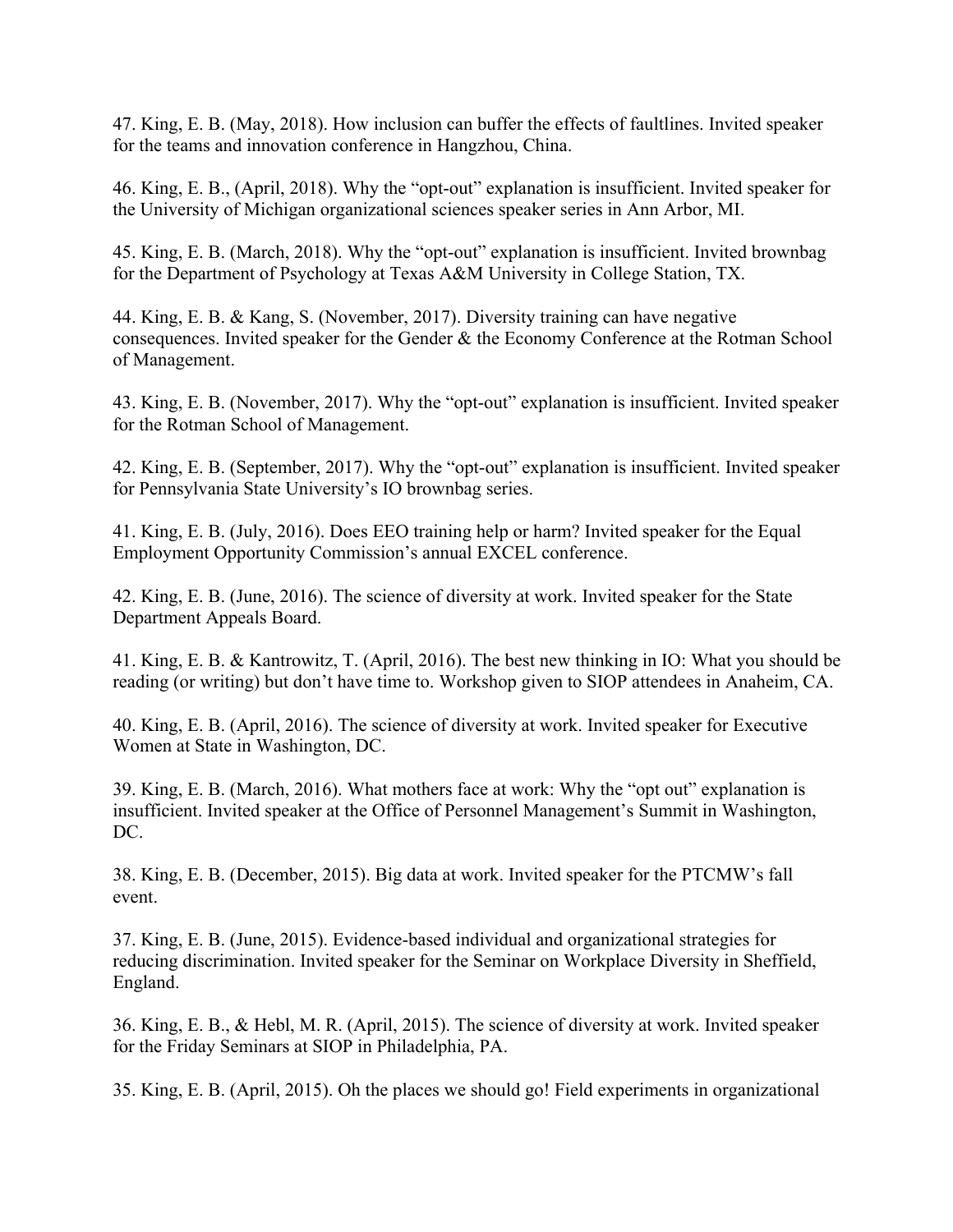research. Invited speaker for the SIOP Theme Track on Igniting our Basic Stats at SIOP in Philadelphia, PA.

34. King, E. B. (March, 2015). Individual, situational, and organizational factors that influence gay, lesbian, and bisexual workers' experiences. Invited speaker for the Claremont Symposium on Social Issues in Claremont, CA.

33. King, E. B. (October, 2014). Diversity at work. Invited speaker at Virginia Commonwealth University's School of Business in Richmond, VA.

32. King, E. B. (June, 2014). The promise of big data. Invited speaker for the annual conference of the International Personnel Assessment Council in Denver, CO.

31. King, E. B. (January, 2014). Standing on the shoulders of giants. Invited keynote speaker for the Celebration of Teaching at Rice University in Houston, TX.

30. King, E. B. (February, 2013). Understanding and reducing gender stereotypes. Invited speaker for the Graduate Women in Sciences Voices Conference at Penn State University in State College, PA.

29. King, E. B. (February, 2012). New findings on workplace diversity. Invited speaker for the Industrial/Organizational Psychology program's brownbag series.

28. King, E. B. (November, 2011). The science of diversity at work. Invited speaker for George Mason University's Vision Lecture Series.

27. King, E. B. (October, 2010). Diversity at work. Invited speaker for the George Mason University Women and Gender Studies annual Scholar Lecture.

26. King, E. B. (August, 2010). Early career issues. Invited panelist for the Gender and Diversity in Organizations Division of the Academy of Management Doctoral Consortium.

25. King, E. B. (April, 2010). Contemporary discrimination: Manifestations, consequences, and strategies for remediation. Invited presentation to the Government Accountability Office in Washington, DC.

24. King, E. B. (April, 2010). Early career issues. Invited panelist for the SIOP Doctoral Consortium.

23. King, E. B. (January, 2010). Evidence-based diversity management. Invited presentation to the Personnel Testing Council of Metro DC.

22. King, E. B. (October, 2009). Stigma at work: Manifestations, Consequences, and Strategies for Remediation. Invited presentation to Community Psychology group at the University of Virginia.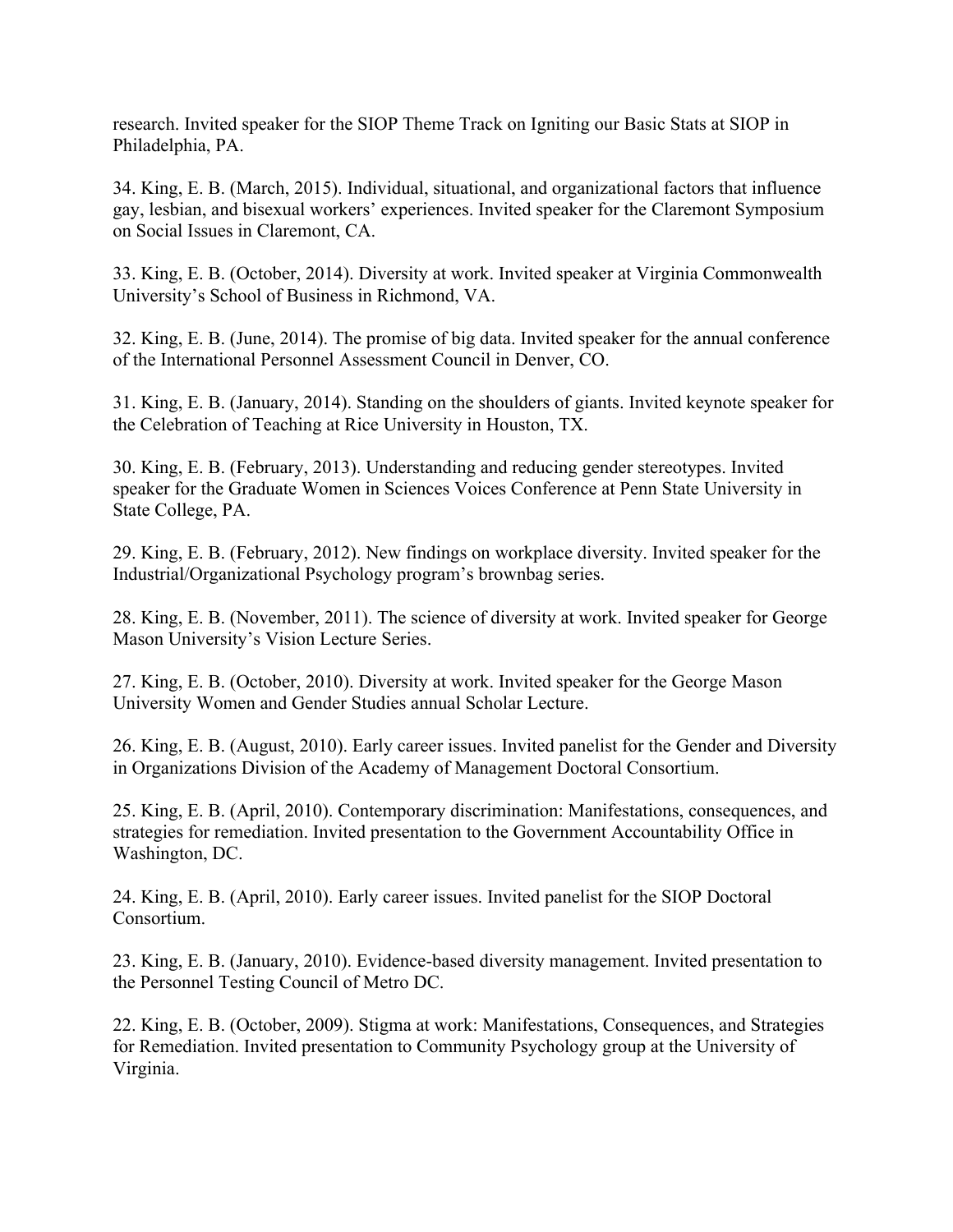21. King, E. B. (July, 2009). Discussion facilitator at the Diversity Teaching and Training Conference at George Mason University.

20. King, E. B. (October, 2008). Pregnancy discrimination in the contemporary American workforce. Invited presentation for National Partnership of Women and Families PDA 30<sup>th</sup> Anniversary Conference in Washington, DC.

19. King, E. B. (October, 2008). Diversity management: Research perspectives on contemporary problems and solutions. Invited presentation to DCI Consulting in Washington, DC.

18. King, E. B. (October, 2008). The science of understanding people: Research in psychology. Invited presentation for the Honors College Research Methods Colloquium series at George Mason University.

17. King, E. B. (July, 2008). Discussion facilitator at the Diversity Teaching and Training Conference at George Mason University.

16. King, E. B. (March, 2008). The places where psychology can take you! Invited talk for the George Mason University Psi Chi Induction Ceremony.

15. King, E. B. (July, 2007). Discussion facilitator at the Diversity Teaching and Training Conference at George Mason University.

14. King, E. B. (February, 2007). Stigma at work: Manifestations, Consequences, and Strategies for Remediation. Invited presentation to the Industrial/Organizational Psychology group at the University of Maryland.

13. King, E. B. (November, 2006). Stigma at work: Manifestations, Consequences, and Strategies for Remediation. Invited presentation to the Social Psychology group at the University of Virginia.

12. King, E. B. (March, 2006). Obesity and organizations. Invited talk for the Houston Area Industrial/Organizational Psychologists (HAIOP).

11. King, E. B. (February, 2006). Looking beyond adverse impact: Discrimination in organizations. Invited presentation at the IO-OB student conference at George Mason University.

10. King, E. B. (January, 2006). Teaching as a graduate student: Learning from my mistakes and accidental successes. Invited presentation to the Industrial/Organizational Psychology group at George Mason University.

9. King, E. B. (April, 2003; 2004; 2005). Gender and work. Guest lecture given to the Introduction to Industrial/Organizational Psychology class at Rice University.

8. King, E. B. (January, 2004). The problem of the queen bee at work. Talk given for the Industrial and Organizational Psychology research seminar at Rice University.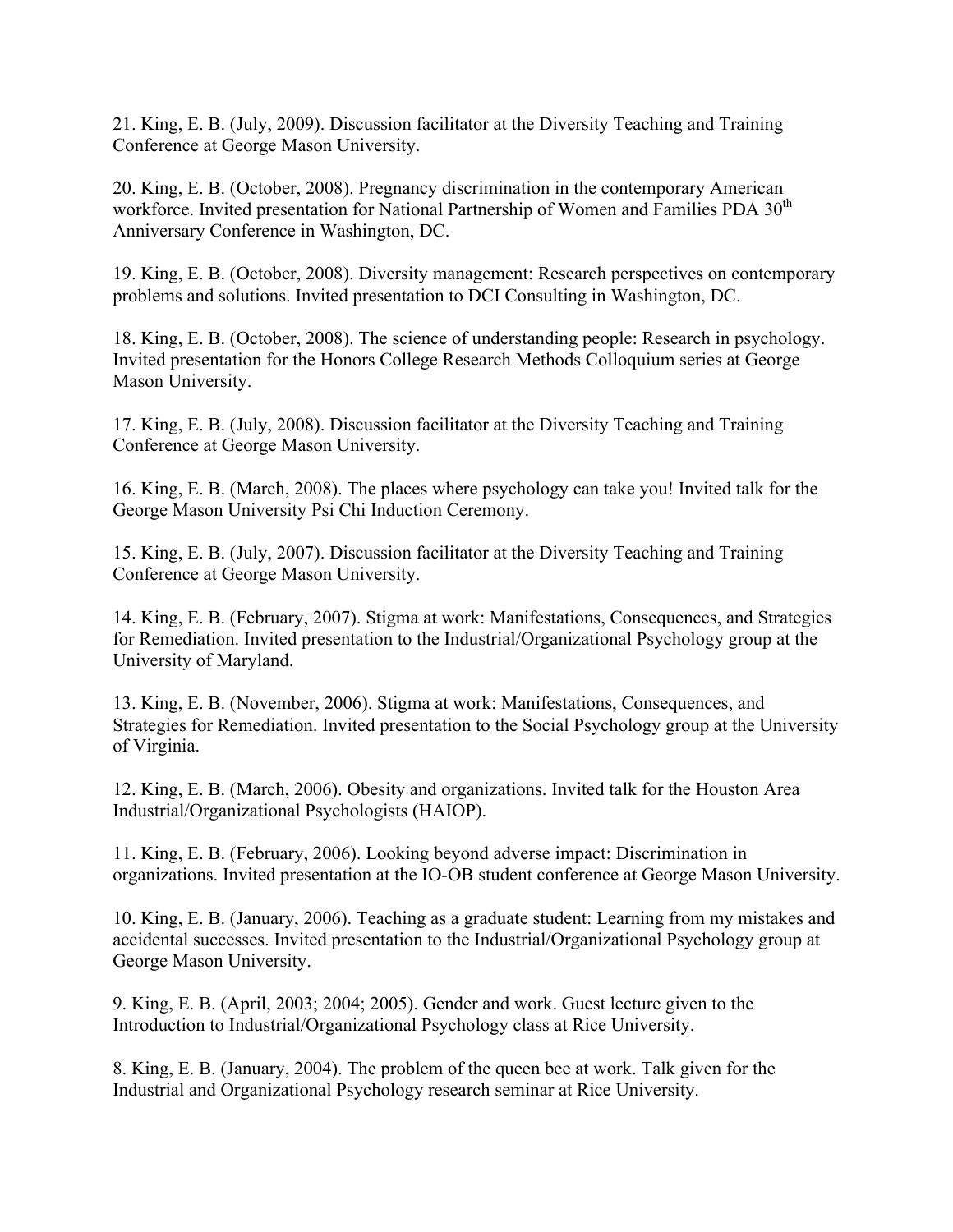7. King, E. B. (November, 2003). Social relations. Guest lecture given to the Introduction to Social Psychology class at Rice University.

6. King, E. B. (September, 2003; 2004; 2005). The graduate student experience. Panel discussion for the Rice Undergraduate Scholars Program.

5. Currall, S., & King, E. B. (September, 2003). Societal implications of nanotechonology. Presentation given to the Industrial and Organizational Psychology group at Rice University.

4. King, E. B. (August, 2003). Being a teaching assistant. Panel discussion given at the Graduate Student Orientation at Rice University.

3. King, E. B. (July, 2003). Work and family: A delicate balance for employees and organizations. Talk given to the Introduction to Industrial/Organizational Psychology class at Rice University.

2. Hebl, M. R., & King, E. B. (November, 2002). The first day of class: Multiple perspectives. Talk given at the annual Southwestern Conference on Teaching Psychology in Houston, TX.

1. King, E. B. (May, 2002). Archetypal dilemmas: Models of fatherhood. Talk given at the Unitarian Universalist Church of Augusta, GA.

## **TEACHING EXPERIENCE**

Designed and implemented the following courses. Responsible for every aspect of the classes, including lecturing, project construction, and grading.

## **Graduate Courses**

*Survey of Industrial Psychology,* Fall 2015, Fall 2016*.* 

*Issues in Personnel Selection,* Spring 2007, Spring 2009, Spring 2011, Spring 2013, Spring 2014.

*Social Psychology*, Fall 2007, Fall 2008, Spring 2012, Spring 2015, Fall 2017, Fall 2019.

*Seminar in Diversity*, Spring 2008, Spring 2009, Spring 2010.

*Professional Development,* Fall 2008, Fall 2010, Fall 2011, Fall 2012.

*Teaching in Psychology Practicum,* Spring 2011, Spring 2013, Fall 2013, Spring 2014.

### **Undergraduate Courses**

*From College to Career,* Fall 2012.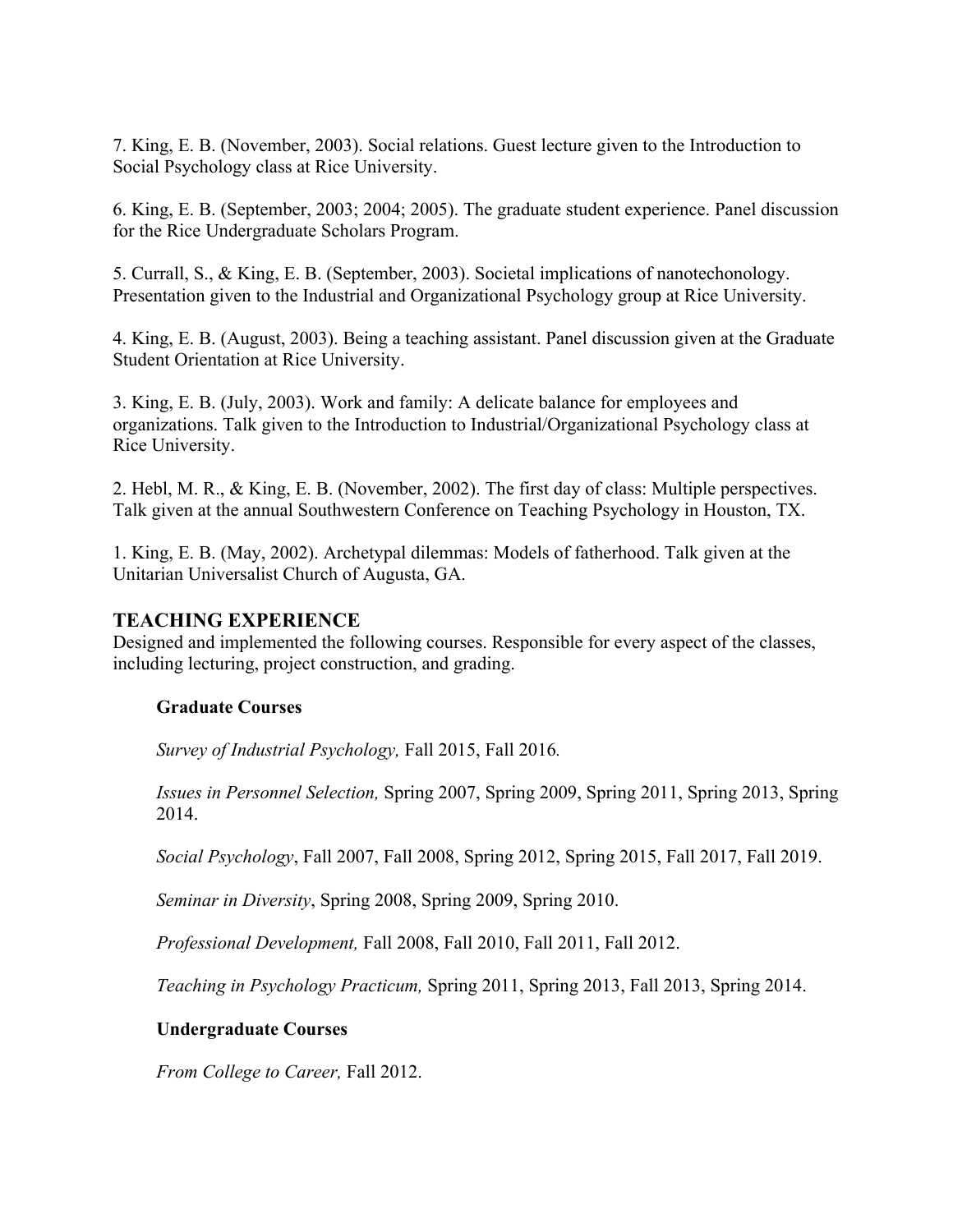*Honors College: Research Methods*, Fall 2010, Fall 2011.

*Psychology of Gender*, Summer 2005, Fall 2006, Spring 2007, Fall 2007, Spring 2008, Fall 2014, Spring 2017, Spring 2019, Spring 2020.

*Research Methods in Psychology,* Spring 2006.

*Introduction to Industrial/Organizational Psychology*, Summer 2004, Fall 2015 (online)**.** 

*Readings in Psychology*, Fall 2003-Spring 2004.

Lab Instructor, *Research Methods*, Spring 2002; Fall 2005.

Lab Instructor, *Statistics and Research Methods*, Spring 2001.

## **GRADUATE STUDENT MENTORSHIP**

### **Doctoral Advisees**

Whitney Botsford, MA (2006), PhD (2009) *Psychological Contracts of Mothers: Does Breach Explain Intention to Leave the Workforce?*  Current employer: University of Houston-Downtown

Katherine Ryan, MA (2007), PhD (2010**)**  *Exploring Younger Workers' Metastereotypes and Impression Management Behavior at Work*  Current employer: Amazon

Lisa Gulick, MA (2007), PhD (2010) *Experiences that Facilitate Performance in Crosscultural Work Environments*  Current employer: Deloitte

Kristen Jones, MA (2010), PhD (2013) *From Baby Bump to Stressful Slump: An Episodic Model of Identity Management Behaviors in Pregnant Employees*  Current employer: University of Memphis

Veronica Gilrane, MA (2010), PhD (2013) *Behavioral Correlates of Metastereotypes: The Relationship Between Impression Management and Supervisor Perceptions of Women in STEM*  Current employer: Google

Tracy McCausland, MA (2011), PhD (2014) *Chronological Age and Training Outcomes: Examining Psychological Processes and Cognitive Ability*  Current employer: RAND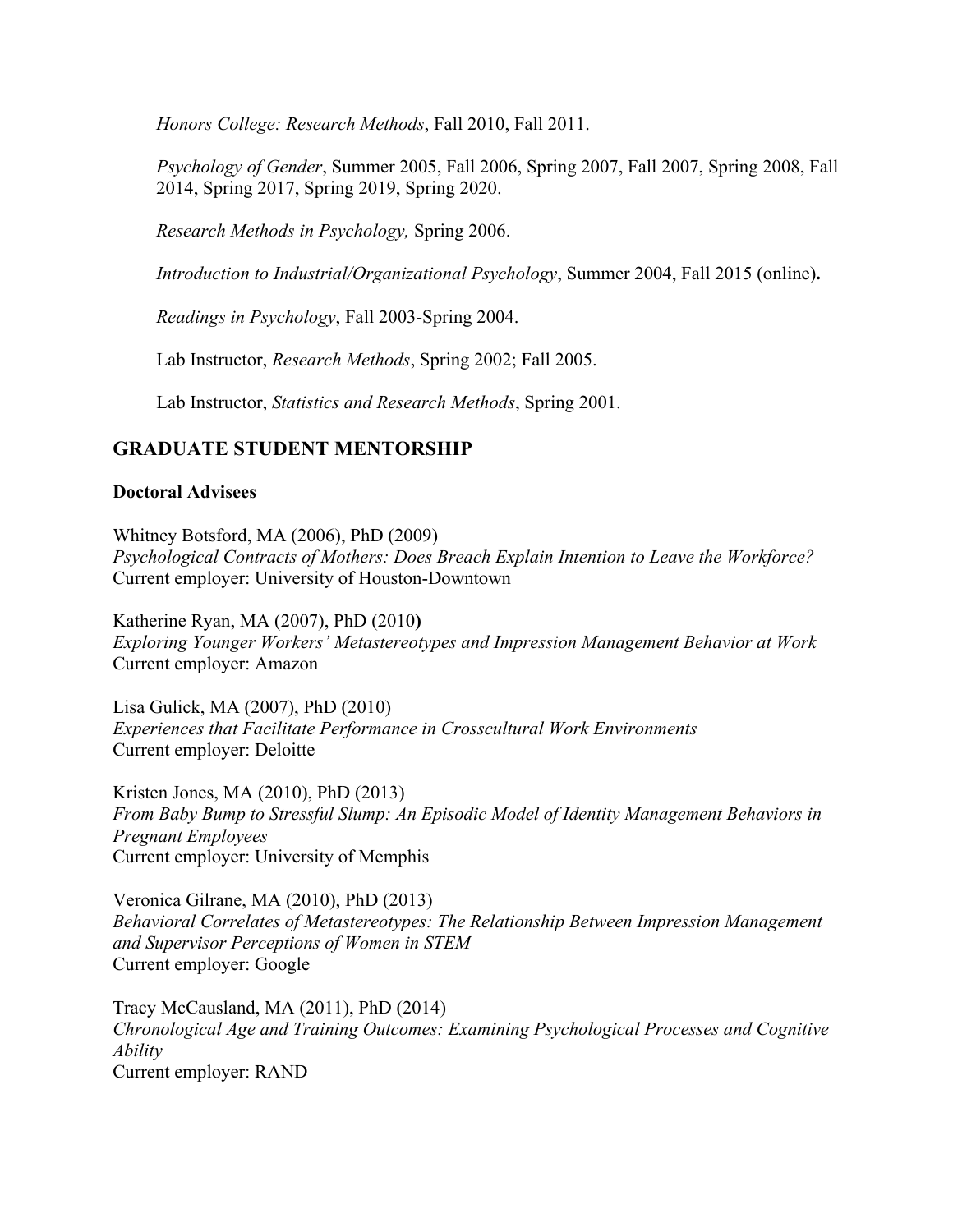Amanda Anderson, MA (2012), PhD (2015) *Individual and Organizational Strategies to Reduce Hiring Discrimination Against Mothers*  Current employer: Fors Marsh Group

Afra Ahmad, MA (2012), PhD (2016) *Context Matters: Uncovering Factors Influencing Charges of Religious Workplace Discrimination*  Current Employer: Zayed University

Alex Lindsey, MA (2013), PhD (2016) *Explaining for Whom, How, When, and Why Diversity Training Works*  Current Employer: University of Memphis

Isaac Sabat, MA (2014), PhD (2016) *Disclosure Dissonance: The Impact of Behavioral, Attitudinal, and Environmental Inconsistencies on Identity Management Outcomes*  Current employer: Texas A&M

 Current employer: California State University Ashley Membere, MA (2015), PhD (2018)\*

 Current employer: State University of New York- Albany Ho Kwan Cheung, MA (2016), PhD (2018)\*

Hannah Markell, MA (2017), PhD (2020)\*

Shannon Cheng, MA (2019), PhD (2021) Jensine Paoletti, MA (2019), PhD (2021) Isabel Bilotta, MA (expected 2020), PhD (expected 2022) Ivy Watson, MA (expected 2021), PhD (expected 2023)

\*advisor in absentia

#### **Additional Graduate Research Collaborators**

Kimberly Hilton, MA (2008) Kathy Stewart, MA (2008) Ryan Hargraves, MA (2008) Kevin Smith, MA (2007) Katie Elder, MA (2006), PhD (2011) Johnathan Nelson, MA (2007), PhD (2013) Irwin Jose, MA (2009), PhD (2012) Ashley Agerter, MA (2009) Anna Winters, MA (2009) Laleh Patel, MA (2009)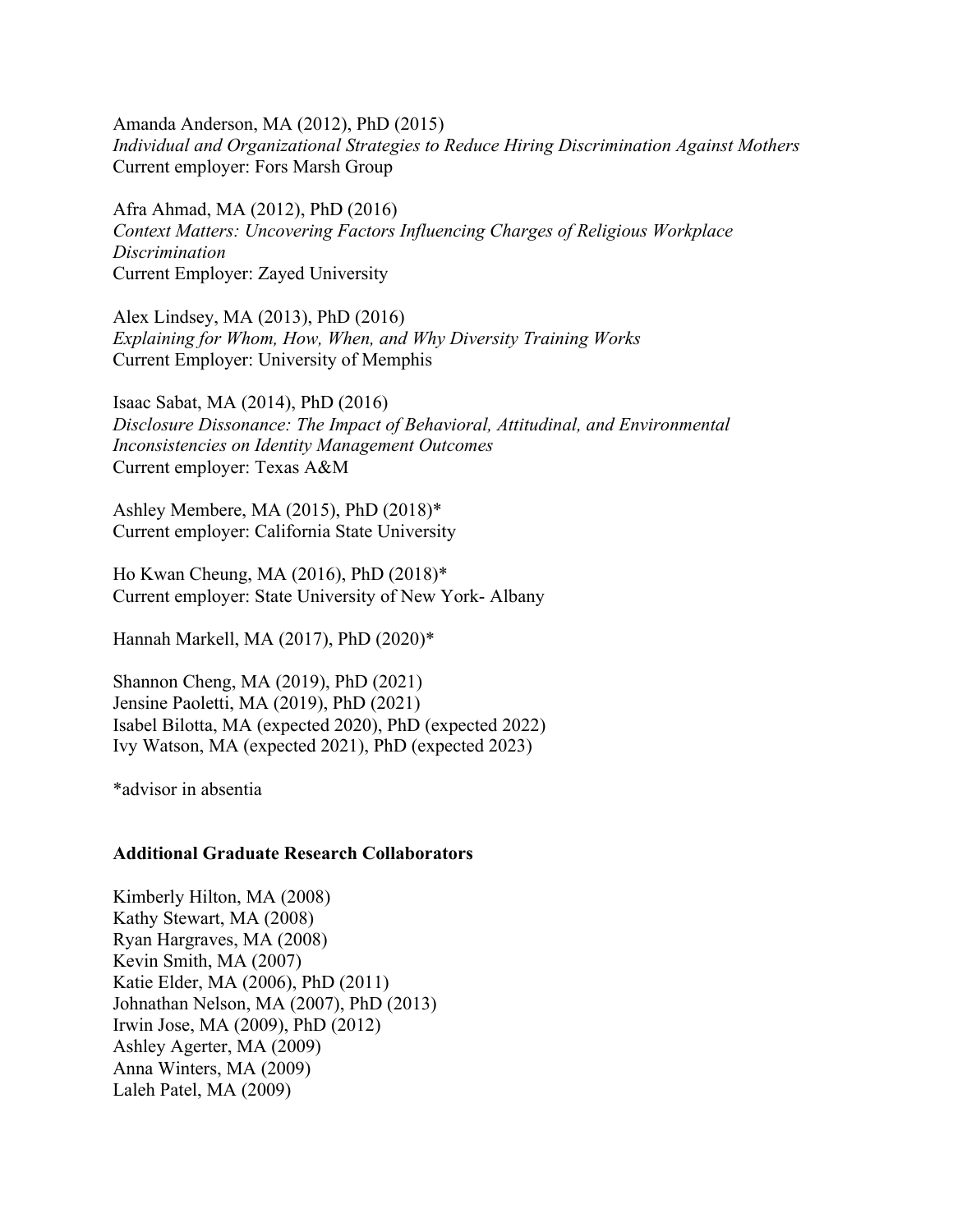Cory Adis, MA (2008), PhD (2013) Joe Luchman, MA (2008), PhD (2015) Gonzalo Ferro, MA (2004), PhD (2015) Gia DiRosa, MA (2009), PhD (2013) Jennifer Demerais, MA (2009) Chad Peddie, MA (2009) David Geller, MA (2010), PhD (expected 2017) Landon Mock, MA (2010) Alexis Gray, MA (2012) Lindsay Bartholemew, MA (2012) Rachel Feyre, MA (2012) Alyssa Marciniak, MA (2012) Sara Rangone, MA (2013) Mike Brady, MA (2013) Sooyeol Park, MA (2013) Emily Antolic, MA (2013) Yan Dong, MA (2014) Alycia Busz, MA (2015) Carolyn Winslow, MA (2014), PhD (2017) Charlotte Brock, MA (2016)

#### **Additional Graduate Mentoring Roles**

Amanda Woods, Dissertation Committee (2020-Present; IO Psychology) Cassandra Phetmisy, Thesis Committee (2020- Present; IO Psychology) Abby Corrington, Dissertation Committee (2019-2020; IO Psychology) Alan Farrel, Thesis Committee (2019-Present; Sociology) Linnea Ng, Thesis Committee (2018-Present; IO Psychology) Julie Dinh, Dissertation Committee (2018-2019; IO Psychology) Allison Traylor, Thesis Committee (2018-2019; IO Psychology) Jensine Paoletti, Thesis Committee (2017-2018; IO Psychology) Christy Nittrouer, Dissertation Committee (2017-2019; IO Psychology) Rachel Trump-Steele, Dissertation Committee (2017-2019; IO Psychology) Kelly Moore, Dissertation Committee (2014-2015; Clinical Psychology) Cliff Haimman, Dissertation Committee (2013-2014; IO Psychology) Cory Adis, Dissertation Committee (2012-2013; IO Psychology) Irwin Jose, Dissertation Committee (2012-2013; IO Psychology) Johnathan Nelson, Dissertation Committee (2010-2012; IO Psychology) Katie Elder, Dissertation Committee (2010-2012; IO Psychology) Matt Kendra, Dissertation Committee (2011-2013; Clinical Psychology) Faye Huie, Portfolio and Doctoral Committee (2008-2015; Education) Chris Rouly, Dissertation Committee (2011-2013; Computer Science) Victoria Watson, Masters Thesis Committee (2007-2008; Sociology) Adam Grim, Masters Thesis Committee (2009-2010; IO Psychology) Julius Najab, Comprehensive Exam Committee (2009; Human Factors Psychology)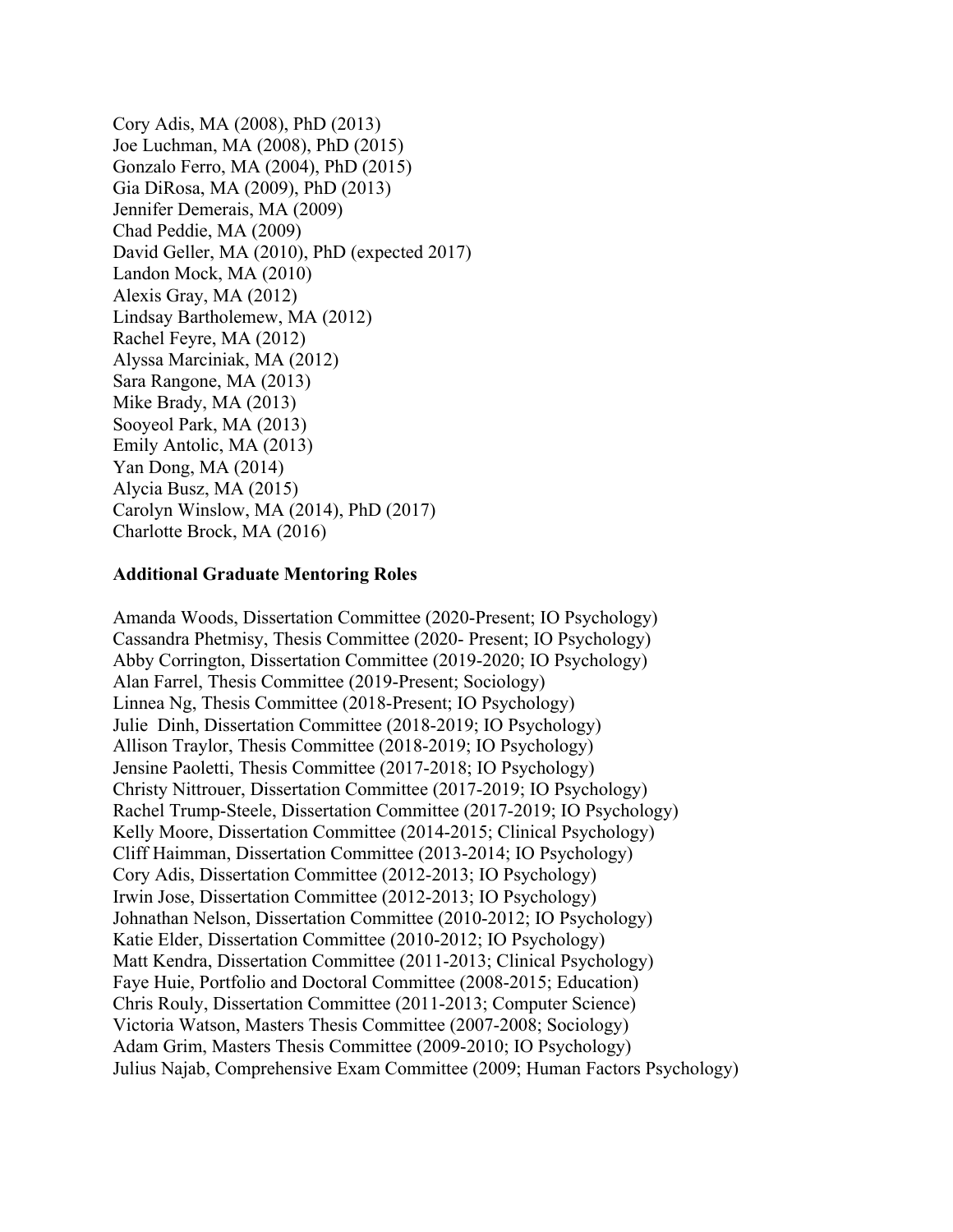## **UNDERGRADUATE STUDENT MENTORSHIP**

Jennifer Stratton, Undergraduate Apprenticeship Advisor (2007) Eleni Vagias, Research Assistant (2007) Genevieve Miller, Research Assistant (2007) Afra Saeed, Undergraduate Apprenticeship Program, Psychology Honors Advisor (2008) Stacey Everett, Research Assistant (2008) Hina Ullah, Research Assistant (2008) Sabaa Ahktar, Research Assistant (2008) Vincent Woolfolk, American Psychological Association Science Fellow Program (2008) Sarvenaz Allahverdi, Research Assistant (2008), Psychology Honors Committee (2009) Jessica Alva, Research Assistant (2008), Psychology Honors Committee (2009) Laila Ahmadi, Undergraduate Apprenticeship Program, Psychology Honors Advisor (2009) Svetlana Marakov, Psychology Honors Advisor (2009) Cordelia McGuire, Research Assistant (2008) Tessa Kofler, Research Assistant (2008) Courtney Newman, Research Assistant (2009) Mohammad Baig, Research Assistant (2009) Alexandra Wahlstrom, Research Assistant (2009) Richard Louie, Research Assistant (2009) Christine Morris, American Psychological Association Science Fellow Program (2009) Sabrina Speights, Research Assistant (2010), Undergraduate Apprenticeship Program, Psychology Honors Advisor (2011) Frank Brown, Research Assistant (2010), Psychology Honors Advisor (2011) Zehra Jaffri, American Psychological Association Science Fellow Program (2010) Kelly Powlison, Research Assistant (2010) William DeHaven, Research Assistant (2010) Garrett Ashe, Research Assistant (2010) Thomas Huggins, Research Assistant (2010) Rachel Trump, Psychology Honors Committee Member (2011) Alan Lee, Research Assistant, Psychology Honors Committee Member (2011) Joanna Wynn, Research Assistant (2011) Joo Park, Research Assistant (2011-2012) Brendon Ellis, Research Assistant (2011) Amanda Johnson, Research Assistant (2011) Ashtyn Campbell, Research Assistant (2011) Roya Nabir, Research Assistant (2011) Seda Algin, Research Assistant (2011) Hogir Rahim, Research Assistant (2011), Psychology Honors Advisor (2012) Noah Levine, American Psychological Association Science Fellow Program (2012) Karla Lockwood, Psychology Honors Committee Member (2013) Sofia Roth, Research Assistant (2012), Psychology Honors Advisor (2013), OSCAR Mentee (2013-2014) Kate Keeler, Research Assistant (2012) Habiba Belguedi, Research Assistant (2012) Katheryn Soto, Research Assistant (2012)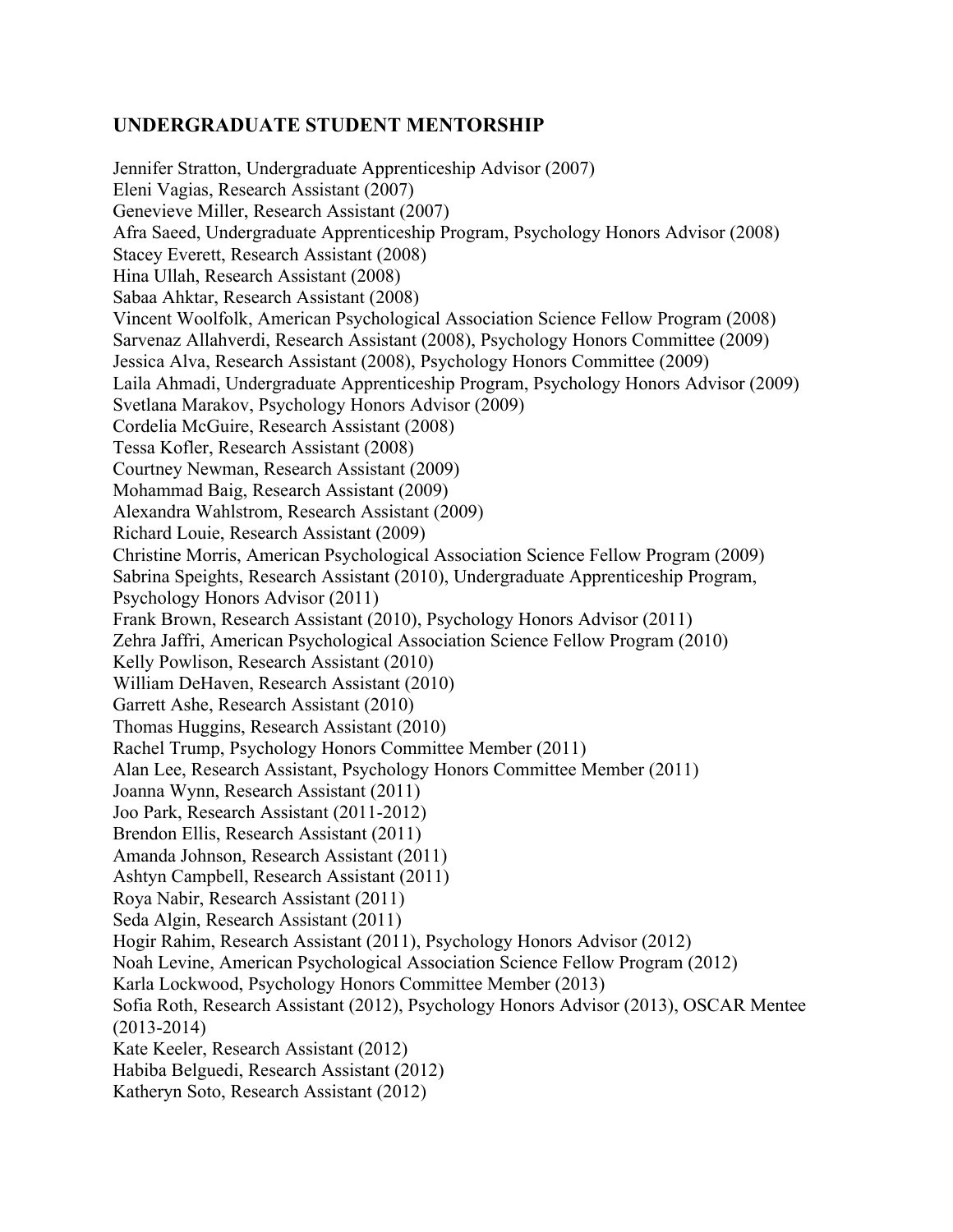Aaron Saidi, Research Assistant (2014-15) Robert Torreli, Research Assistant (2012) Zach Fisher, Research Assistant (2012) Desiree Coz, Research Assistant (2012) Tania Silva, Research Assistant (2012) Daniel Singer, Research Assistant (2012) Ho Kwan Cheung, American Psychological Association Science Fellow Program (2013) Shakema Lynch, American Psychological Association Science Fellow Program (2013) Jacob Bradburn, American Psychological Association Science Fellow Program (2014) Victor Mancini, Research Assistant (2013), Lab Manager (2014-2015) Dave Arena, Research Assistant (2013-14), Honors Thesis Advisor (2014-15), OSCAR Mentee (2014) Ellim Choi (2014-15), Honors Committee Member Karyn Warner, American Psychological Association Science Fellow Program (2014) Laura Choos, Research Assistant (2014-15) Natalia Acosta, Research Assistant (2014-15) Miranda Lapides, Research Assistant (2014-15) Alyssa Harris, Research Assistant (2014-15) Angela Pineda, Research Assistant (2014-15) Ivan Botov, Research Assistant (2014-15) Glendybelle Calderon, Research Assistant (2014-15) Jessica Sorto, Research Assistant (2014-15) Fardowsa Nur, Research Assistant (2014-15) Robert Novitsk, Research Assistant (2014-15) Annie Turner, Research Assistant (2014-15) Stephanie Light, Research Assistant (2014-15) Yvette Carlos, Research Assistant (2014-15) Yeslie Parada, Research Assistant (2014-15) Abeer Khoka, Research Assistant (2014-15) Isaac Kleckner, Research Assistant (2014-15) Deepthi Jayakumar, Research Assistant (2014-15) Autumn Chen, Research Assistant (2014-15) Sasha Thomas, Research Assistant (2014-15) Zeinab Senf, Research Assistant (2014-15) Zach Peery, Research Assistant (2014-15) Cindy Cua, Research Assistant (2014-15) Ketki Chavan, Research Assistant (2014-15), Honors Thesis Advisor (2015-2016), OSCAR Mentee (2015) Sasha Pierre-Louis, Honors Thesis Advisor (2015-2016), OSCAR Mentee (2015) Kerim Makar, Research Assistant (2014-15) Selam Aishel, Research Assistant (2014-15) Johanna Moore, Research Assistant (2014-15) Kelli Nicholson, Research Assistant (2014-15) Yvette Carlos, Research Assistant (2014-15) Vicki Joyze, Research Assistant (2014-15) Crystal Johnson, Research Assistant (2014-15)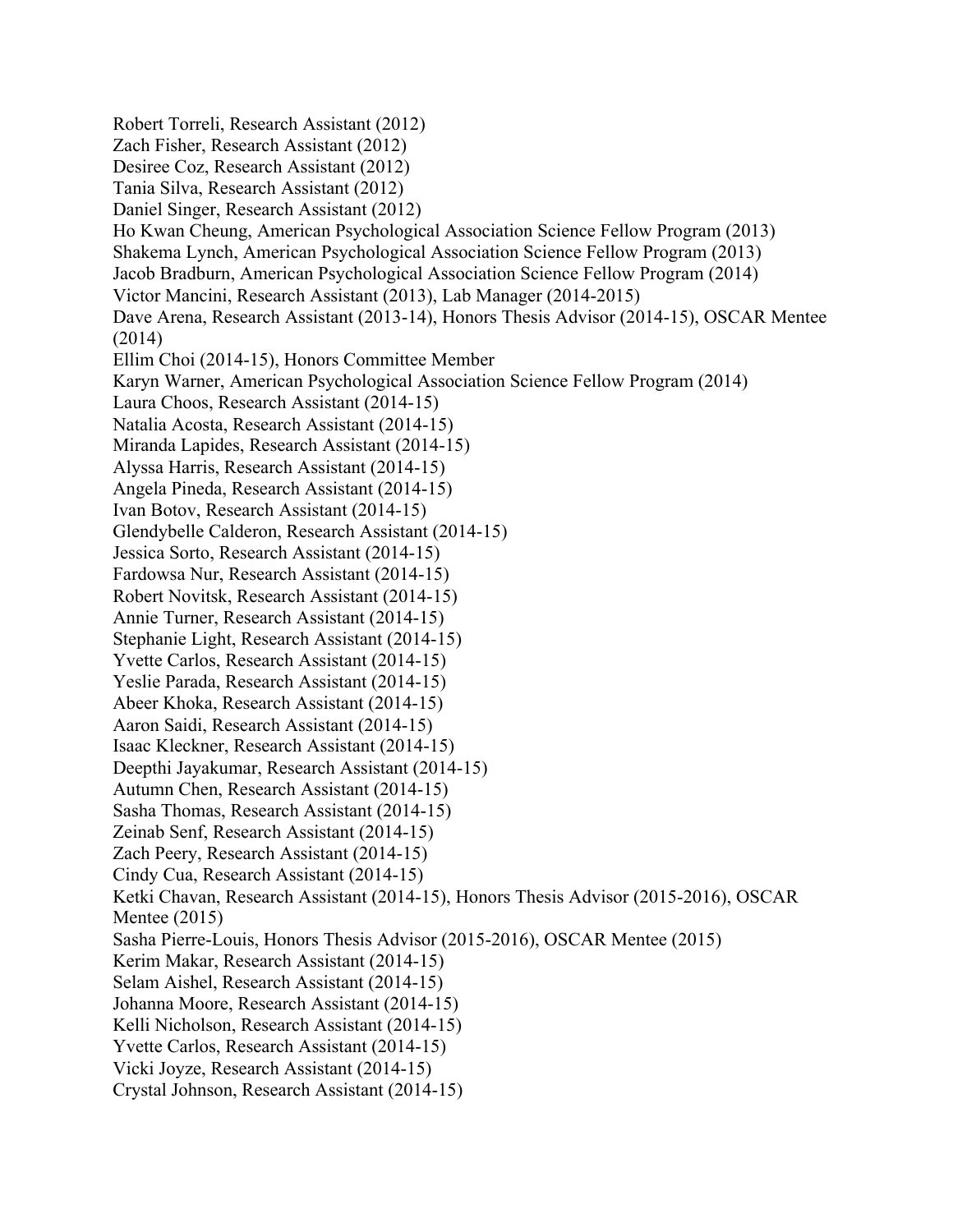Elizabeth Campbell, Research Assistant (2014-15) Lydia Hall, Research Assistant (2014-15) Chamee Lee, Research Assistant (2014-15) Soroush Hemmati, Research Assistant (2014) Salma Zainuddin, Research Assistant (2014-15) Stephanie Light, Research Assistant (2014-15) Kelly Vigne, Research Assistant (2014-15) Joann Costlow, Research Assistant (2014-15) Brook Hu, Research Assistant (2018-2019), Honors Thesis Advisor (2019-2020), RUSP Mentee (2019-2020)

### **PROFESSIONAL EXPERIENCE**

**Volunteer Program Assessment Consultant,** VPA, *2012- Present.* 

**Technical Advisory Committee Member,** American Association of Medical Colleges, *2016- Present.* 

**Diversity Climate Assessment Consultant,** American Association of Medical Colleges, *2012- 2013*.

**Bias and Sensitivity Review Consultant,** DCI Consulting, *2012-2013*.

**Diversity Workshop Coordinator,** Government Accountability Office, *2011*. Created and implemented diversity training program for division of the GAO.

### **Gender Climate Consultant,** NSF ADVANCE Program, *2006-Present.*

Design, conduct, and analyze longitudinal survey data assessing gender-related issues. Collected supplementary qualitative data through focus groups.

### **Trial Consultant,** Lundgren Trial Consulting, Inc., *2003-2006.*

Assist with the implementation of mock trials**,** direct focus groups, evaluate strategic arguments, recommend case strategy, and help to compose a written report of conclusions.

### **Selection Consultant,** D. E. Harvey Builders, *January 2007*.

Conducted interviews with senior managers, compiled job analysis data, and made selection and recruitment recommendations for the top-ranked general contractor in the state of Texas.

**Data Analyst,** Johnson Space Center at NASA, *December 2003- January 2004*. Conducted in-depth analysis of employee survey results using hierarchical regression analyses, structural equation modeling, and exploratory factor analyses. Reported findings to human resource personnel at Johnson Space Center.

### **External Consultant, Organization and Performance Group International, 2004.** Compiled job analysis data, constructed presentation, and made training recommendations for a computer programming group at a national organization.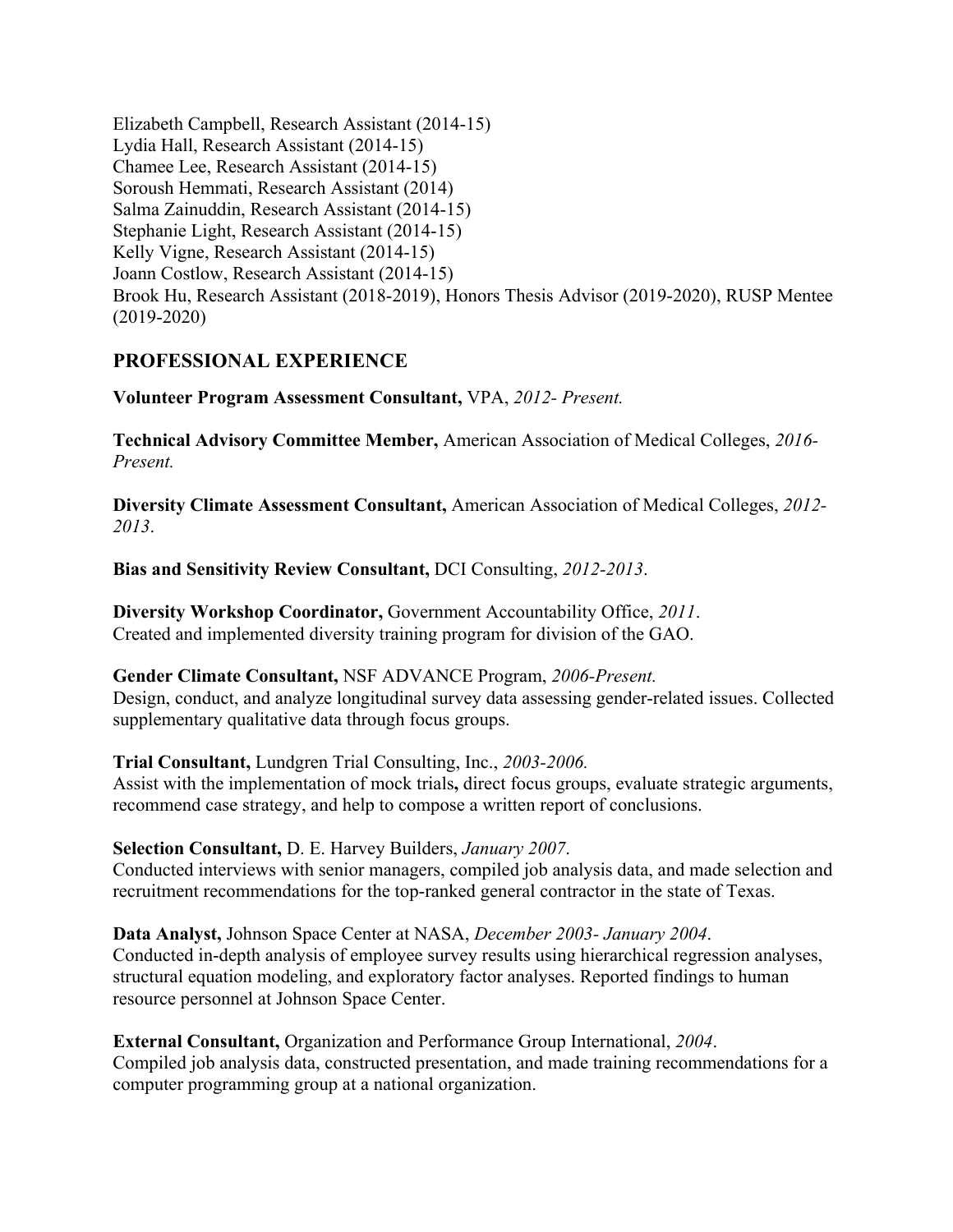### **Research Consultant,** Vinson & Elkins Law Firm, *2003*.

Reviewed and summarized research related to stereotyping and discrimination in the workplace, advised defendants lawyers on potential lines of reasoning.

### **Assistant to the Director of Research,** Rice School Mathematics Project, *2000-2003.*

Coordinated and conducted thorough evaluations of a professional development program for mathematics teachers in Houston Independent School District.

### **Program Manager,** America Reads and Counts Program, *June 1999- 2003.*

Organized a federally-funded tutoring program for underprivileged children. Recruited, trained, and supervised 20 employees under \$25,000 budget. Established community partnerships with tutoring sites*.* 

 Scored and interpreted tests for selection system project. Worked with project leaders in **Test Evaluator,** Jeanneret & Associates, *May 1998- July 1998*. evaluating responses.

## **ORGANIZATION MEMBERSHIP**

 Society for the Psychological Study of Social Issues. Society for the Psychology of Women. Academy of Management. American Psychological Association. American Psychological Society. Society for Industrial and Organizational Psychology. Society for Personality and Social Psychology.

## **SERVICE**

### **Professional Association Service**

Society for Human Resource Management (SHRM). Blue Ribbon Commission on Racial Equity, 2020-2021.

Society for Industrial/Organizational Psychology (SIOP). SIOP President, 2019-2020. SIOP President-Elect, 2018-2019. SIOP Conferences & Programs Portfolio Officer, 2017-2018. SIOP Frontiers Series Editorial Board, *2013- Present.*  SIOP Graduate Student Award Committee, *2016- 2017.*  SIOP Ad Hoc Committee on Big Data, *2013-2017.*  SIOP Site Selection Team, *2019-Present.*  SIOP Conference Chair, *2014-2016.*  SIOP Conference Chair-in-Training, *2013-2014.*  SIOP Student Travel Award Committee Chair, *2013-2014*. SIOP Program Chair, *2012-2013.*  SIOP Program Chair-in-Training, *2011-2012.*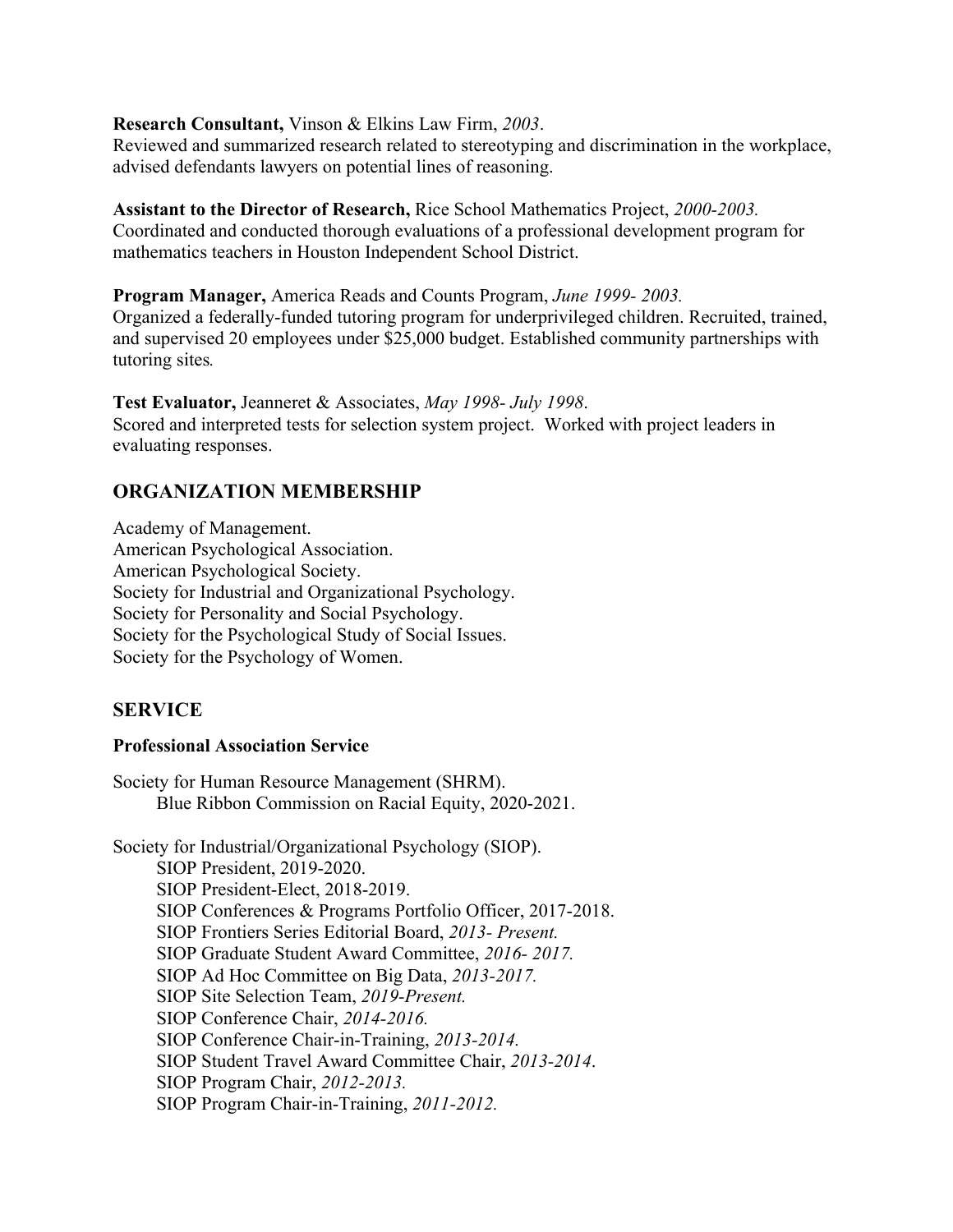SIOP Scientific Affairs Committee Member, *2010-2015.*  SIOP Membership Committee Member, *2009-2012*. SIOP External Relations Committee Member, *2010-2012.*  SIOP Education and Training Committee Member, *2010-2011.*  SIOP Ambassador Program, *2010*. SIOP Representative to the Science Leadership Conference, *2009*. SIOP Committee for the Call for Papers and Flanagan Award, *2008-2010 (Chair, 2009- 2010).*  SIOP Committee on LGBT Issues, *2003-2009 (Co-Chair, 2006-2009)*. SIOP Representative to the APA Committee on Early Career Psychologists, *2006-2008.* 

Society for the Psychological Study of Social Issues (SPSSI). Grants-in-Aid Committee, *2006-2010 (Chair, 2008-2010).* 

American Psychological Association (APA). Film Committee, *2009, 2010*. Dissertation Research Award Committee, *2009*.

Academy of Management (AOM).

GDO Division Past-Chair, *2021-2022.*  HR Division Best Paper Award Committee, *2021-2022.*  GDO Division Chair, *2020-2021.*  GDO Vice President, *2019-2020.*  GDO Program Chair, *2018-2019.*  GDO Professional Development Workshop Chair, *2017-2018.*  GDO Junior Faculty Consortium Committee Chair, *2012-2013.*  GDO Division Executive Committee Member, *2011-2014*. GDO Media Relations Committee Chair, *2011-2013.*  GDO Junior Faculty Consortium Committee Member, *2011-2012.*  HR Division Best Paper Award Committee, *2008-2009.*  GDO Division Best Dissertation Award Committee, *2008-2009.*  GDO Division Sage Award Committee, *2009-2010.*  GDO Division Dorothy Harlow Award Committee, *2009-2010.* 

### **University and Department Service**

### *Rice University*

 Duncan College Magister, *2020- Present.* 

Task Force on Slavery, Segregation, and Racial Injustice Member, *2019-Present.* 

Department of Psychological Sciences, DEI Committee Chair*, 2020-present.* 

Department of Psychological Sciences, Undergraduate Committee Member*, 2017-present.*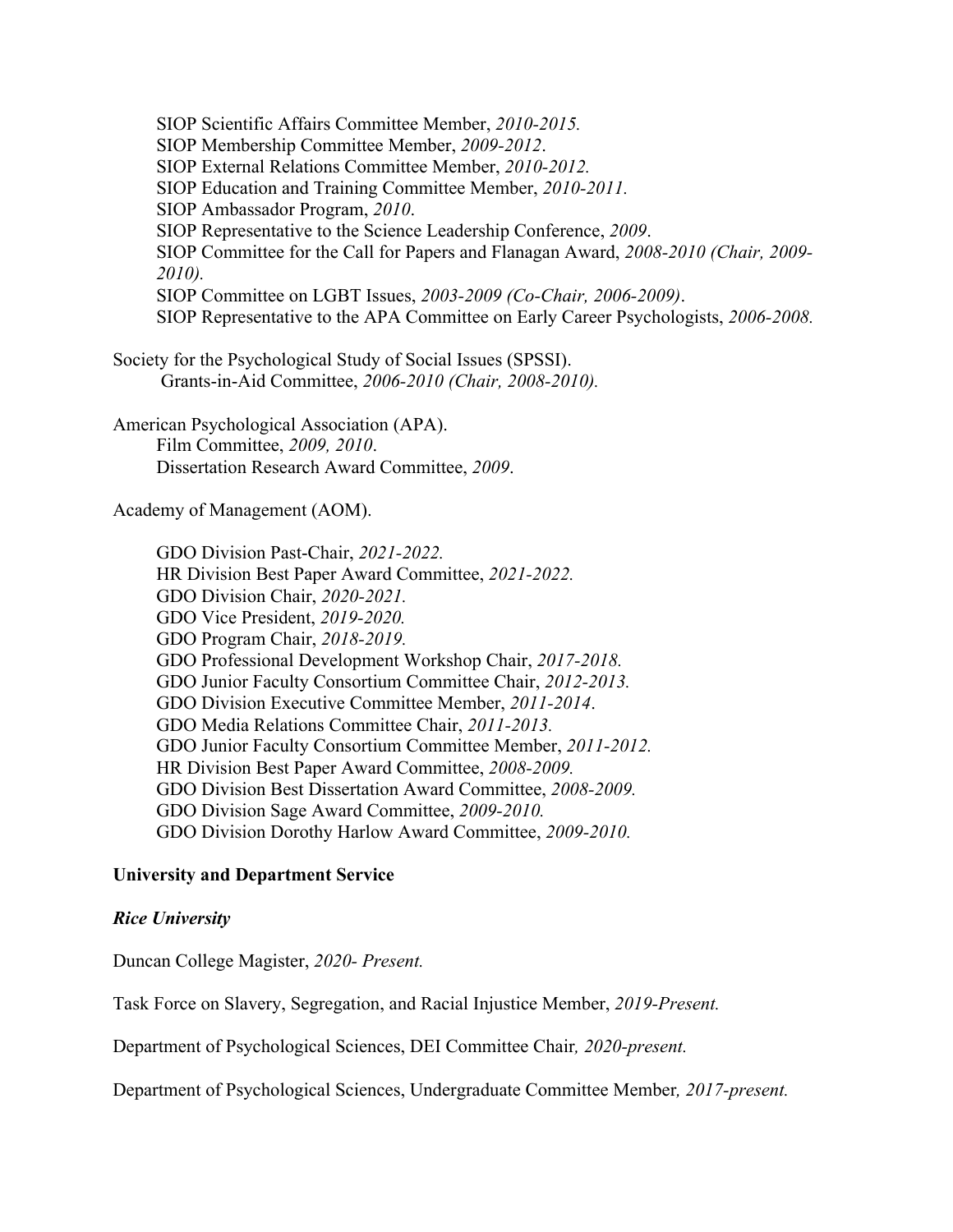Department of Psychological Sciences, NTT Search Committee, *2021-2022.* 

Rice University Council on Diversity and Inclusion, Member *2018- present.* 

Doerr Institute Faculty Advisory Committee Member, *2019-Present.* 

Social Sciences Research Institute Committee Member, *2019-Present.* 

Statistical Training and Research Techniques Advisory Board Member, *2021-Present.* 

Rice University BRIDGE Steering Committee Member, *2019-2021.* 

Academic Restart Committee Member, *2020-present.* 

Dean's Title IX Working Group, *2019-2021.* 

Rice University Graduate Council, *2018-2020.* 

Rice University Inequalities and Inequities Working Group Member, *2018-2019.* 

Duncan College, Divisional Advisor for Social Sciences, Faculty Associate, *2018-2020.* 

Faculty Senate, Social Sciences Representative, 2019-2020.

Department of Psychology, IO Faculty Search Committee Chair*, 2017.* 

#### *George Mason University*

Presidential Fellow, 2016-2017.

Department of Psychology, Associate Chair for Undergraduate Studies, *2012- 2014, Interim Associate Chair- Spring 2015.* 

Diversity Research Group, Senior Faculty, *2008-2017*.

President's Leadership Council on Diversity and Inclusion, *2016-2017.* 

George Mason University's Diversity Strategic Planning Committee, *2013-2014.* 

President's Vision, Mission, Values, and the Mason Graduate Committee, *2012-2013*.

Women and Gender Studies Director Search Committee, *2012*.

Women and Gender Studies Membership Committee, *2009-2012.*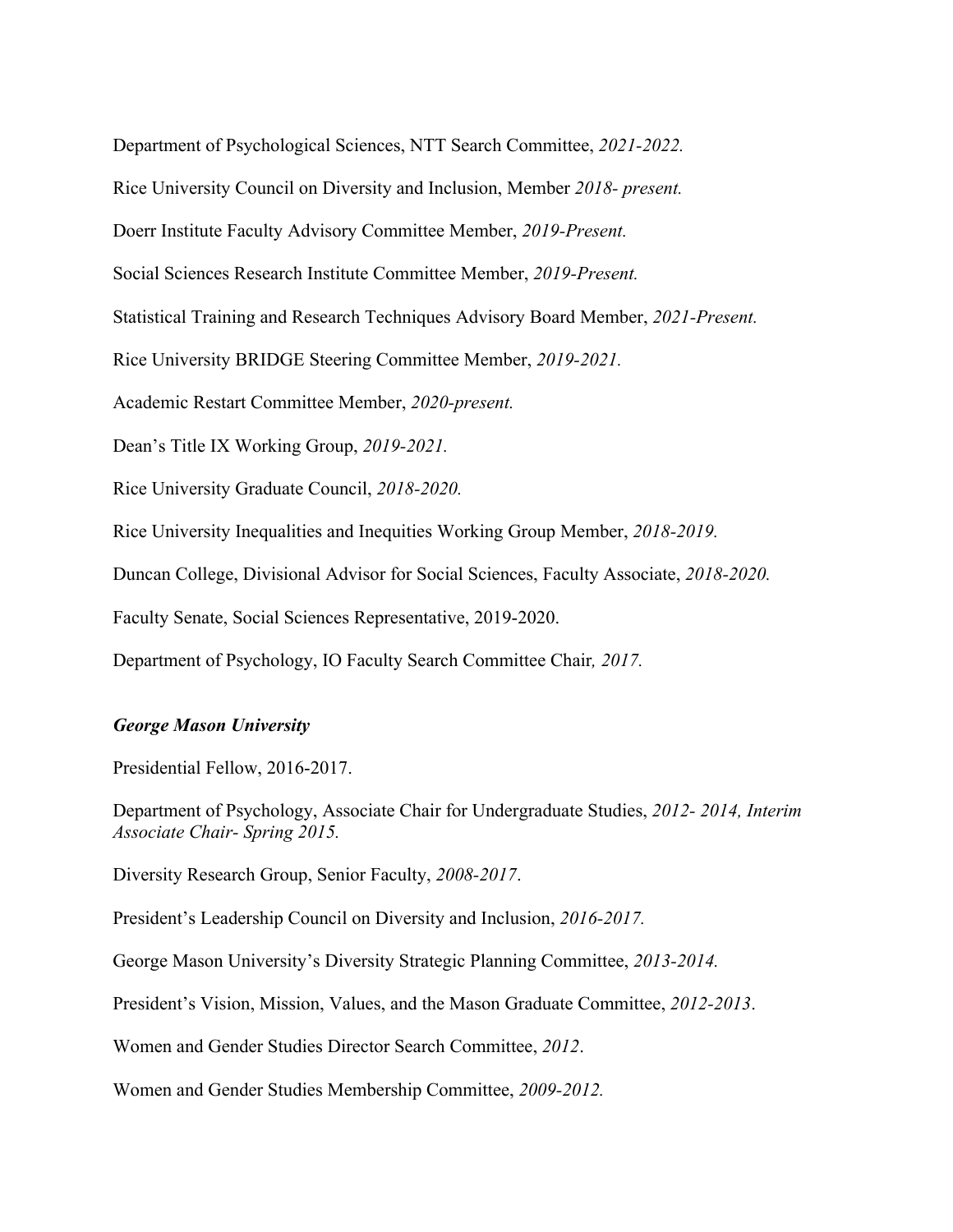Provost Graduate Programs Award Committee, *2011, 2012*.

University Task Force on LGBTQ Issues, *2011-2012.* 

Apprenticeship Program Application Review Committee, *2008-2009*.

Department of Psychology Diversity Committee Chair, *2009-2017.* 

Department of Psychology Department Life Committee, *2009-2014.* 

Department of Psychology, New and Transfer Student Advising, *2007-2015.* 

Department of Psychology, Industrial Organizational Psychology Doctoral Admissions Committee Chair, *2007-2017.* 

Department of Psychology, Industrial Organizational Psychology Ad-Hoc Curriculum Committee, *2009*.

Department of Psychology, Fact Finding Committee (Shaw), *2012*.

Department of Psychology, Fact Finding Committee (Renshaw), *2012*.

Department of Psychology, Department Chair Search Committee, *2011-2012.* 

Department of Psychology, Industrial Organizational Psychology Faculty Search Committee, *2008*.

### **Additional External Service**

National Science Foundation, Science of Organizations, Review Panel, 2016, 2018.

Kanter Work-Family Research Award. Review Committee, *2011-2014.* 

Ford Foundation. Graduate Research Fellowship Award Committee, *2010*.

Northern Illinios University. Grant Review Committee, *2013*.

Austrian Science Fund. Grant Review Committee, *2010*.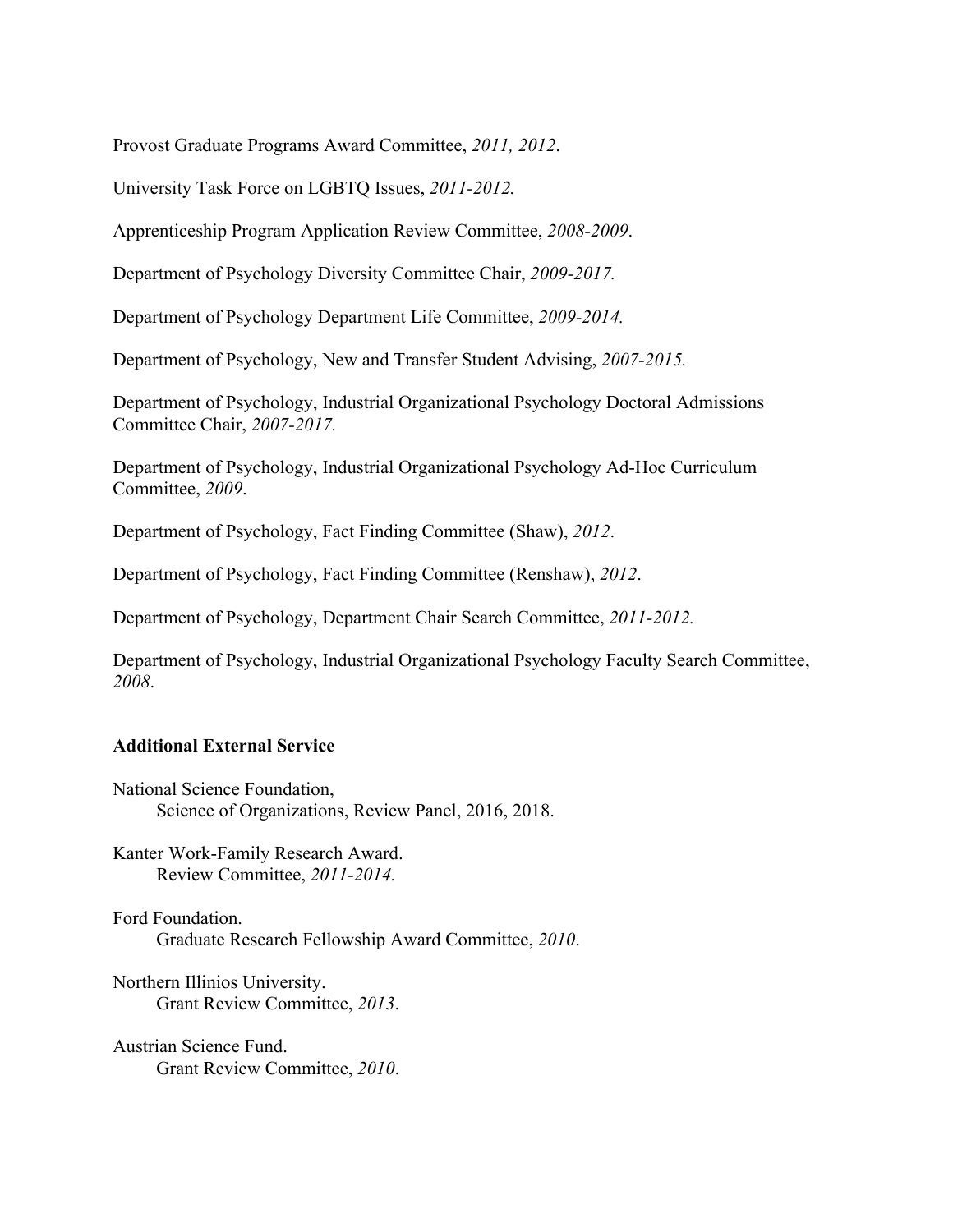Natural Sciences and Engineering Research Council of Canada. Discovery Grant Proposal Reviewer, *2009*, *2011, 2013*.

Rice University Alumni Interviewer, *2001-Present*.

Jeannie Schmidt Free Clinic Volunteer, *2010-2011.* 

### **Editorial Service**

Editor, *Journal of Business and Psychology*, January 2020-present.

Senior Associate Editor, *Journal of Management*, 2017-2020.

Associate Editor, *Journal of Management*, July 2011-2017.

Associate Editor, *Journal of Business and Psychology*, January 2012-2019.

Special Issue Editor, *Archives of Scientific Psychology*, 2018.

Editorial Board, *Journal of Applied Psychology*, January 2012-2020. (Special Issue Board Member: COVID-19 and Anti-Racism Special Issues, 2020-2021).

Editorial Board, *Academy of Management,* January 2011-July 2016.

Editorial Board, *Journal of Management,* July 2008-July 2011.

Editorial Board, *Journal of Business and Psychology,* January 2009-January 2011.

Feature: The 50<sup>th</sup> Anniversary of the Civil Rights Act: The Evolution of Research, Practice, and Guest Editor (with Derek Avery and Paul Sackett), *Journal of Business and Psychology*, Special Legal Perspectives on Employment Discrimination.

Principal Reviewer, *Journal of Applied Psychology,* January 2011-January 2012.

Ad-hoc Reviewer, *National Academies of Science, Engineering, and Medicine, Personnel Psychology, Organizational Behavior and Human Decision Processes, Industrial Organizational Psychology: Perspectives on Science and Practice, Human Resource Management, Human Resource Management Review, Journal of Occupational Health Psychology, Journal of Vocational Behavior, Journal of Experimental Social Psychology, Journal of Applied Social Psychology, Human Relations, Human Performance, Journal of Social Issues, Journal of Family Issues, Canadian Journal of Administrative Sciences, Cultural Diversity and Ethnic Minority Psychology, Journal of Personality, Journal of Health Psychology, Group Processes and Intergroup Relations, Academy of Management Learning and Education, Sex Roles: A Journal of Research, Basic and Applied Social Psychology, British Journal of Social Psychology, European*